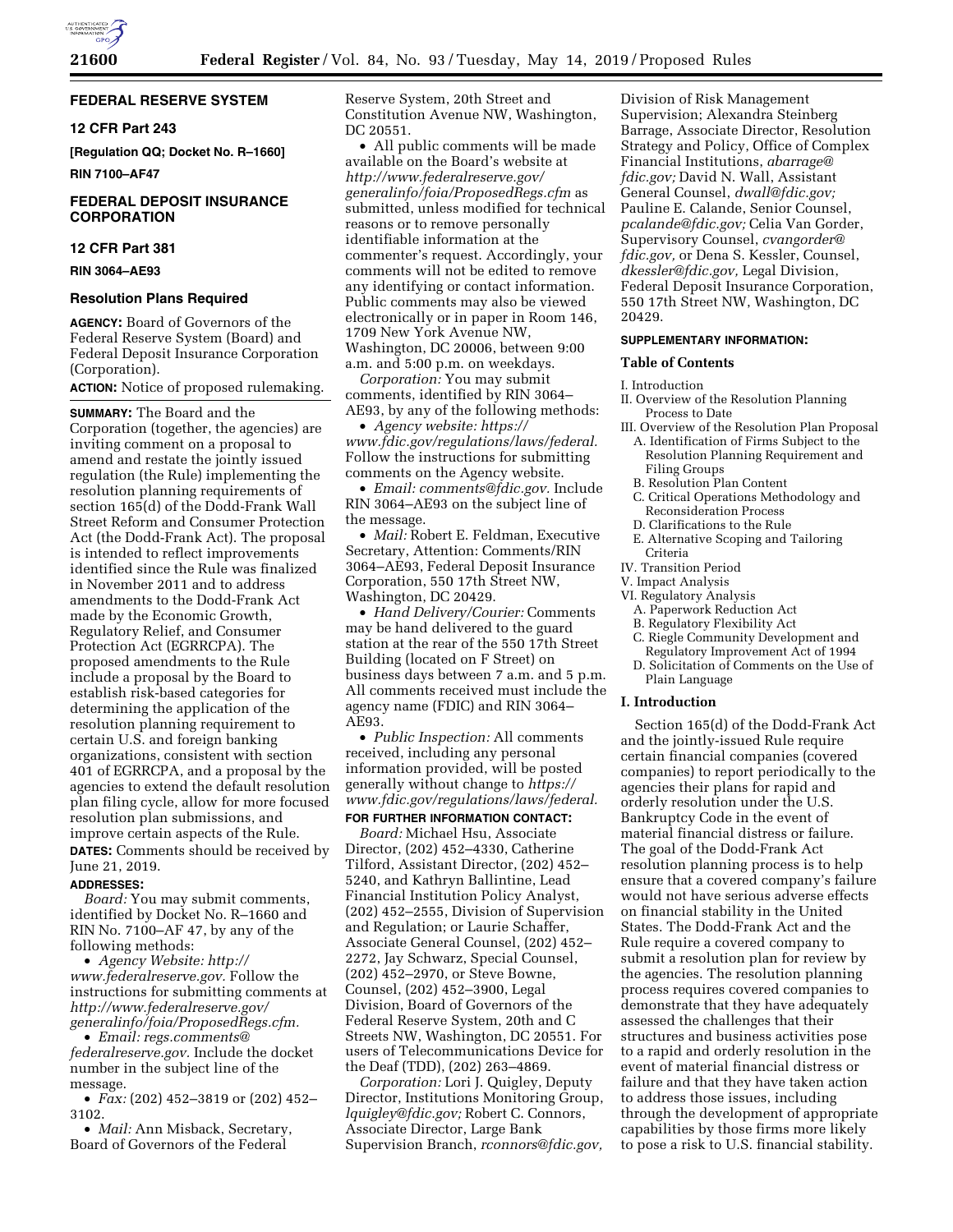Among other requirements, the Rule requires each covered company to submit an annual resolution plan that includes a strategic analysis of the plan's components, a description of the range of specific actions the covered company proposes to take in resolution, and descriptions of the covered company's organizational structure, material entities, and interconnections and interdependencies. The Rule also requires that resolution plans include a confidential section that contains confidential supervisory and proprietary information submitted to the agencies, and a separate section that the agencies make available to the public.

## **II. Overview of the Resolution Planning Process to Date**

The implementation of the Rule has been an iterative process aimed at strengthening the resolvability and resolution planning capabilities of covered companies. Since the finalization of the Rule in 2011, the agencies have reviewed multiple resolution plan submissions and have provided feedback and guidance to assist the covered companies in their development of subsequent resolution plan submissions. As part of the iterative process, the agencies have increasingly tailored feedback and guidance to take into account characteristics of covered companies including their size, business models, and risk profiles, and, for a foreignbased organization, the scope of operations in the United States. Based on these factors, the agencies have allowed certain covered companies to file resolution plans containing a subset of a full resolution plan's informational content.

The resolution plans' informational content and strategic analysis and the covered companies' capabilities to execute their resolution strategies have developed over time. As both the covered companies' submissions and the agencies' feedback have matured over several resolution plan cycles, the Rule's annual filing requirement has been a challenging constraint for both the agencies and covered companies and has become less necessary. The agencies have noted that the annual filing cycle does not always permit sufficient time for the review of resolution plan submissions and the development of meaningful feedback and guidance. The agencies also recognize that covered companies require time to understand and address the feedback and to incorporate any changes into their next resolution plan filings. In recognition of the challenges associated with an annual resolution

plan filing, the agencies have extended plan filing deadlines over the last few submission cycles to provide at least two years between resolution plan filings.

The resolution planning process and other resolution-related regulatory changes have focused the covered companies on developing both resolution plan informational content, including strategic analysis, and the capabilities to improve their resolvability. Given the complexity of their operations, the U.S. global systemically important banks (U.S. GSIBs), in particular, have taken significant and material actions to address their resolvability. Over the past several years, these covered companies have enhanced their resolution strategies and addressed key resolution vulnerabilities by modelling resolution liquidity and capital needs, rationalizing legal structures, developing governance mechanisms to increase the likelihood of timely entry into resolution, and more clearly identifying and mitigating organizational dependencies, among other changes. Consistent with the agencies' feedback, firms have continued to build upon their respective capabilities to support their resolvability amidst ongoing changes in their businesses and in markets. If the agencies jointly determine that a resolution plan is not credible or would not facilitate an orderly resolution, the covered company must remedy the deficiencies in the resolution plan jointly identified by the agencies. If the covered company fails to adequately remedy the deficiencies within the time period specified by the agencies, the agencies may jointly impose more stringent prudential requirements on the company until the deficiencies are remedied.1

EGRRCPA revised the resolution planning requirement as part of the changes the law made to application of the enhanced prudential standards in section 165 of the Dodd-Frank Act. Specifically, EGRRCPA raised the \$50 billion minimum asset threshold for general application of the resolution planning requirement to \$250 billion in total consolidated assets, and provides the Board with discretion to apply the resolution planning requirement to firms with total consolidated assets of \$100 billion or more, but less than \$250 billion in total consolidated assets.2 The

threshold increase occurs in two stages. Immediately on the date of enactment, firms with total consolidated assets of less than \$100 billion (for foreign banking organizations, \$100 billion in total global assets) were no longer subject to the resolution planning requirement.

Eighteen months after the date of EGRRCPA's enactment, the threshold is raised to \$250 billion in total consolidated assets. However, EGRRCPA provides the Board with the authority to apply resolution planning requirements to firms with \$100 billion or more and less than \$250 billion in total consolidated assets. Specifically, under section 165(a)(2)(C) of the Dodd-Frank Act, as revised by EGRRCPA, the Board may, by order or rule, apply the resolution planning requirement to any firm or firms with total consolidated assets of \$100 billion (for foreign banking organizations, \$100 billion in total global assets) or more.3

Consistent with section 401 of EGRRCPA, the Board has issued two separate proposals to revise the framework for determining the prudential standards that should apply to large U.S. banking organizations (domestic tailoring proposal) 4 and to large foreign banking organizations (FBO tailoring proposal 5 and together with the domestic tailoring proposal, the tailoring proposals). Among other provisions, the tailoring proposals identify distinct standards applicable to firms for the purpose of calibrating requirements. The tailoring categories established in the tailoring proposals 6 are as follows:

• Category I standards would apply to:

 $\circ$  U.S. GSIBs,

• Category II standards would apply to:

3 12 U.S.C. 5365(a); EGRRCPA section 401(a)(1)(B)(iii) (to be codified at 12 U.S.C. 5365(a)(2)(C)). *See also* EGRRCPA section 401(g).

4Prudential Standards for Large Bank Holding Companies and Savings and Loan Holding Companies (Proposed Rule), 83 FR 61408 (November 29, 2018).

5Prudential Standards for Large Foreign Banking Organizations; Revisions to Proposed Prudential Standards for Large Domestic Bank Holding Companies and Savings and Loan Holding Companies (April 8, 2019), *[https://](https://www.federalreserve.gov/newsevents/pressreleases/files/foreign-bank-fr-notice-1-20190408.pdf) [www.federalreserve.gov/newsevents/pressreleases/](https://www.federalreserve.gov/newsevents/pressreleases/files/foreign-bank-fr-notice-1-20190408.pdf)  [files/foreign-bank-fr-notice-1-20190408.pdf.](https://www.federalreserve.gov/newsevents/pressreleases/files/foreign-bank-fr-notice-1-20190408.pdf)* 

<sup>6</sup> In the case of capital standards for foreign banking organizations, categories would apply based on the characteristics of the firm's U.S. intermediate holding company. That methodology is not relevant to this proposal.

<sup>1</sup> 12 U.S.C. 5365(d)(4), (5); 12 CFR 243.5(b), .6(a); 12 CFR 381.5(b), .6(a).

<sup>2</sup>EGRRCPA also provides that any bank holding company, regardless of asset size, that has been identified as a U.S. GSIB under the Board's U.S.

GSIB surcharge rule shall be considered a bank holding company with \$250 billion or more in total consolidated assets for purposes of the application of the resolution planning requirement. EGRRCPA section 401(f).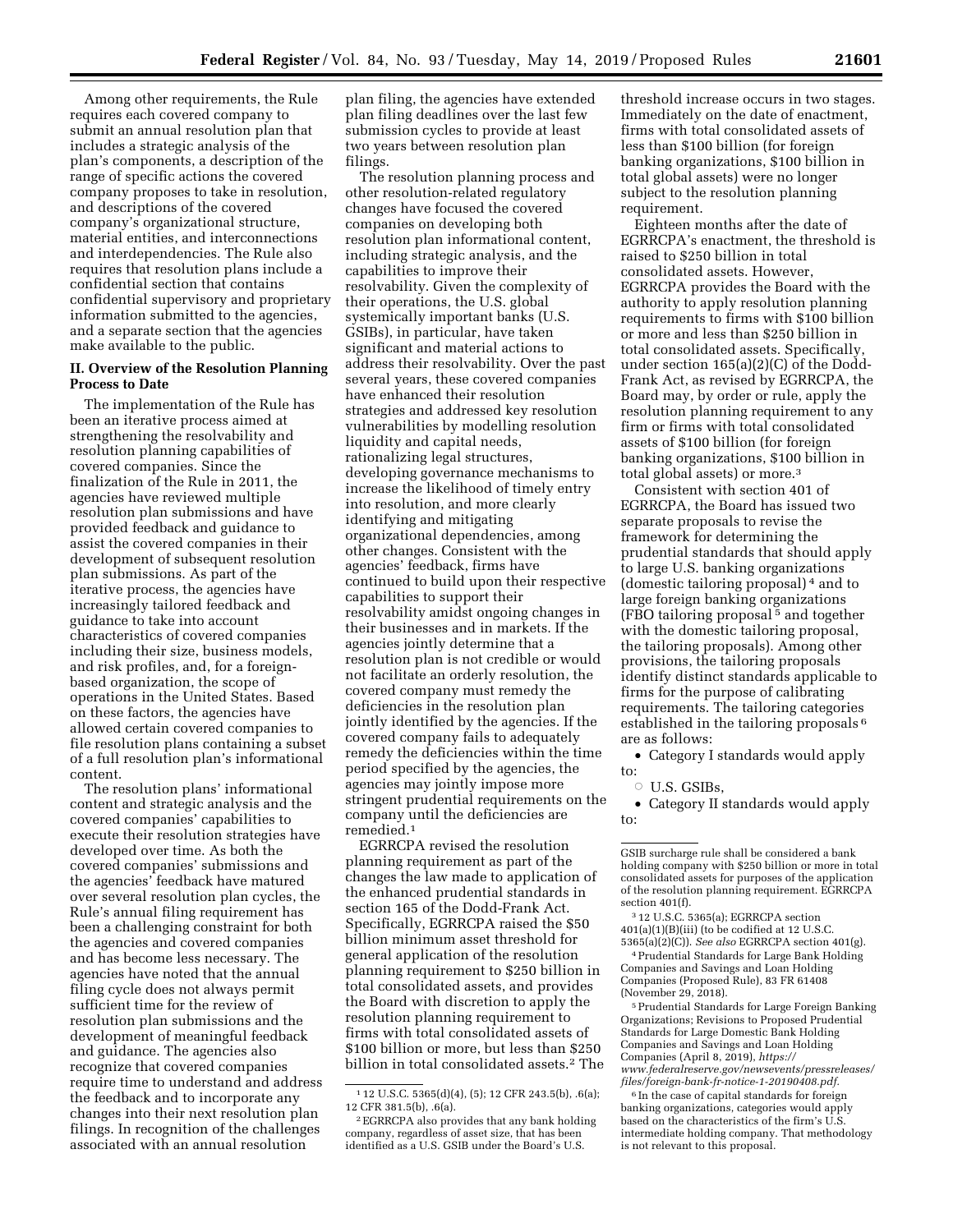$\circ$  Foreign banking organizations with (a) \$700 billion or more in combined U.S. assets,<sup>7</sup> or (b) \$100 billion or more in combined U.S. assets that have \$75 billion or more in the following riskbased indicator measured based on the combined U.S. operations: 8 Crossjurisdictional activity,<sup>9</sup>

• Category III standards would apply to:

 $\circ$  U.S. firms that are not subject to Category I or Category II standards with (a) \$250 billion or more in total consolidated assets, or (b) \$100 billion or more in total consolidated assets that have \$75 billion or more in any of the following risk-based indicators: Nonbank assets, weighted short-term wholesale funding, or off-balance sheet exposure, and

 $\circ$  Foreign banking organizations that are not subject to Category II standards with (a) \$250 billion or more in combined U.S. assets, or (b) \$100 billion or more in combined U.S. assets that have \$75 billion or more in any of the following risk-based indicators measured based on the combined U.S. operations: Nonbank assets, weighted short-term wholesale funding, or offbalance sheet exposure, and

• Category IV standards would apply to:

 $\circ$  U.S. firms with \$100 billion or more in total consolidated assets that do not meet any of the thresholds specified for Categories I through III, and

 $\circ$  Foreign banking organizations with \$100 billion or more in combined U.S.

8The combined U.S. operations of a foreign banking organization include any U.S. subsidiaries (including any U.S. intermediate holding company, which would reflect on a consolidated basis any U.S. depository institution subsidiaries thereof), U.S. branches, and U.S. agencies. In addition, for a foreign banking organization that is not required to form a U.S. intermediate holding company, combined U.S. operations refer to its U.S. branch and agency network and the U.S. subsidiaries of the foreign banking organization (excluding any section  $2(h)(2)$  company as defined in section  $2(h)(2)$  of the Bank Holding Company Act (12 U.S.C. 1841(h)(2), if applicable) and any subsidiaries of such U.S. subsidiaries.

9Cross-jurisdictional activity would be measured excluding transactions with non-U.S. affiliates.

assets that do not meet any of the thresholds specified for Categories II or III.

These categories form the basis for this proposal's framework for imposing resolution planning requirements, with adjustments where appropriate. The categories would also be used to tailor the content of the resolution planning requirements, taking into account covered companies' particular geographical footprints, operations, and activities.

# **III. Overview of the Resolution Plan Proposal**

The agencies are proposing modifications to the Rule, which are intended to streamline, clarify, and improve the resolution plan submission and review processes and timelines. The agencies are seeking to achieve three key goals with the proposal: First, the proposal is intended to improve efficiency and balance burden by allowing more focused full resolution plan submissions, as well as periodic targeted resolution plan submissions for some filers, and reduced resolution plans for the remaining filers. Second, the proposal would establish by rule a biennial filing cycle for the U.S. GSIBs and balance burden by extending the filing cycle to every three years for all other filers. Third, the proposal would improve certain aspects of the Rule, such as the process for identifying critical operations, based on the agencies' experience in applying the Rule over time. These changes are expected to permit covered companies to build on previous work more effectively.

Specifically, the agencies' proposal:

• Divides the firms that have resolution planning requirements, including those identified by the Board pursuant to EGRRCPA, into groups of filers for plan content tailoring purposes,

• Enhances transparency and provides greater predictability by formalizing the current reduced resolution plan category,

• Establishes multi-year submission cycles for each group of filers,

• Introduces a new category of plans distinguished by informational content,

• Supersedes the existing tailored plan category, and

• Updates certain procedural elements of the Rule.

*A. Identification of Firms Subject to the Resolution Planning Requirement and Filing Groups* 

1. Firms Subject to the Resolution Planning Requirement

Following EGRRCPA, three types of firms are statutorily subject to the resolution planning requirement:

• U.S. and foreign banking organizations with \$250 billion or more in total consolidated assets,

• U.S. banking organizations identified as U.S. GSIBs, and

• Any designated nonbank financial companies that the Financial Stability Oversight Council (Council) has determined under section 113 of the Dodd-Frank Act should be supervised by the Board.

In addition and as discussed above, following EGRRCPA, the Board has the authority to apply the resolution planning requirement to firms with \$100 billion or more and less than \$250 billion in total consolidated assets.10 The risk-based indicators established in the tailoring proposals to define firms subject to Category II and III standards are important indicia of a firm's complexity and serve to gauge the likely impact of a firm's failure on U.S. financial stability. Therefore, the Board proposes to use these risk-based indicators to identify those U.S. firms with total consolidated assets equal to \$100 billion or more and less than \$250 billion to be subject to a resolution planning requirement. Consistent with the domestic tailoring proposal, the Board is proposing to apply resolution planning requirements to U.S. bank holding companies with (a) total consolidated assets equal to \$100 billion or more and less than \$250 billion and (b) \$75 billion or more in any of the following risk-based indicators: Crossjurisdictional activity, nonbank assets, weighted short-term wholesale funding, or off-balance-sheet exposure. Consistent with the FBO tailoring proposal, the Board is proposing to apply resolution planning requirements to foreign banking organizations 11 with (a) total global assets equal to \$100 billion or more and less than \$250 billion, (b) combined U.S. assets equal to \$100 billion or more, and (c) \$75

<sup>7</sup>Combined U.S. assets means the sum of the consolidated assets of each top-tier U.S. subsidiary of the foreign banking organization (excluding any section 2(h)(2) company as defined in section 2(h)(2) of the Bank Holding Company Act (12 U.S.C. 1841(h)(2)), if applicable) and the total assets of each U.S. branch and U.S. agency of the foreign banking organization, as reported by the foreign banking organization on the FR Y–7Q.

<sup>10</sup> 12 U.S.C. 5365(a); EGRRCPA section  $401(a)(1)(B)(iii)$  (to be codified at 12 U.S.C. 5365(a)(2)(C)). *See also* EGRRCPA section 401(g).

<sup>11</sup>For purposes of the Rule and the proposal, a foreign banking organization is a foreign bank that has a banking presence in the United States by virtue of operating a branch, agency, or commercial lending subsidiary in the United States or controlling a bank in the United States; or any company of which the foreign bank is a subsidiary. *See* 12 CFR 243.2(i); 12 CFR 381.2(i); § \_\_\_\_.2(n) of the proposal.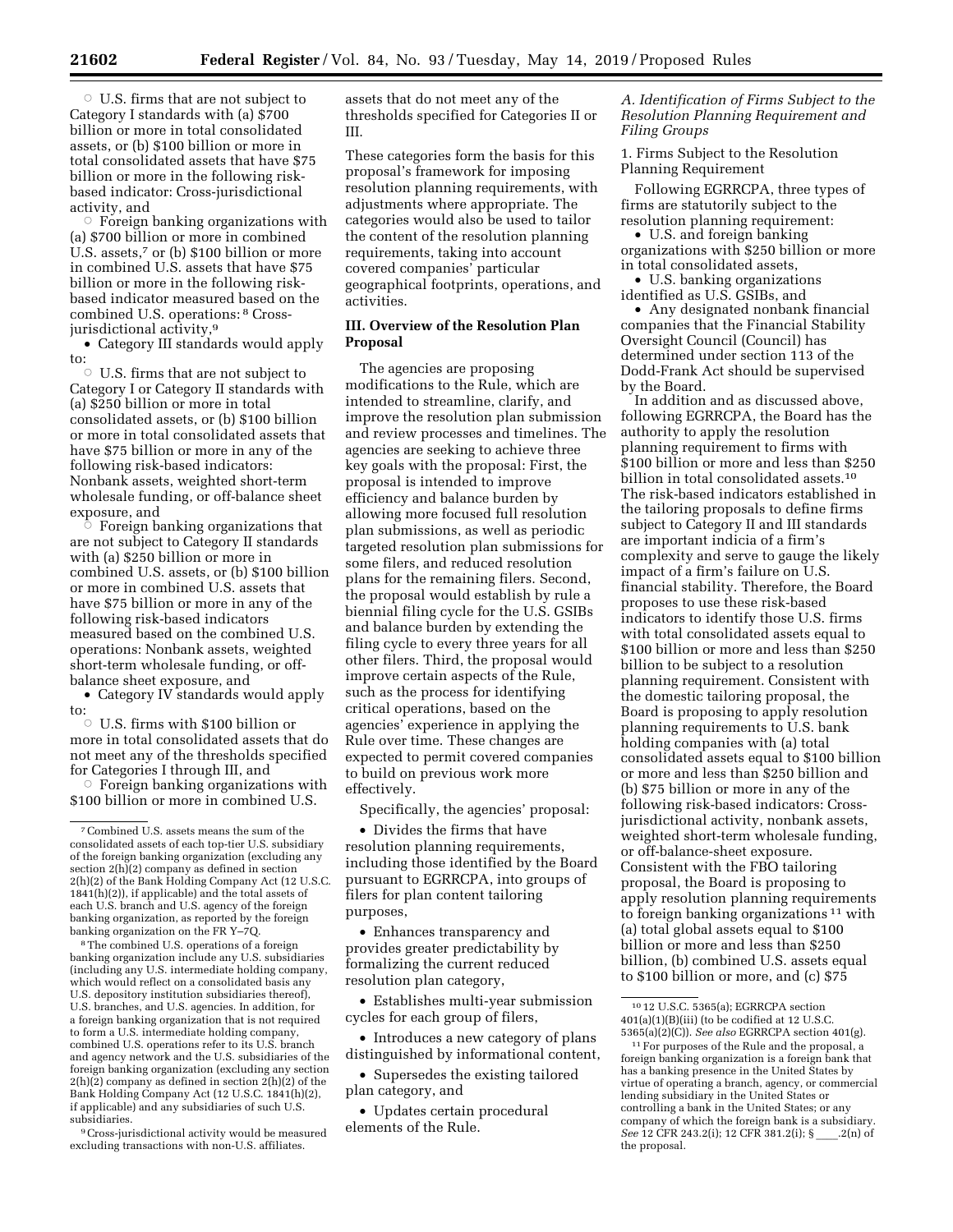billion or more in any of the risk-based indicators measured based on combined U.S. operations.

In addition, the agencies propose to use the risk-based indicators to divide

U.S. and foreign firms into groups for the purposes of determining the frequency and informational content of resolution plan filings. For a summary

of the proposal's resolution plan filing categories, please see the Resolution Plan Filing Groups visual below. **BILLING CODE 6210–01–P** 

# Resolution Plan Filing Groups<sup>12</sup>



#### **BILLING CODE 6210–01–C**

*U.S. Covered Companies With \$100 Billion or More and Less Than \$250 Billion in Total Consolidated Assets* 

While the failure of some U.S. firms with \$100 billion or more and less than \$250 billion in total consolidated assets may not pose a significant threat to U.S. financial stability, the nature of an individual firm's particular activities and organizational footprint may present significant challenges to an orderly resolution. The thresholds and risk-based indicators identified in the categories above are designed to take

these challenges and complexities into account. The Board is proposing to apply a uniform threshold of \$75 billion for each of these risk-based indicators, based on the degree of concentration this amount would represent for each firm and the proportion of the risk factor among all U.S. firms with \$100 billion or more in total consolidated assets that would be included by the threshold. In each case, a threshold of \$75 billion would represent at least 30 percent and as much as 75 percent of total consolidated assets for U.S. firms with \$100 billion or more and less than \$250

billion in total consolidated assets. Setting the indicators at \$75 billion would also ensure that firms that account for the vast majority—over 85 percent—of the total amount of each risk factor among all U.S. depository institution holding companies with \$100 billion or more in total consolidated assets would be subject to resolution planning requirements that address the associated challenges these factors may pose to orderly resolution. This would facilitate consistent treatment of these challenges across firms.

<sup>12</sup>Please see the accompanying visual ''Proposed Resolution Plan Submission Dates'' for a visualization of proposed future submissions.

<sup>&</sup>lt;sup>13</sup> Firms subject to Category I standards would be the U.S. GSIBs. Any future Council-designated nonbank would file full and targeted plans on a two-year cycle, unless the agencies jointly determine the firm should file full and targeted plans on a three-year cycle.

<sup>14</sup>Firms subject to Category II standards would be: (1) U.S. firms with (a)  $\geq$ \$700b total consolidated assets; or (b) ≥\$100b total consolidated assets with ≥\$75b in cross-jurisdictional activity and (2) foreign banking organizations (FBOs) with (a) ≥\$700b combined U.S. assets; or (b) ≥\$100b combined U.S. assets with ≥\$75b in cross-jurisdictional activity.

<sup>15</sup>Firms subject to Category III standards would be: (1) U.S. firms with (a) ≥\$250b and <\$700b total consolidated assets; or (b) ≥\$100b total consolidated assets with ≥\$75b in nonbank assets, weighted

short-term wholesale funding (wSTWF), or offbalance sheet exposure and (2) FBOs with (a) ≥\$250b and <\$700b combined U.S. assets; or (b) ≥\$100b combined U.S. assets with ≥\$75b in nonbank assets, wSTWF, or off-balance sheet exposure.

<sup>16</sup>Other FBOs subject to resolution planning pursuant to statute are FBOs with ≥\$250b global consolidated assets that are not subject to Category II or Category III standards.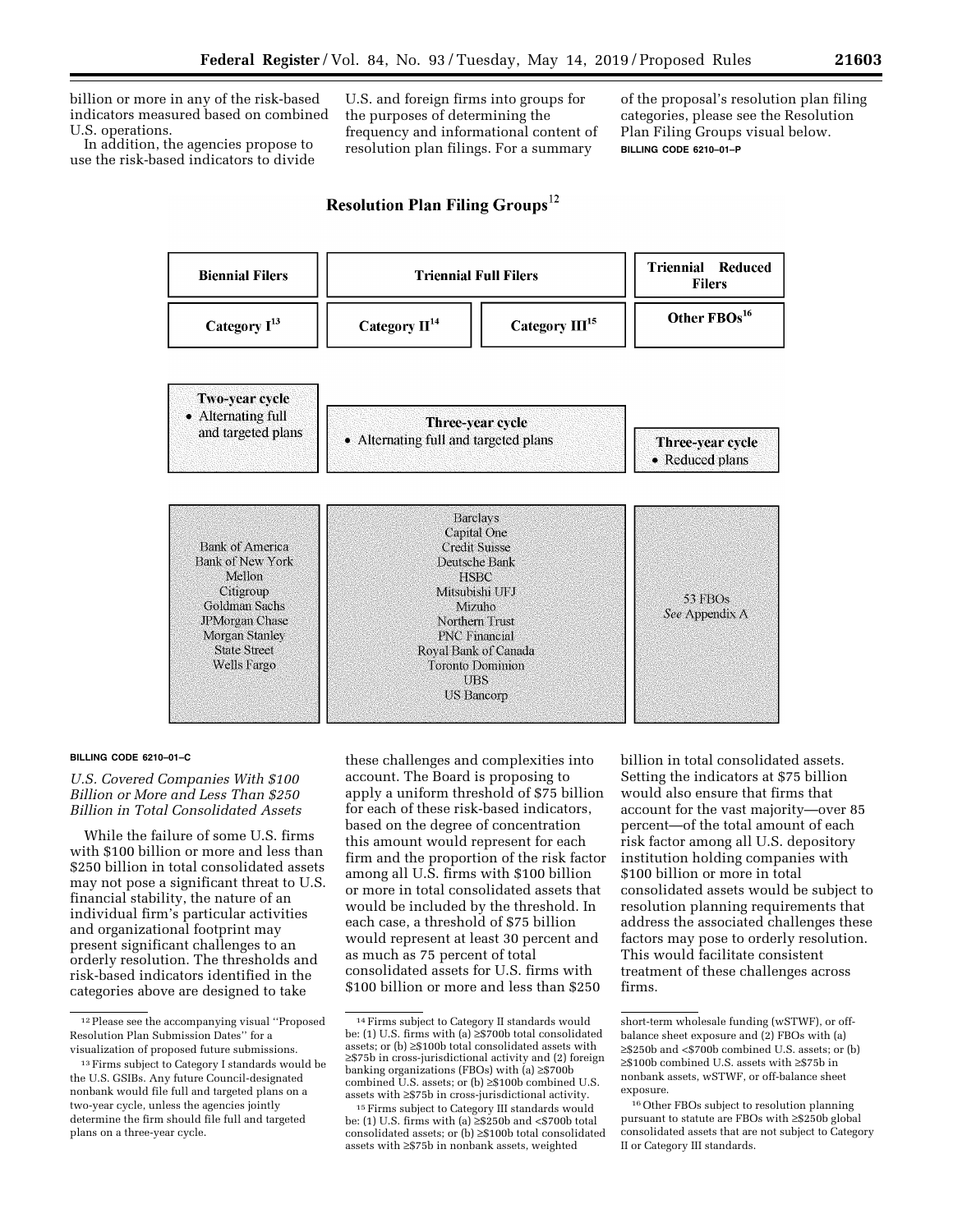For example, where a firm is heavily engaged in cross-jurisdictional activity, that activity increases operational complexity. It may be more difficult to resolve or unwind the firm's positions due to the multiple jurisdictions and regulatory authorities involved and potential legal or regulatory barriers to transferring financial resources across borders. The proposal would thus continue to apply resolution planning requirements to U.S. firms with \$75 billion or more in cross-jurisdictional activity.

Similarly, bank holding companies with significant nonbank assets are more likely to be engaged in activities such as prime brokerage, or complex derivatives and capital markets activities. These activities can pose risks to the financial system and, if a firm has not engaged in planning to address these particular challenges, it is less likely the firm's resolution would proceed in an orderly manner without unduly impacting other firms. Moreover, certain of these activities may not be permitted in insured depository institutions because of their risk and tend to be conducted in legal entities that are resolved through bankruptcy, making the resolution planning requirement more relevant. The Board proposes to continue to apply resolution planning requirements to U.S. firms with this risk-based indicator. Continued resolution planning may increase the likelihood that any complex capital markets, securities, or derivatives activities could be resolved in an orderly manner.

In the 2008 financial crisis, it was apparent that liquidity stresses can lead to solvency challenges in short order if not addressed. Where a firm is particularly reliant on short-term funding sources, it may be more vulnerable to large-scale funding runs or ''fire sale'' effects on asset prices. The proposal would continue to apply resolution planning requirements to U.S. firms with higher levels of potential liquidity vulnerability, as measured by the firm's weighted shortterm wholesale funding. Weighted short-term wholesale funding is a measure of liquidity vulnerability, as reliance on short-term, generally uninsured funding from highly sophisticated counterparties can create vulnerability to large-scale funding runs. Specifically, banking organizations that fund long-term assets with short-term liabilities from financial intermediaries like pension funds and money market mutual funds may need to rapidly sell less liquid assets to maintain their operations in a time of stress. This can lead to a sudden drop

in asset prices that may, in turn, lead to rapid deterioration in the firm's financial condition and negatively impact broader financial stability. Through the resolution plan development process, the agencies expect that firms will develop and maintain robust liquidity measurement and risk management processes (including robust capabilities to measure and manage liquidity needs for those firms whose failure is more likely to pose a risk to U.S. financial stability), with the goal of leaving firms better positioned to manage liquidity stresses in the event of resolution, reducing negative effects on U.S. financial stability.

Where a firm's activities result in large off-balance sheet exposure, the firm may be more vulnerable to significant draws on capital and liquidity in times of stress. In the 2008 financial crisis, for example, vulnerabilities at individual firms were exacerbated by margin calls on derivative exposures, calls on commitments, and support provided to sponsored funds. Successful execution of a resolution strategy depends in part on there being sufficient capital and liquidity resources to execute the firm's strategy. The proposal would continue to apply resolution planning requirements to U.S. firms with this risk-based indicator. Through the resolution planning submission process, firms whose failure is more likely to pose risk to U.S. financial stability are expected to develop a more robust capacity to measure capital and liquidity needs for resolution and a strategy to deploy financial resources as needed, and to maintain the capabilities to measure capital and liquidity needs.

*Question 1: What would be the advantages and disadvantages of having similar applicable resolution planning requirements for bank holding companies with total consolidated assets of \$100 billion or more based on the proposed categories? What would be the advantages and disadvantages of having different standards?* 

*Question 2: For purposes of the Board's discretion to apply the resolution planning requirement to U.S. firms with total consolidated assets of \$100 billion or more, but less than \$250 billion in total consolidated assets, what are the advantages and disadvantages of the proposed risk-based indicators? What different indicators should the Board use, and why?* 

*Question 3: For purposes of the Board's discretion to apply the resolution planning requirement to U.S. firms with total consolidated assets of \$100 billion or more, but less than \$250*  *billion in total consolidated assets, at what level should the threshold for each indicator be set, and why? Commenters are encouraged to provide data supporting their recommendations.* 

*Question 4: For purposes of the Board's discretion to apply the resolution planning requirements to U.S. firms with total consolidated assets of \$100 billion or more, but less than \$250 billion in total consolidated assets, the Board is considering whether Category II standards should apply based on a firm's weighted short-term wholesale funding, nonbank assets, and off-balance sheet exposure, using a higher threshold than the \$75 billion that would apply for Category III standards, in addition to the thresholds discussed above based on asset size and cross-jurisdictional activity. For example, a firm could be subject to Category II standards if one or more of these indicators equaled or exceeded a level such as \$100 billion or \$200 billion. A threshold of \$200 billion would represent at least 30 percent and as much as 80 percent of total consolidated assets for firms with between \$250 billion and \$700 billion in assets. If the Board were to adopt additional indicators for purposes of identifying firms that should be subject to Category II standards, at what level should the threshold for each indicator be set, and why? Commenters are encouraged to provide data supporting their recommendations.* 

When a firm does not have one of the risk-based indicators listed above and its total asset size is less than \$250 billion, it is less likely that the firm's failure would present a risk of serious adverse effects on U.S. financial stability. In these instances, requiring a plan for rapid and orderly resolution in bankruptcy would impose burden without sufficient corresponding benefit. Accordingly, under the proposal, resolution planning requirements would no longer apply to U.S. firms with total consolidated assets of \$100 billion or more and less than \$250 billion that do not have any of the risk-based factors noted above. Based on their experience of reviewing resolution plans for firms in this category, the agencies have not identified deficiencies or shortcomings that required remediation.

Foreign-Based Covered Companies With \$100 Billion or More and Less Than \$250 Billion in Total Global Assets

Under the proposal, the Board is proposing to apply resolution planning requirements to foreign banking organizations with (a) total global assets equal to \$100 billion or more and less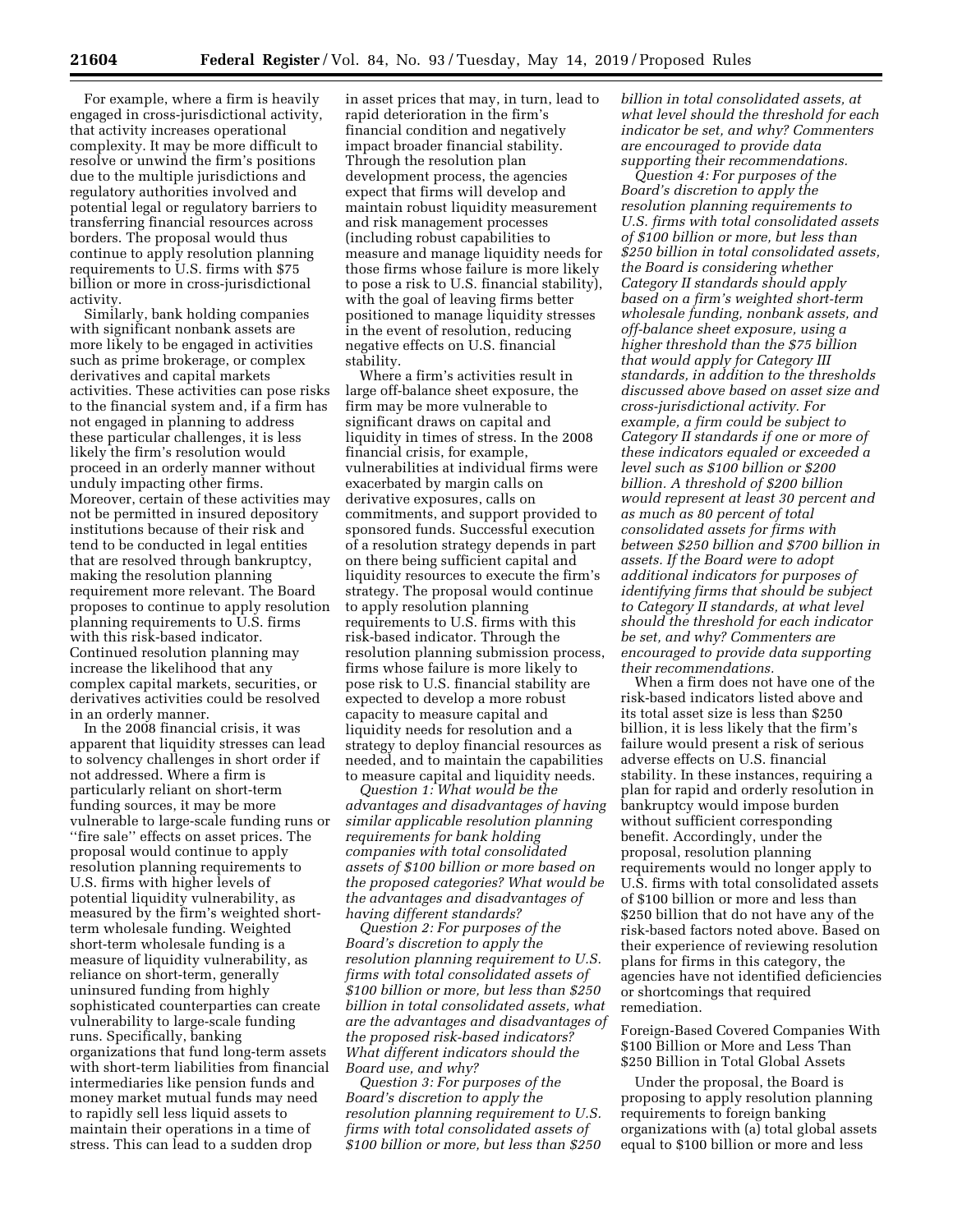than \$250 billion, (b) combined U.S. assets equal to \$100 billion or more, and (c) \$75 billion or more in any of the following risk-based indicators measured based on combined U.S. operations: Cross-jurisdictional activity, nonbank assets, weighted short-term wholesale funding, or off-balance-sheet exposure. For the reasons described above with respect to domestic firms and as further discussed below in the triennial full filers section, the Board is proposing to use the risk-based indicators to determine whether a foreign banking organization with a significant U.S. footprint should be subject to resolution planning.

Under the proposal, the Board, however, would no longer require resolution plan submissions from foreign banking organizations with total global assets equal to \$100 billion or more and less than \$250 billion where (a) the firm has combined U.S. assets below \$100 billion or (b) the firm does not have \$75 billion or more in any of the risk-based indicators measured based on combined U.S. operations. The majority of foreign banking organizations with total global assets less than \$250 billion have limited U.S. activities and more limited interconnections with other U.S. market participants. Generally, such filers are likely to be foreign banking organizations with limited U.S. banking operations primarily conducted in a branch, which would not be resolved through bankruptcy. In the view of the Board, continuing to require even limited scope resolution plan submissions from this set of foreign banking organizations absent a significant amount of U.S. assets or any of the risk-based indicators does not seem warranted given the lower probability that the failure of these institutions would threaten U.S. financial stability.

# Exiting Covered Company Status

The proposal would update the methodology for ascertaining when a firm ceases to be a covered company. With respect to a decrease in assets, under the proposal, a U.S. firm would cease to be a covered company when its total consolidated assets are less than \$250 billion based on total consolidated assets for each of the four most recent calendar quarters (and it is not otherwise subject to Category II or Category III standards based on the riskbased indicators identified above). A foreign banking organization that files quarterly reports on Form FR Y–7Q similarly would be assessed on the basis of its total global assets for each of the four most recent calendar quarters. A

foreign banking organization that files the Y–7Q report annually rather than quarterly would be assessed based on its total global assets over two consecutive years. The agencies would retain the discretion to jointly determine that a firm is no longer a covered company at an earlier time than it would be pursuant to its quarterly or annual reports. Firms that cease to be, or to be treated as, bank holding companies or that are de-designated by the Council for supervision by the Board are no longer covered companies and do not have any further resolution planning requirements as of the effective date of the applicable action unless there is a subsequent change to their status.

### 2. Filing Groups

The proposal divides covered companies required to file resolution plans into three groups of filers, commensurate with the potential impact of such companies' failure on U.S. financial stability. The proposal differentiates, for each group of filers, the resolution plan filing cycle length and information content requirements. The three groups of resolution plan filers are defined as: (a) Biennial filers; (b) triennial full filers; and (c) triennial reduced filers. Under the proposal, all covered companies would have a July 1 submission date, in place of the current division between July 1 and December 31. This change is intended to streamline the overall resolution planning framework.

### Biennial Filers

The biennial filers in the proposal comprise firms subject to Category I standards, or U.S. GSIBs, which are the largest, most systemically important U.S. bank holding companies, as well as any nonbank financial company supervised by the Board that has not been jointly designated as a triennial full filer by the agencies. Any such designation of a nonbank financial company would be made taking into account the relevant facts and circumstances, including the degree of systemic risk posed by the particular covered company's failure. The failure of a firm in this group would pose the most serious threat to U.S. financial stability, and accordingly the proposal provides that this group be subject to the most stringent resolution planning requirements in terms of both submission frequency and information content. Under the methodology in the U.S. GSIB surcharge rule,<sup>17</sup> eight U.S. bank holding companies are currently

identified as U.S. GSIBs.<sup>18</sup> and would therefore become subject to the proposed resolution planning requirements for this group.

For a biennial filer, the proposal would require submission of a resolution plan every two years, alternating between a full resolution plan, subject to the waiver option detailed below, and a targeted resolution plan, described below. Given that the U.S. GSIBs' resolution plans have matured over time and that these firms have taken meaningful steps to develop the foundational capabilities necessary for the implementation of their resolution strategies, the agencies have determined that a two-year filing cycle is appropriate.

#### Triennial Full Filers

The proposal would create a second filing group, triennial full filers, comprising firms subject to Category II or III standards, as well as any nonbank financial company supervised by the Board that has been designated as a triennial full filer by the agencies. As indicated above, the agencies' designation of a nonbank financial company's plan type would take into account the relevant facts and circumstances. Triennial full filers would include any of the following firms that do not meet the criteria to be biennial filers:

• U.S. firms with \$250 billion or more in total consolidated assets,

• U.S. firms with total consolidated assets of \$100 billion or more and less than \$250 billion that have \$75 billion or more in any of the following riskbased indicators: Cross-jurisdictional activity, nonbank assets, weighted shortterm wholesale funding, or off-balance sheet exposure,

• Foreign banking organizations with \$250 billion or more in combined U.S. assets, and

• Foreign banking organizations with \$100 billion or more and less than \$250 billion in combined U.S. assets that have \$75 billion or more in any of the following risk-based indicators measured based on combined U.S. operations: Cross-jurisdictional activity, nonbank assets, weighted short-term wholesale funding, or off-balance sheet exposure.

Consistent with the tailoring proposals, the agencies would also consider the level of cross-jurisdictional activity, nonbank assets, weighted shortterm wholesale funding, and off-balance

<sup>17</sup> 12 CFR part 217, subpart H.

<sup>18</sup>Bank of America Corporation; The Bank of New York Mellon Corporation; Citigroup, Inc.; The Goldman Sachs Group, Inc.; JPMorgan Chase & Co.; Morgan Stanley; State Street Corporation; and Wells Fargo & Company.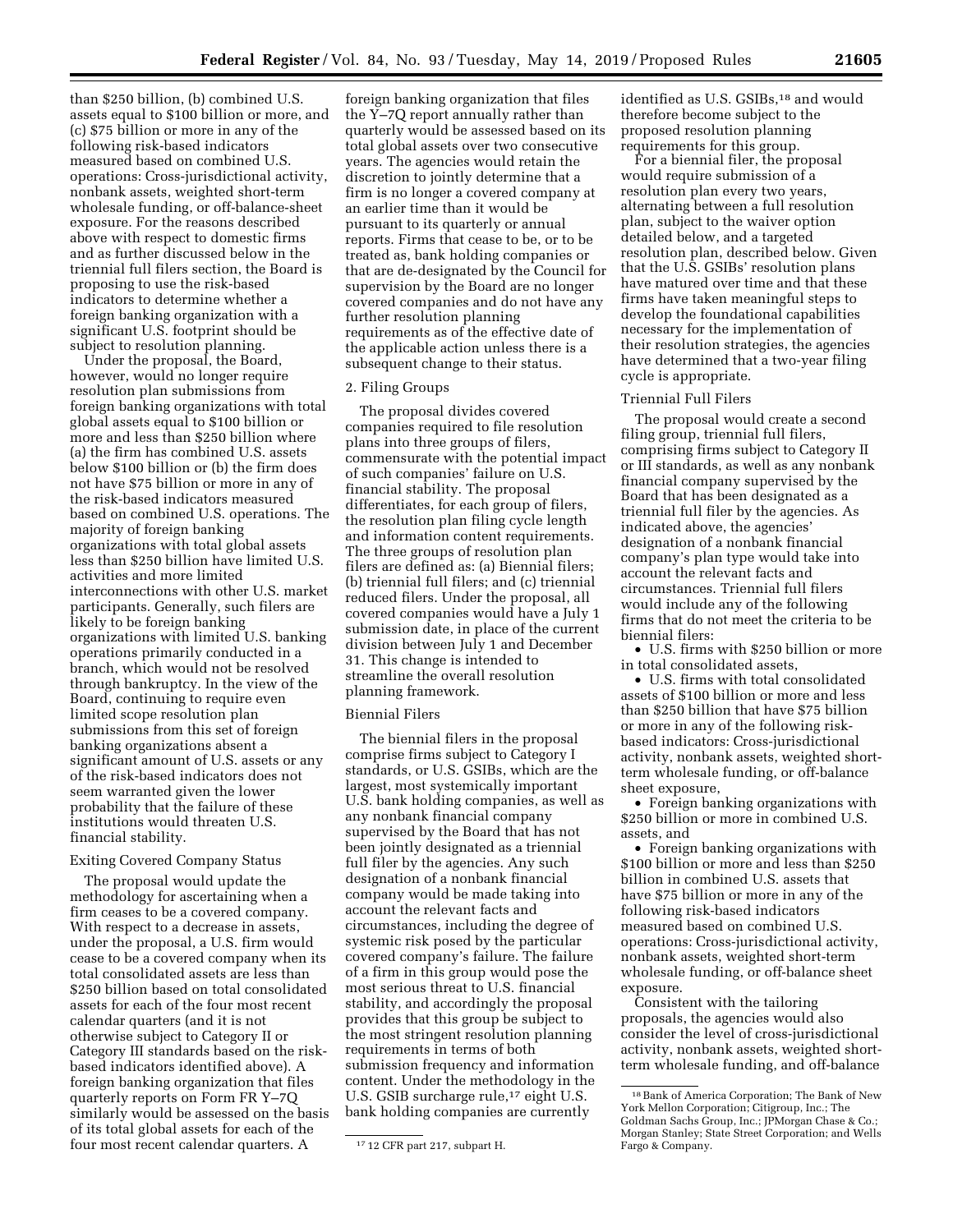sheet exposure levels of a foreign banking organization's U.S. operations to determine the applicable filing group. The agencies propose to apply a uniform threshold of \$75 billion for each of these risk-based indicators. A threshold of \$75 billion would represent at least 30 percent and as much as 75 percent of the size of the U.S. operations of a foreign banking organization with combined U.S. assets equal to \$100 billion or more and less than \$250 billion. The Board proposed a \$75 billion threshold for these indicators in the tailoring proposals. Setting the thresholds for these risk-based indicators at \$75 billion would ensure that domestic banking organizations and the U.S. operations of foreign banking organizations that account for the vast majority—over 70 percent—of the total amount of each risk-based indicator would be subject to resolution planning requirements that account for the risks associated with these indicators.

For example, foreign banking organizations with U.S. operations that engage in significant cross-jurisdictional activity 19 may present increased operational complexities for resolution. Where multiple jurisdictions and regulatory authorities are involved, there could be further legal or regulatory barriers preventing transfer of financial resources across borders. The agencies propose that foreign banking organizations with \$75 billion or more in cross-jurisdictional activity (*i.e.,*  foreign banking organizations subject to Category II standards) be triennial full filers in order to understand how these firms would address these challenges in resolution.

Similarly, foreign banking organizations with significant nonbank assets may have increased operational complexity that could present challenges to resolution. Specifically, banking organizations with significant investments in nonbank subsidiaries are more likely to have complex corporate structures, inter-affiliate transactions, and funding relationships. In a resolution scenario, it may be more

challenging to resolve these activities in an orderly manner without unduly impacting other firms.

Additionally, nonbank activities may involve a broader range of risks than those associated with banking activities, and can increase interconnectedness with other financial market participants, presenting increased risks to the financial system. If a firm is not engaged in planning to address these challenges, the firm's resolution may be more difficult. The distress or failure of a nonbank subsidiary could also be destabilizing to the U.S. operations of a foreign banking organization and to the foreign banking organization itself, causing counterparties and creditors to lose confidence in its global operations. The agencies propose that firms with this risk-based indicator be triennial full filers as resolution planning may increase the likelihood that capital markets, securities, or derivatives activities could be resolved in an orderly manner.

In the 2008 financial crisis, liquidity stresses resulted in solvency challenges for firms. Where the U.S. operations of a foreign banking organization is particularly reliant on short-term, generally uninsured funding from sophisticated counterparties such as investment funds, these operations may be more vulnerable to large-scale funding runs. In particular, foreign banking organizations with U.S. operations that fund long-term assets with short-term liabilities from financial intermediaries such as investment funds may need to rapidly sell less liquid assets to meet withdrawals and maintain their operations in a time of stress, which they may be able to do only at ''fire sale'' prices. Such asset fire sales can cause rapid deterioration in a foreign banking organization's financial condition and may adversely affect U.S. financial stability by driving down asset prices across the market. The agencies propose that firms with this risk-based indicator be triennial full filers since the development and maintenance of liquidity measurement and risk management may result in the firms being better positioned to manage liquidity stresses in the event of resolution.

Where a firm's activities result in large off-balance sheet exposure, the firm's customers or counterparties may be exposed to a risk of loss or suffer a disruption in the provision of services. The firm may also be more vulnerable to significant future draws on liquidity, particularly in times of stress. In the 2008 financial crisis, for example, vulnerabilities among the U.S. operations of foreign banking

organizations were exacerbated by margin calls on derivative exposures and draws on commitments. Successful execution of a resolution strategy depends in part on there being sufficient capital and liquidity resources to execute the firm's strategy. The proposal would make firms with this risk-based indicator triennial full filers. Through the resolution planning submission process, firms may develop a more robust capacity to measure capital and liquidity needs for resolution and a strategy to deploy financial resources as needed.

*Question 5: For purposes of defining resolution plan filing groups, what are the advantages and disadvantages of the proposed risk-based indicators? Should the agencies use different indicators, and if so, why?* 

*Question 6: For purposes of defining resolution plan filing groups, at what level should the threshold for each indicator be set for foreign banking organization's U.S. operations, and why? Commenters are encouraged to provide data supporting their recommendations.* 

The failure of a triennial full filer could pose a threat to U.S. financial stability, though it is generally less likely than a firm in the biennial filers group. The proposal would therefore require these firms to submit resolution plans as triennial full filers; however, under the proposal, the filing cycle for triennial full filers would be one year longer than that of the biennial filers.

Specifically, the proposal would require triennial full filers to submit a resolution plan every three years, alternating between a full resolution plan, subject to the waiver option detailed below, and a targeted resolution plan, described below. The agencies have determined that this longer filing cycle is appropriate in light of the lesser degree of systemic risk posed by the failure of a firm in this group.

Notably, this filing group includes the foreign banking organizations that have received detailed guidance from the agencies.20 The agencies believe that it is appropriate that these firms be part of the triennial full filing group and submit plans on the three-year filing cycle because the preferred outcome for each of these foreign banking organizations is a successful home country resolution using a single point of entry resolution

<sup>19</sup>Consistent with the domestic tailoring proposal, cross-jurisdictional activity for U.S. firms would be defined as the sum of cross jurisdictional assets and liabilities, as each is reported on the Banking Organization Systemic Risk Report (FR Y– 15). Consistent with the FBO tailoring proposal, a foreign banking organization would measure crossjurisdictional activity as the sum of the crossjurisdictional assets and liabilities of its combined U.S. operations excluding intercompany liabilities and collateralized intercompany claims. As discussed in more detail in the FBO tailoring proposal, cross-jurisdictional activity would be measured excluding cross-jurisdictional liabilities to non-U.S. affiliates and cross-jurisdictional claims on non-U.S. affiliates to the extent that these claims are secured by eligible financial collateral.

<sup>20</sup>*See, e.g.,* Guidance for 2018 § 165(d) Annual Resolution Plan Submissions By Foreign-based Covered Companies that Submitted Resolution Plans in July 2015, *[https://www.federalreserve.gov/](https://www.federalreserve.gov/newsevents/pressreleases/files/bcreg20170324a21.pdf)  [newsevents/pressreleases/files/bcreg](https://www.federalreserve.gov/newsevents/pressreleases/files/bcreg20170324a21.pdf) [20170324a21.pdf.](https://www.federalreserve.gov/newsevents/pressreleases/files/bcreg20170324a21.pdf)*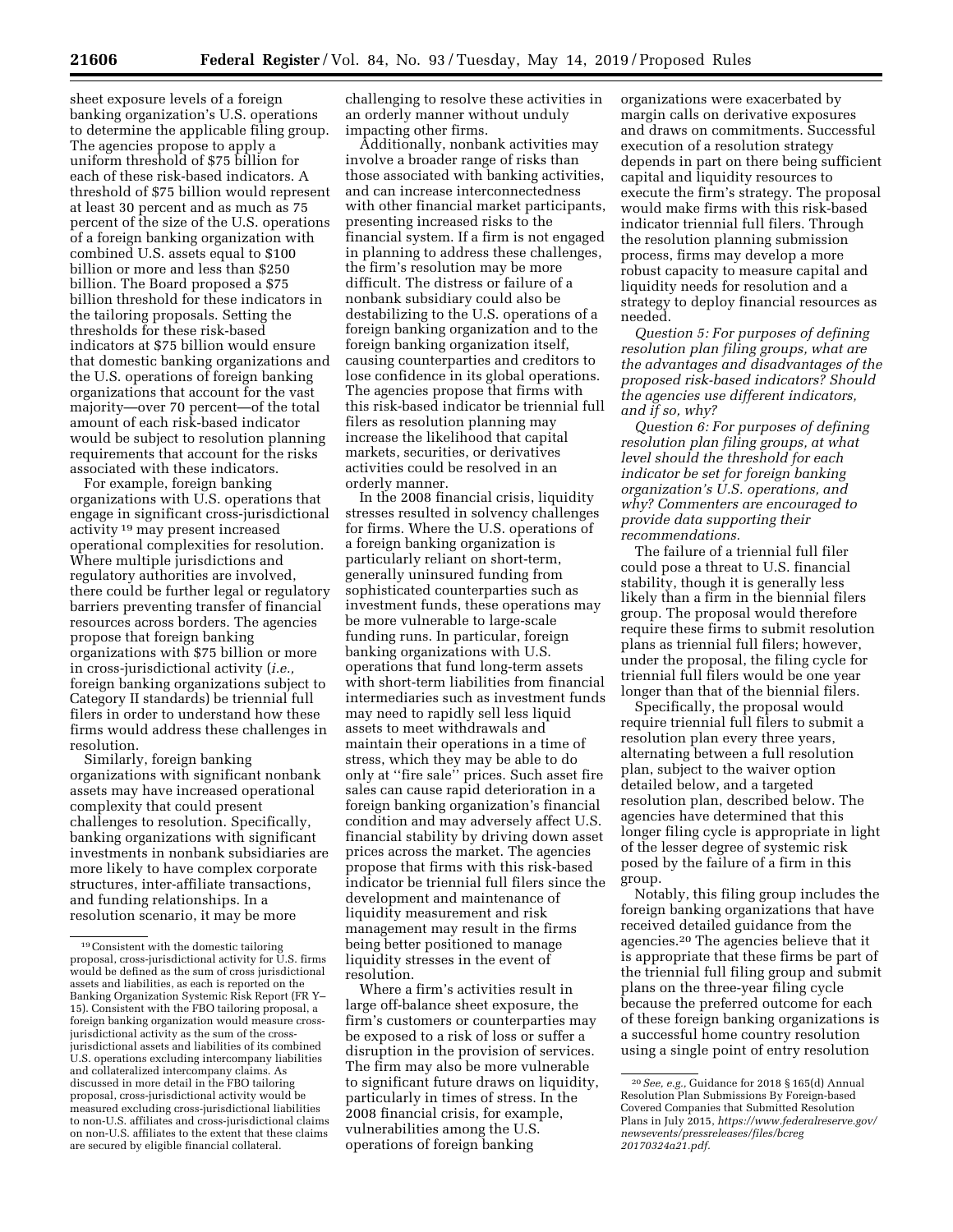strategy, not the resolution strategy described in its U.S. resolution plan.

The filing group would also include non-bank financial companies designated by the Council for supervision by the Board that the agencies jointly designate to be triennial full filers. Given that the Council must determine that material financial distress at a nonbank financial company supervised by the Board could pose a threat to U.S. financial stability,<sup>21</sup> under the proposal, nonbank financial companies would automatically be deemed biennial filers. However, the agencies are retaining the discretion to obtain plans from these companies on a triennial basis based on the facts and circumstances of a particular company.

### Triennial Reduced Filers

The proposal identifies a third group, triennial reduced filers, which consists of any covered company that is not subject to Category I, II, or III standards or is not a nonbank financial company supervised by the Board; that is, any covered company that is not a biennial or triennial full filer. The firms in this population do not pose the same risks to U.S. financial stability because they do not have the same size or complexity as the firms subject to Category I, II, or III standards. Accordingly, the proposal would apply less stringent resolution planning requirements to these firms. Triennial reduced filers would include foreign banking organizations with \$250 billion or more in total global assets that are not subject to Category II or III standards.22

The proposal would require a firm that becomes a covered company and that is a triennial reduced filer to submit as its initial submission a full resolution plan, subject to the waiver option detailed below, and thereafter, every three years, a reduced resolution plan, described below. The agencies have determined that extending the filing cycle and reducing the informational requirements is appropriate given these firms' limited U.S. operations and smaller U.S. footprints.

### Moving Filing Dates

As a covered company's resolution plan matures over time and as the risks presented by individual firms and the market change, a different filing cycle may be appropriate, commensurate with the risks posed by the failure of the firm to U.S. financial stability and the extent of current and relevant information

available to support the agencies' advance planning efforts. Accordingly, the proposal would provide the agencies with flexibility to move filing dates when appropriate. The agencies would notify a covered company that has previously submitted a resolution plan at least 180 days prior to the new filing date. The agencies would notify a new covered company at least 12 months prior to the new filing date.

*Question 7: Are the risk-based indicators and thresholds appropriate for identifying and distinguishing between groups of resolution plan filers (i.e., biennial, triennial full, and triennial reduced)?* 

*Question 8: The agencies invite public comment on whether the proposed resolution plan submission cycle (i.e., U.S. GSIBs submitting resolution plans every two years, and other covered companies submitting resolution plans every three years) is appropriate. Would a longer or shorter interval between submissions be appropriate for any group of resolution plan filers?* 

### *B. Resolution Plan Content*

# 1. Full Resolution Plan

The proposal would not generally modify the components or informational requirements of a full resolution plan.23 Through numerous resolution plan submissions, the agencies and firms have gained familiarity with the format and content of the information currently required to be submitted pursuant to the Rule. The agencies also recognize the utility of the existing information requirements for full resolution plans. Focus on these items has facilitated resolution plan and resolvability improvements, particularly by the largest and most complex firms. Applicable guidance previously issued to specific full resolution plan filers concerning the content of their upcoming submissions would continue to apply to those individual firms.24

*Question 9: The agencies invite comment on whether there are specific elements in §* ll*.4 (Informational content of a resolution plan) of the current Rule that should be omitted or modified.* 

#### 2. Waiver

Through a covered company's repeated resolution plan submissions, certain aspects of its resolution plan may reach a steady state or become less material such that regular updates would not be useful to the agencies in their review of the plan. In acknowledgement of this, the proposal would continue to permit the agencies to waive certain informational content requirements for one or more firms on the agencies' joint initiative.25 Waivers could be granted for one or more filing cycles.

The proposal also lays out a process for a covered company that has previously submitted a resolution plan to apply for a waiver of certain informational content requirements of a full resolution plan (waivers could not be applied for with respect to targeted or reduced resolution plans). Where the covered company would like to omit certain information from its next full resolution plan submission, the covered company would need to apply for the waiver at least 15 months in advance of the filing date.

In order to limit administrative burden and maximize transparency, covered companies would be limited to making one waiver request for each filing cycle, and the public section of the waiver request, containing the list of the requirements sought to be waived, would be made public. Waivers would be automatically granted on the date that is nine months prior to the plan it relates to is due if the agencies do not jointly deny the waiver prior to that date. The agencies may deny a waiver if, for example, they find that the information sought to be waived could be relevant to the agencies' review of the covered company's plan. The proposal provides that covered companies would not be able to request waivers for certain informational content requirements of the Rule. These include the core elements required in a targeted resolution plan, discussed below; information about changes the covered company has made to its resolution plan in response to a material change;

<sup>21</sup> 12 U.S.C. 5323.

<sup>22</sup>These foreign banking organizations would be required to submit resolution plans because they would have at least \$250 billion in total global assets. *See* EGRRCPA section 401(a).

<sup>23</sup>The proposal would modify the requirements for a full resolution plan's executive summary by requiring a firm to include a description of material changes (as defined in the proposal) since the filing of the firm's previously submitted resolution plan and a description of the changes the firm has made to its resolution plan in response. The proposal would also require the executive summary to describe changes made to the firm's resolution plan, including its resolvability or resolution strategy or how the strategy is implemented, in response to feedback provided by the agencies, guidance issued by the agencies, or legal or regulatory changes. The requirements for targeted resolution plans would be consistent with these requirements.

<sup>24</sup>*E.g.,* Guidance for § 165(d) Resolution Plan Submissions by Domestic Covered Companies applicable to the Eight Largest, Complex U.S. Banking Organizations, 84 FR 1438, 1449 (February 4, 2019).

<sup>25</sup>The current Rule permits the agencies to grant exemptions for one or more of the informational requirements of the Rule. 12 CFR 243.4(k); 12 CFR 381.4(k). The proposal would supersede this provision with the new waiver provisions found in §ll.4(d)(6) of the proposal, which would provide similar authority.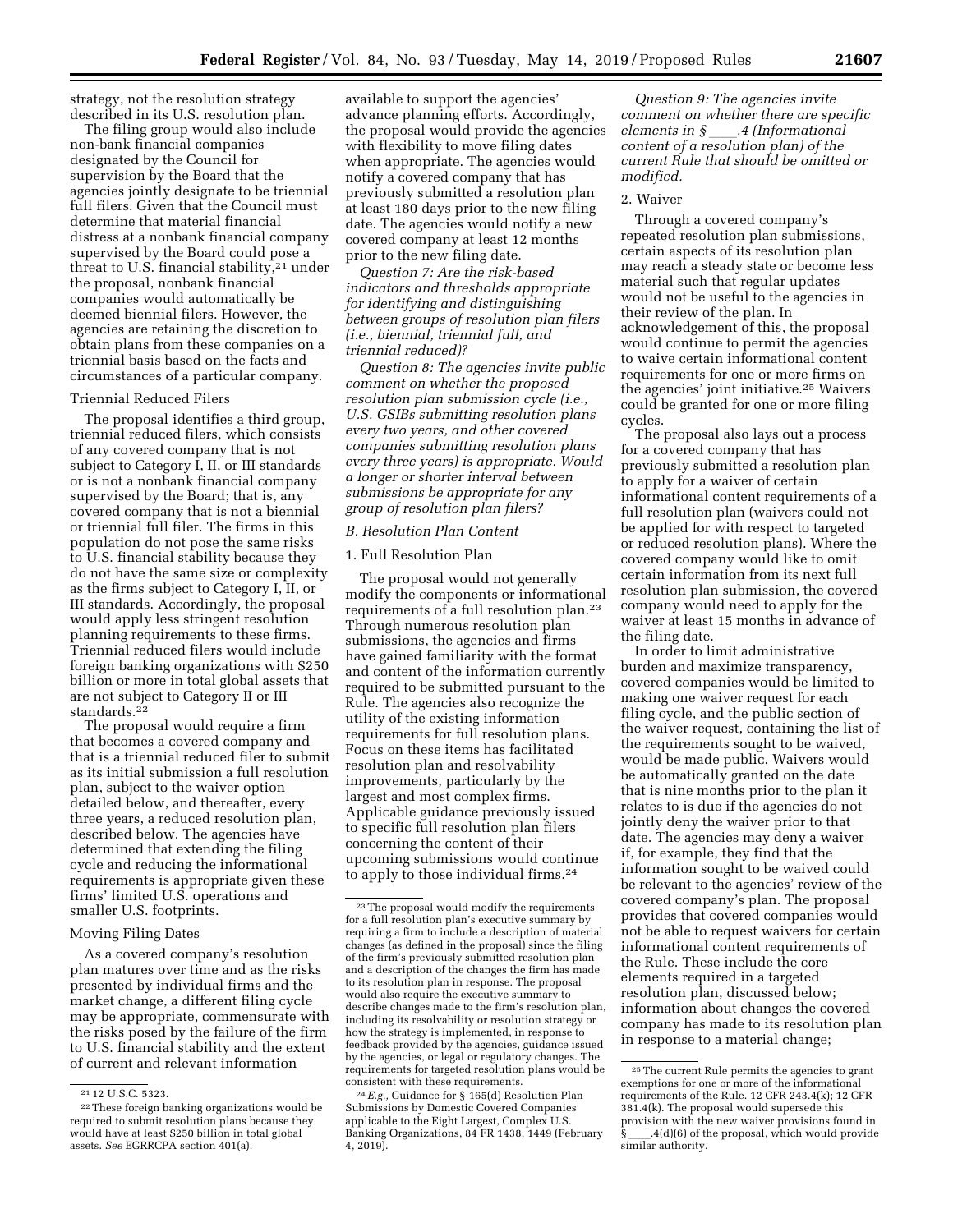information required in the public section of a full resolution plan; information about a deficiency or shortcoming that has not been adequately remedied or satisfactorily addressed; and information that is specifically required to be included in a resolution plan pursuant to section 165(d) of the Dodd-Frank Act.26 The agencies note, however, that covered companies may be able to incorporate by reference to a previous plan submission certain information that would not be eligible for a waiver if the information meets the proposed requirements for incorporation by reference.

The agencies expect that waivers would be granted in appropriate circumstances. For example, waivers could be appropriate to reduce burden for informational content that may be of limited utility to the agencies, such as where the agencies have recently completed an in-depth review of a particular business line and are satisfied that they are in possession of current information relevant to a firm's ability to resolve that business line. More specifically, if the agencies have recently undertaken a comprehensive review of a firm's Payments, Clearing, and Settlement (PCS) activities, it may be appropriate to waive the requirement for that firm to submit information relevant to these activities in its next resolution plan submission. As another example, for a covered company that would currently be eligible to file a tailored resolution plan, the agencies could grant a waiver that would limit the firm's required plan content in a manner that is similar to the current tailored resolution plan provisions of the Rule.27

A firm would need to provide all information necessary to support its request, including an explanation of why approval of the request would be appropriate, why the information for which a waiver is sought would not be relevant to the agencies' review of the firm's resolution plan, and confirmation that the request meets the eligibility requirements for a waiver under the

Rule (*i.e.,* that it is not a core element, not related to an identified deficiency that has not been adequately remedied, etc.). In order to ensure that the agencies have the information necessary to evaluate a waiver request, the proposal provides that covered companies would be required to explain why the information sought to be waived would not be relevant to the agencies' review of the covered company's next full resolution plan and why a waiver of the requirement would be appropriate. Failure to provide appropriate explanation or any information requested by the agencies in a timely manner could lead the agencies to deny a waiver request on the basis that insufficient explanation or a lack of information makes it impossible to determine that the information sought to be waived would not be relevant to their review of the resolution plan.

A full resolution plan should specify content omitted due to a waiver request that was granted.

*Question 10: The agencies invite comment on the process identified for covered companies to request waivers. Does the proposed timeline provide sufficient time for covered companies to request waivers and for the agencies to review those requests? Should waivers be presumed to be granted unless the agencies jointly deny them or presumed to be denied unless the agencies jointly grant them? The agencies invite comment on the list of requirements with respect to which a waiver is not available. For example, are there any additional requirements under the proposal with respect to which a waiver should not be available? Should the public section of waiver requests be required to contain any additional information?* 

*Question 11: The agencies invite comment on areas where the agencies should consider granting a waiver on the agencies' joint initiative in the next plan submissions of the covered companies. The agencies note they do not anticipate soliciting such feedback regularly or periodically in advance of future resolution plan submissions, but rather are inviting general comments on this topic to help inform the initial application of this proposed waiver mechanism.* 

#### 3. Targeted Resolution Plan

The proposal would also amend the Rule to include a new type of resolution plan submission: A targeted resolution plan. As resolution plans develop and solidify over time, it is appropriate that certain information be refreshed or updated rather than resubmitted in full. The agencies are proposing the creation

of the targeted resolution plan submission to strike the appropriate balance between providing a means to continue receiving updated information on structural or other changes that may affect a firm's resolution strategy while not requiring submission of information that remains largely unchanged since the previous submission. A targeted resolution plan would be a subset of a full resolution plan.

The targeted resolution plan elements are proposed to be as follows:

*Certain Resolution Plan Core Elements:* Each targeted resolution plan would include an update of the information required to be included in a full resolution plan regarding capital, liquidity, and the covered company's plan for executing any recapitalization contemplated in its resolution plan, including updated quantitative financial information and analyses important to the execution of the covered company's resolution strategy. For firms that have received detailed guidance from the agencies applicable to their upcoming submissions regarding capital, liquidity, and governance mechanisms, the targeted resolution plans should address these elements consistent with the applicable guidance.28 A firm that has not received detailed guidance would be required to describe the capital and liquidity needed to execute the firm's resolution strategy consistent with  $(5(c), (d)(1)(i), (iii),$  and  $(iv),$  $(e)(1)(ii)$ ,  $(e)(2)$ ,  $(3)$ , and  $(5)$ ,  $(f)(1)(v)$ , and (g) of the proposal and, to the extent its resolution plan contemplates recapitalization, the covered company's plan for executing the recapitalization consistent with  $\S$  \_\_\_\_.5(c)(5) of the

proposal.

*Material Changes:* Each targeted resolution plan would include a description of material changes since

<sup>&</sup>lt;sup>26</sup> 12 U.S.C. 5365(d)(1)(A)–(C).<br><sup>27</sup> The current Rule's tailored resolution plan provisions allow covered companies with less than \$100 billion in total nonbank assets that predominately operate through one or more insured depository institutions (*i.e.,* the company's insured depository institution subsidiaries comprise at least 85 percent of its total consolidated assets or, in the case of a foreign-based covered company, the assets of the U.S. insured depository institution operations, branches, and agencies comprise 85 percent or more of the company's U.S. total consolidated assets), to seek approval from the Board and the Corporation to submit a tailored resolution plan that focuses on the nonbank operations of the covered company.

<sup>28</sup>For example, a targeted resolution plan could discuss changes to a firm's methodology for modeling liquidity needs for its material entities during periods of financial stress, as well as changes to the firm's means for providing capital and liquidity to such entities as would be needed to successfully execute the firm's resolution strategy. These updates could, for example, involve changes to triggers upon which the firm relies to execute a recapitalization, including triggers based on capital or liquidity modeling. *See, e.g.,* Guidance for section 165(d) Resolution Plan Submissions by Domestic Covered Companies applicable to the Eight Largest, Complex U.S. Banking Organizations, 84 FR 1438, 1449 (February 4, 2019); *Guidance for 2018 § 165(d) Annual Resolution Plan Submissions By Foreign-based Covered Companies that Submitted Resolution Plans in July 2015, [https://](https://www.federalreserve.gov/newsevents/pressreleases/files/bcreg20170324a21.pdf) [www.federalreserve.gov/newsevents/pressreleases/](https://www.federalreserve.gov/newsevents/pressreleases/files/bcreg20170324a21.pdf)  [files/bcreg20170324a21.pdf.](https://www.federalreserve.gov/newsevents/pressreleases/files/bcreg20170324a21.pdf)* The firms that received this guidance would be expected to address Resolution Capital Adequacy and Positioning (RCAP), Resolution Liquidity Execution Need (RLEN), and governance mechanisms as part of their updates concerning capital, liquidity and any plans for executing a recapitalization, respectively.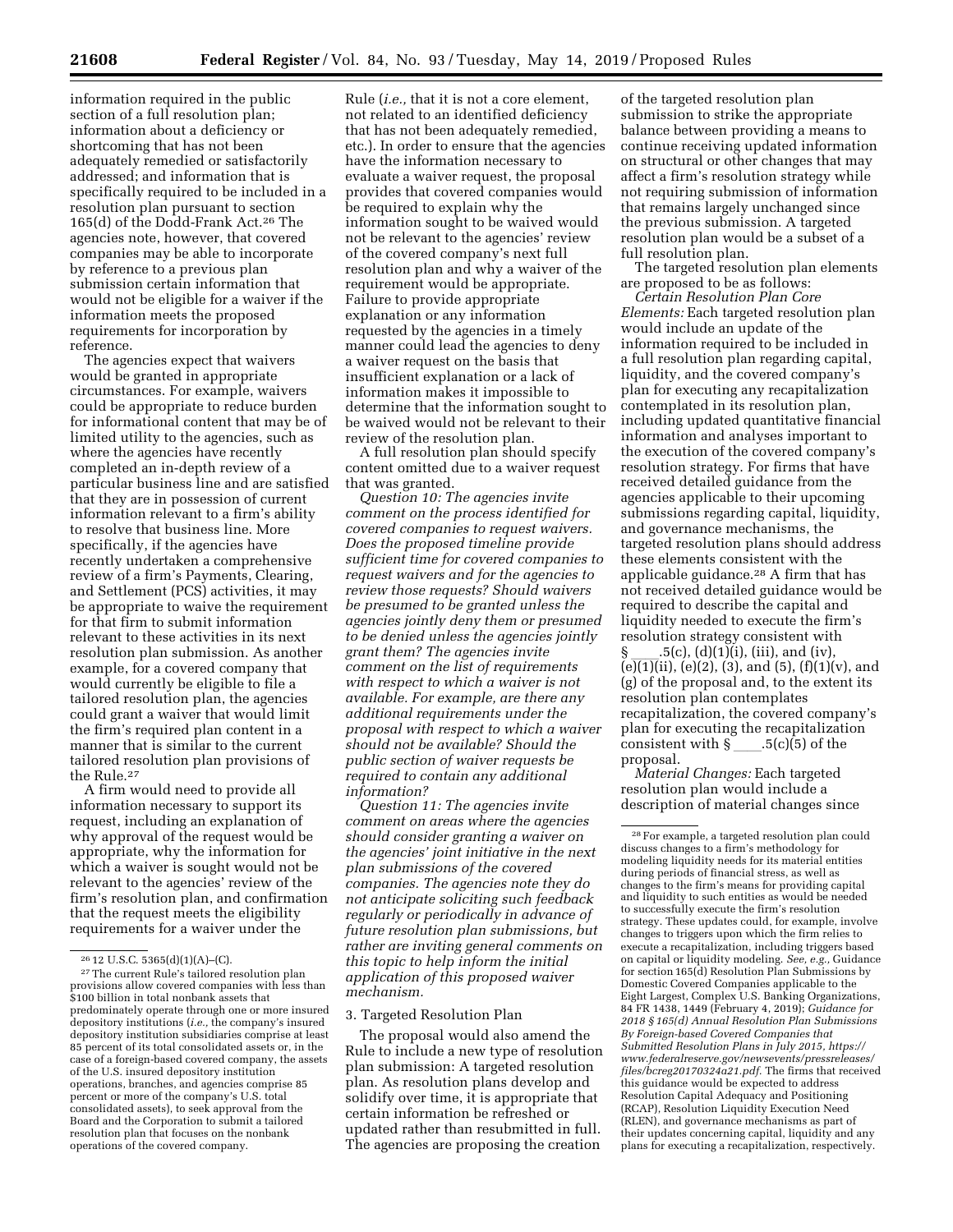the filing of the covered company's previously submitted resolution plan and a description of the changes the covered company has made to its resolution plan in response.29 A material change is defined to be any event, occurrence, change in conditions or circumstances, or other change that results in, or could reasonably be foreseen to have a material effect on the resolvability of the covered company, the covered company's resolution strategy, or how the covered company's resolution strategy is implemented. Such changes include the identification of a new critical operation or core business line; the identification of a new material entity or the de-identification of a material entity; significant increases or decreases in the business, operations, or funding of a material entity; or changes in the primary regulatory authorities of a material entity or the covered company on a consolidated basis.

Other such changes include material changes in operational and financial interconnectivity, both those that are intra-firm and external. Examples of such operational interconnectivity include reliance on affiliates for access to key financial market utilities or critical services, or significant reliance on the covered company by other firms for certain PCS services, including agent bank clearing or nostro account clearing, or government securities settlement services. Examples of such financial interconnectivity include a material entity becoming reliant on an affiliate as a source for funding or collateral, or the covered company becoming a major over-the-counter derivatives dealer.

*Changes in Response to Regulatory Requirements, Guidance, or Feedback:*  Each targeted resolution plan would discuss changes made to the covered company's resolution plan, including its resolvability or resolution strategy or how the strategy is implemented, in response to feedback provided by the agencies, guidance issued by the agencies, or legal or regulatory changes.

*Public Section:* Each targeted resolution plan would contain a public section with the same content required of a full resolution plan's public section.

*Targeted Areas of Interest:* Each targeted resolution plan would discuss

targeted areas of interest identified by the agencies that either an individual covered company or a group of similarly situated covered companies in a particular filing group 30 should address to enhance their resolution plan submissions. The agencies would notify covered companies of such targeted areas of interest at least 12 months prior to the applicable resolution plan submission date. Examples of a targeted area of interest could include the potential effects of Brexit on a covered company's resolvability because of material changes to booking practices or to the firm's organizational structure as a result of regulatory and market developments.

*Question 12: The agencies invite comment on the proposed content of targeted resolution plans. Is it sufficiently clear what information is required to be included in a targeted resolution plan, including with respect to the proposed definition of the core elements? If not, how should the agencies clarify these requirements? Are there any information requirements that should be added to or removed from the proposed content of targeted resolution plans? Do the paragraphs of* § *identified in the proposal's core elements definition identify the appropriate sections of the full resolution plan where core elements can be found?* 

#### 4. Reduced Resolution Plan

The proposal would also codify the reduced resolution plan type. For foreign banking organizations with limited U.S. operations, the agencies have generally agreed, on a case-by-case basis, to limit the informational requirements of these firms' recent submissions to material changes and improvements to the firms' resolution strategies. The proposal would formalize the information requirements for this type of resolution plan and lay out the criteria (as discussed above) for firms to be permitted to file reduced resolution plans.

The proposal lays out the reduced resolution plan components as follows: A description of material changes experienced by the covered company since the filing of the covered company's previously submitted resolution plan and changes made to the strategic analysis that was presented in the firm's previously submitted resolution plan in response to these changes and changes made in response to feedback provided by the agencies, guidance issued by the agencies, or legal

or regulatory changes.31 Receiving updates of this information would permit the agencies to continue to monitor significant changes in structure or activities while appropriately focusing on the informational components of these firms' resolution plans.

For the public section of a reduced resolution plan, the proposal would modify the content currently required in the public section of all plans. The reduced resolution plan public section would be limited to the following elements: Names of material entities, a description of core business lines, the identities of principal officers, and a high-level description of the firm's resolution strategy, referencing the applicable resolution regimes for its material entities.

*Question 13: The agencies invite comment on the proposed content of reduced resolution plans. Are there any information requirements that should be added to or removed from the proposed content of reduced resolution plans?* 

### 5. Tailored Plans

The Rule currently provides for a tailored plan, a means for certain bankcentric firms to request that their resolution plan submissions focus on nonbank activities that may pose challenges to executing the firm's resolution strategy. Pursuant to the Rule, firms must apply to the agencies to file a tailored plan rather than a full resolution plan every year that a submission is required.

The agencies propose to eliminate the tailored plan category. The introduction of the waiver process and the targeted resolution plan would provide effective substitutes for this type of focused submission in appropriate circumstances. Additionally, many of the covered companies currently eligible for a tailored plan either have ceased, post-EGRRCPA, to be subject to the resolution plan submission requirement or would become triennial reduced filers, which would focus their future plan submissions on material changes.

*Question 14: The agencies invite comment on whether the tailored plan category should be retained.* 

<sup>29</sup>Section 165(d)(1) of the Dodd-Frank Act requires that certain information be periodically reported to the agencies in covered companies' resolution plans (required information). 12 U.S.C. 5365(d)(1). If a covered company does not include in its targeted resolution plan a description of changes to the required information from its previously submitted plan, the required information that it included in its previously submitted plan would be incorporated by reference into its targeted resolution plan.

<sup>30</sup>*E.g.,* U.S. GSIBs, or foreign banking organizations that are triennial full filers.

<sup>31</sup>As described above, section 165(d)(1) of the Dodd-Frank Act mandates that required information be included in covered companies' resolution plans. 12 U.S.C. 5365(d)(1). If a triennial reduced filer does not include in its reduced resolution plan a description of changes to the required information from its previously submitted plan, the required information that it included in its previously submitted plan would be incorporated by reference into its reduced resolution plan.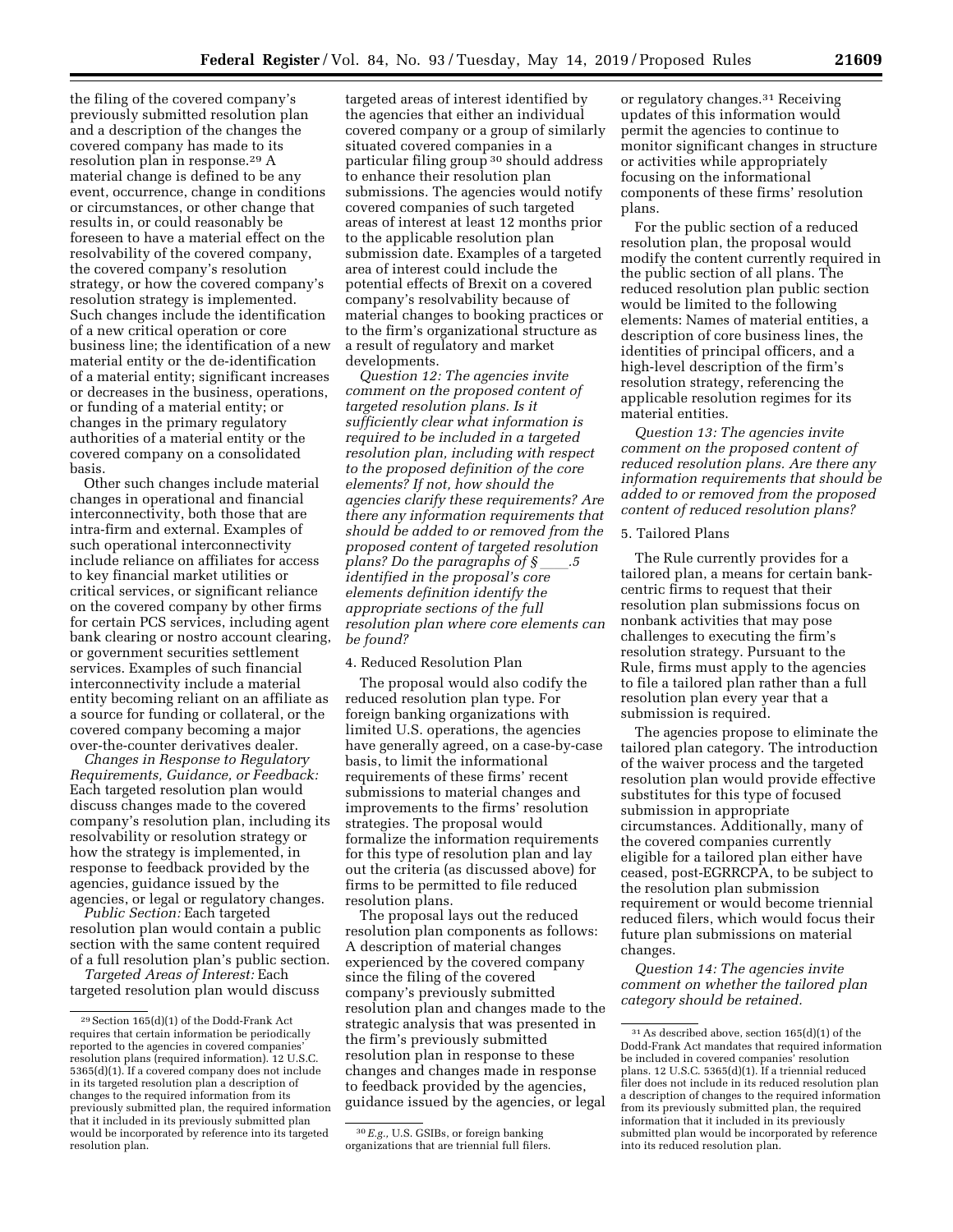## *C. Critical Operations Methodology and Reconsideration Process*

The current Rule provides for critical operations to be identified by the firms or at the agencies' joint direction. In 2012, the agencies established a process and methodology for jointly identifying critical operations for both U.S. and foreign-based covered companies. The agencies assessed the significance of activities and markets with respect to U.S. financial stability in the following four areas: Capital markets; funding and liquidity; retail and commercial banking; and payments, clearing, and settlement. The agencies then considered the significance of individual covered companies as a provider or participant in those activities and markets using criteria such as market share data, level of market concentration, size of market activity, and ease of substitutability.32

The agencies' original critical operations identifications from 2012 have remained largely unchanged. As covered companies have made changes to their operating structures, realigned business entities, and adapted to changing market conditions, some have submitted ad hoc requests to the agencies seeking reconsideration of certain critical operations identifications. The agencies have reviewed these requests and communicated their decisions to firms on a rolling basis.

Given that both firms and markets continually evolve and change, the agencies have determined that a periodic, comprehensive review of critical operations identifications would help to ensure that resolution planning remains appropriately focused on key areas.

The proposal would establish processes for firms and the agencies to identify particular operations of covered companies as critical operations and to rescind prior critical operations identifications made by the agencies. In addition, the proposal would specify a process for a covered company to request reconsideration of operations previously identified by the agencies as critical, and require that covered companies notify the agencies if the covered company ceases to identify an operation as a critical operation. The intended result would be a process that yields a relatively stable population of identified critical operations while

allowing for recognition of new, or changes to existing, markets or activities as well as changes to individual firms' participation in those markets or activities, among other factors. The agencies expect that the proposed processes would cause covered companies' resolution plans to be more clearly focused on the actions a covered company would need to take to facilitate a rapid and orderly resolution.33

#### 1. Changes to Definitions

The agencies are proposing to modify the definition of ''critical operations'' to reflect the proposed requirements and processes in new § \_\_\_\_.3. Under the<br>proposal, ''critical operations'' means those operations, including associated services, functions, and support, the failure or discontinuance of which would pose a threat to the financial stability of the United States. In addition, the proposal would include a new definition, ''identified critical operations,'' to clarify that critical operations can be identified by either the covered company or jointly identified by the agencies and that until such an operation has been identified by either method, the operation does not need to be addressed as a critical operation in a resolution plan.

2. Identification of Critical Operations by Covered Companies

In general, covered companies have developed processes within their broader resolution planning framework to identify critical operations. The proposal would require a subset of covered companies, specifically biennial filers and triennial full filers (*i.e.,* generally those with currently identified critical operations) to maintain a process for the identification of critical operations on a scale that reflects the nature, size, complexity, and scope of their operations.

The proposal would require that the firm's process include a methodology for identifying critical operations. Specifically, the methodology must first identify and assess economic functions engaged in by the firm. These economic functions may include the core banking functions of deposit taking; lending; payments, clearing and settlement; custody; wholesale funding; and capital markets and investment activities. In general, an economic function is most likely to present a critical operation of the firm where both (a) a market or activity engaged in by the firm is significant to U.S. financial stability and

(b) the firm is a significant provider or participant in such a market or activity. Factors relevant for determining whether a market or activity is significant to U.S. financial stability, or whether a firm is a significant provider or participant in such a market or activity, may include substitutability, market concentration, interconnectedness, and the impact of cessation. The firm's analysis should focus on the significance of the activity to U.S. financial stability, not whether a particular activity is significant for a foreign parent or other foreign affiliates of the firm.34 The process undertaken by a firm in completing such an analysis should be commensurate with the nature, size, complexity, and scope of its operations.35

The agencies propose that the covered company's critical operations review process occur at least as frequently as its resolution plan submission cycle and that the review process be documented in the covered company's corporate governance policies and procedures.36

The proposal lays out a process for a covered company that has previously submitted a resolution plan but does not currently have an identified critical operation under the Rule to apply for a waiver of the requirement to have a process and methodology to identify critical operations. Where the covered company would like a waiver of the requirement with respect to its next plan submission, the covered company would need to apply for the waiver at least 15 months in advance of the filing date for that resolution plan.

In its waiver request, the covered company must explain why a waiver of the requirement would be appropriate, including an explanation of why the process and methodology are not likely to identify any critical operation given its business model, operations, and organizational structure. For example, for a covered company that has not experienced any significant changes in its business, operations, or organizational structure since its most recent resolution plan, a waiver request that so states, with reasonable supporting detail, could provide sufficient information for the agencies to evaluate the request. Alternatively, if

<sup>32</sup>For example, a critical operation of a covered company would include an operation, such as a clearing, payment, or settlement system, that plays a role in the financial markets for which other firms lack the expertise or capacity to provide a ready substitute.

<sup>33</sup>*See* 12 CFR 243.4(c)(1)(ii); 12 CFR  $381.4(c)(1)(ii);$  § \_\_\_\_.5(c)(1)(ii) of the proposal.

<sup>34</sup>Where a firm's operation, such as U.S. dollar deposit taking, is significant to the firm, but the failure or discontinuance of that activity would not pose a threat to the financial stability of the United States, that operation would not be an identified critical operation under the proposal.

<sup>35</sup>For a foreign firm, the critical operations identification process and methodology should be commensurate with the nature, size, complexity, and scope of its U. S. operations.

<sup>36</sup>*See* 12 CFR 243.4(d)(1)(i); 12 CFR 381.4(d)(1)(i);  $\S$  .  $5(d)(1)(i)$  of the proposal.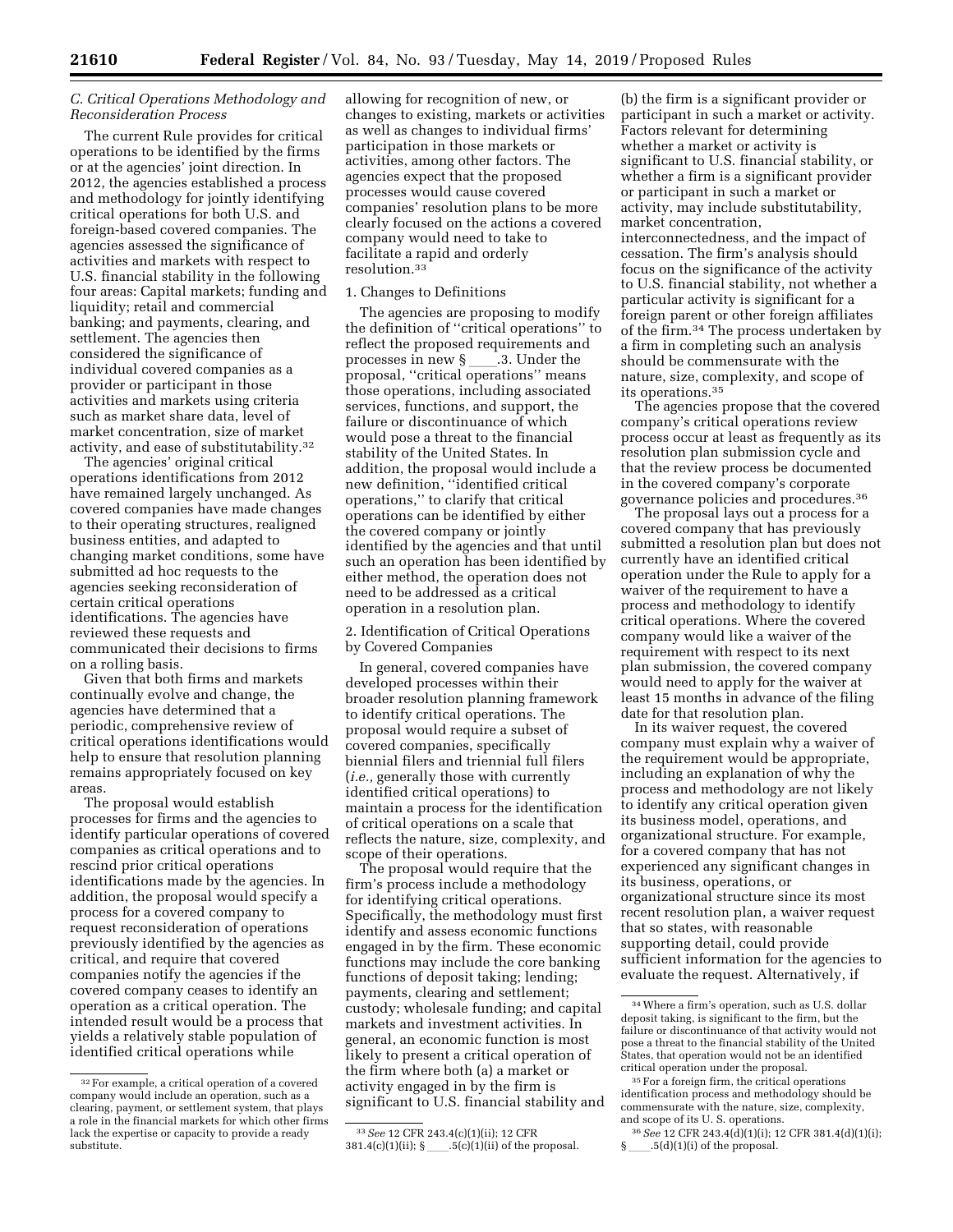one of a covered company's operations gained significant market share since it submitted its most recent resolution plan submission, the waiver request should include this information, a description of the operation, and a discussion of why this change would not warrant the development of a methodology for identifying critical operations.

Failure to provide appropriate information jointly requested by the agencies in a timely manner could lead the agencies to deny a waiver request on the basis that a lack of information makes it impossible to determine that the information sought to be waived would not be relevant to their review of the resolution plan.

The public section of the waiver request, describing that a waiver of the requirement is being sought, would be made public. Waivers would be automatically granted on the date that is nine months prior to the date that the resolution plan it relates to is due if the agencies do not jointly deny the waiver prior to that date.

*Question 15: If granted, how long should the waiver from the critical operations methodology be valid? For example, should the waiver be valid for each submission cycle (e.g., three years) or for a full resolution plan submission and the following targeted plan submission (e.g., six years)? In addition, should the waiver become invalid upon the occurrence of certain events (e.g., the occurrence of a material change (as defined in the proposal))?* 

*Question 16: The agencies propose that any critical operations identification process undertaken by a firm be commensurate with the nature, size, complexity, and scope of its operations, and that a firm that does not currently have an identified critical operation be permitted to seek a waiver from the requirement to have such a process. Are there benefits from having firms that do not have currently identified critical operations develop and maintain a process for identifying critical operations, or should these firms be able to request a waiver from the proposed critical operations identification process requirement? Should a firm that moves to a more stringent category (e.g., from being a triennial reduced filer to being a firm that is subject to Category II standards and, accordingly, a triennial full filer) and does not have a currently identified critical operation be permitted to seek a waiver from the critical operations identification process requirement?* 

3. Identification and Rescission of Critical Operations by the Agencies; Periodic Agency Review

Under the proposal, the agencies would be able to identify a critical operation or rescind a prior identification at any time. In addition, the proposal would provide for the agencies to review all identified critical operations and the operations of covered companies for consideration as critical operations at least every six years. In connection with these reviews, the agencies would jointly identify any additional critical operation or rescind any prior identification if they jointly find that the operation is not a critical operation.

4. Requests for Reconsideration

Under the proposal, a covered company would be able to request that the agencies reconsider a critical operation identification made jointly by the agencies by submitting a written request that presents the company's arguments, all relevant information that the company expects the agencies to consider, and, if applicable, a description of the material differences between the current request and the most recent prior reconsideration request for the same critical operation. A covered company would be required to submit a request for reconsideration sufficiently before its next resolution plan to provide the agencies with a reasonable period to reconsider the identification. The agencies would generally complete their reconsideration no later than 90 days after receipt of all requested information from the covered company.

# 5. De-Identification by Covered Companies of Self-Identified Critical **Operations**

Under the proposal, a covered company would be required to notify the agencies if the covered company ceases to identify an operation as a critical operation. The notice would be required to explain why the firm previously identified the operation as a critical operation and why the firm no longer identifies the operation as a critical operation. The notice is meant to provide the agencies with sufficient time to consider whether to jointly identify the operation as a critical operation, if they have not already done so. Accordingly, a covered company would generally be required to continue to treat an operation as a self-identified critical operation in any resolution plan the covered company is required to submit within 12 months of the notification.

*Question 17: How often should the agencies conduct a new identification process and review existing critical operations identifications for each covered company? Should, for example, the frequency of the agencies' critical operations identification review processes occur on the same cycle with the agencies' review of covered companies' full resolution plan submission?* 

*Question 18: What particular information should the agencies consider in addressing a covered company's rescission request under the Rule?* 

*Question 19: The agencies invite comment on all aspects of the proposal for firms to establish and implement a process designed to identify their critical operations. Are the elements of the critical operations identification methodology sufficiently clear? For example, is it sufficiently clear how a covered company should analyze the significance to U.S. financial stability of the markets and activities through which it engages in economic functions? Should this requirement apply to a broader or narrower set of firms? For example, should the requirement apply only to global systemically important bank holding companies? Should firms' reviews of their critical operations designations be required to occur on a more or less frequent basis? In what ways, if any, do the proposed requirements differ from covered companies' current processes for identifying their critical operations?* 

### *D. Clarifications to the Rule*

1. Resolution Strategy for Foreign-Based Covered Companies

The Rule does not specify the assumptions a foreign banking organization should make with respect to how resolution actions it takes outside of the United States should be addressed in its resolution plan. This issue is particularly acute for a foreign banking organization that expects to undertake a single point of entry resolution strategy in its home country. If such a strategy were to be successfully undertaken, a firm's U.S. operations would not need to enter resolution, which conflicts with the statutory requirement that a covered company present a plan for its orderly resolution under the U.S. Bankruptcy Code. Therefore, the proposal would clarify that covered companies that are foreign banking organizations should not assume that the covered company takes resolution actions outside of the United States that would eliminate the need for any U.S. subsidiaries to enter into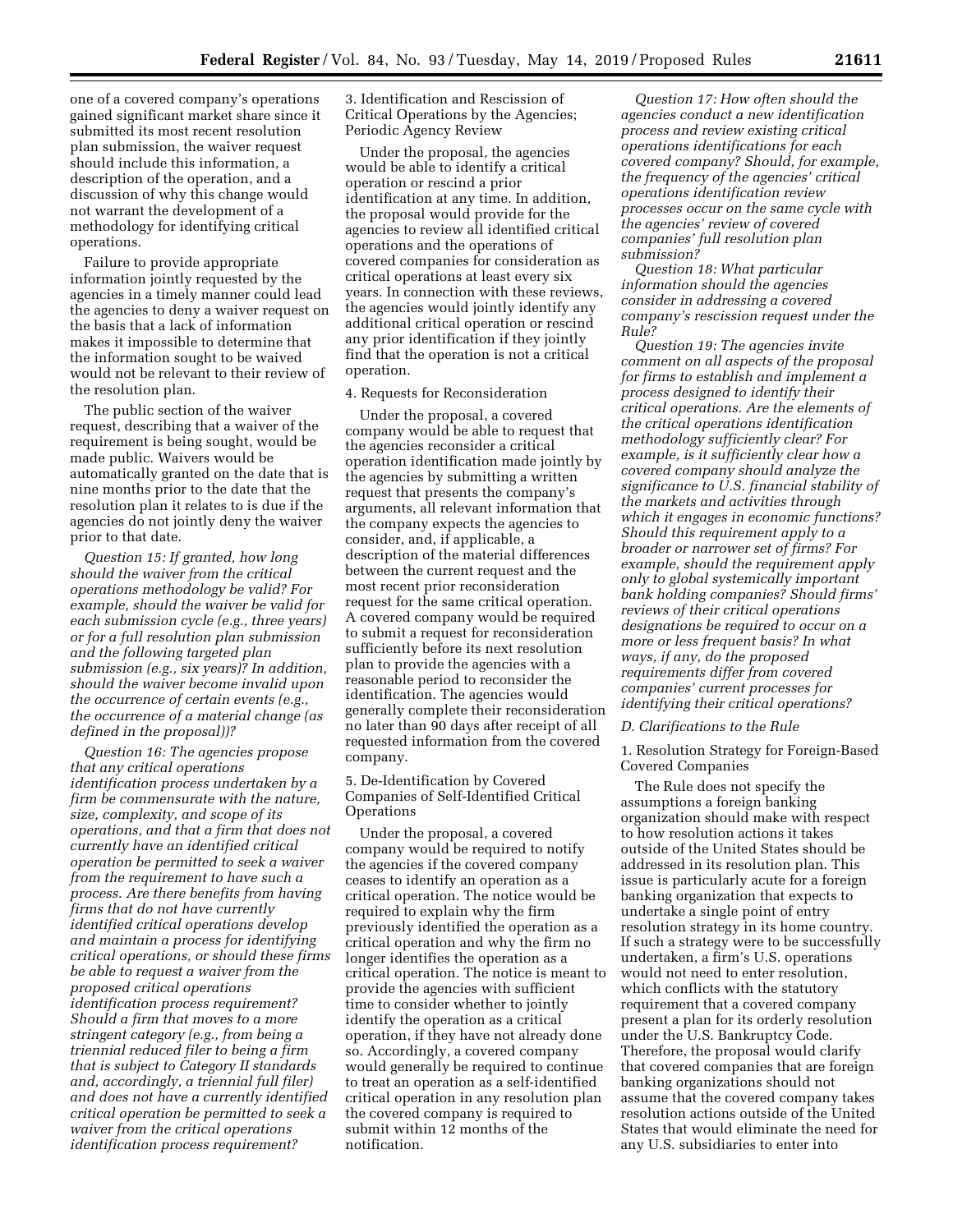resolution proceedings. This is consistent with guidance that the agencies have previously provided.37

2. Covered Company in Multi-Tier Foreign Banking Organization Holding Companies

The definition of covered company in the Rule includes the top tier entity in a multi-tier holding company structure of any foreign bank or company that is a bank holding company or is treated as a bank holding company under section 8(a) of the International Banking Act of 1978.38 The top tier holding company of certain foreign banks is a government, sovereign entity, or family trust. There is no benefit to the agencies in obtaining resolution plan information concerning such types of entities. To date, the agencies have addressed these issues on a case-by-case basis and have identified alternate filers in the corporate structure, such as the entity in the structure that is directly supervised by the Board. In the interest of clarity, the proposal includes a formal process by which the agencies would identify a subsidiary in a multi-tiered FBO holding company structure to serve as the covered company that would be required to file the resolution plan.

3. Removal of the Incompleteness Concept and Related Review

The Rule includes a requirement that the agencies review a resolution plan within 60 days of submission and jointly inform the covered company if the plan is informationally incomplete or additional information is required to facilitate review of the plan.39 This process led to a limited number of resubmissions in 2012 when the first resolution plans were submitted, but has not been used since. As resolution plans have developed over time, the agencies have not found that this requirement facilitates their review of the resolution plans and are therefore proposing to remove it.

*Question 20: The agencies invite comment on whether the incompleteness concept and related review should be retained.* 

4. Assessment of New Covered Companies

The Rule provides that covered company status for a foreign banking

organizations may be based on annual or quarterly reports based on availability of such reports but does not clarify whether firms that file quarterly reports would be assessed for covered company status on a quarterly basis or annually at the same time firms that report annually are assessed. The proposal would clarify that a foreign banking organization's status as a covered company would be assessed quarterly for foreign banking organizations that file the Federal Reserve's Form FR Y–7Q (FR Y–7Q) on a quarterly basis and annually for foreign banking organizations that file the Y–7Q on an annual basis only. In each case, the assessment would be based on total consolidated assets as averaged over the preceding four calendar quarters as reported on the FR Y–7Q.

In addition, the proposal would also address the process for assessing a firm whose assets have grown due to a merger, acquisition, combination, or similar transaction for covered company status. Under these circumstances, the agencies would have the discretion to alternatively consider, to the extent and in the manner the agencies jointly consider appropriate, the relevant assets reflected on the one or more of the four most recent reports of the precombination entities (the FR Y–9C in the case of a U.S. firm and the FR Y– 7Q in the case of a foreign banking organization). For example, if Firm A, which previously reported total consolidated assets of \$175 billion over the preceding four calendar quarters, acquired Firm B, which previously reported total consolidated assets of \$80 billion over the same preceding four calendar quarters, the agencies could determine that immediately following the closing of the transaction, Firm A is a covered company. Similarly, if Firm A acquired assets from Firm B, which assets had been reported over the preceding four calendar quarters to have a value of \$80 billion, the agencies could determine that Firm A became a covered company as of the closing of the acquisition.

5. Timing of New Filings, Firms That Change Filing Categories, and Notices of Extraordinary Events

To address the new filing cycles for biennial, triennial full, and triennial reduced filers, the proposal includes related modifications to the timing of the initial submission for new filers. When a firm becomes a covered company, the proposal provides that its first submission would be a full resolution plan and that the initial plan would be due the next time its filing group (biennial, triennial full, or

triennial reduced) submits resolution plans as long as the submission deadline is at least 12 months after the time the firm becomes a covered company. For example, if a firm becomes a triennial full filer, its first resolution plan would be due when the triennial full filing group next submits resolution plans, so long as such date is at least 12 months after the firm becomes a triennial full filer. If the triennial full filers' next plan submission is a targeted resolution plan, the new filer would still need to submit a full resolution plan as its initial plan. After its initial plan, subsequent plans would be of the same type (full or targeted) as other triennial full filers. The proposal would also include a reservation of authority, however, permitting the agencies to require the initial plan earlier than the date of the filing group's next filing, so long as the submission deadline would be at least 12 months from the date on which the agencies jointly determined to require the covered company to submit its resolution plan.

Similarly, if a covered company changes groups (*e.g.,* a triennial reduced filer becomes a triennial full filer or a triennial full filer becomes a triennial reduced filer), the proposal specifies the timing and type of resolution plan it would be required to next submit:

• If the resolution plan submission deadline for the covered company's new group were the same as the prior group, the covered company would be required to submit a resolution plan by the deadline. If the deadline were within 12 months, the covered company would be required to submit the type of resolution plan based on its prior group status or its new group status (*e.g.,* if a triennial full filer became a triennial reduced filer, it could submit either the full or targeted resolution plan it would have submitted as a triennial full filer, or it could submit a reduced resolution plan as permitted by its status as a triennial reduced filer). If the deadline were 12 months or later, the covered company would be required to submit the type of resolution plan based on its new group status.

• If the resolution plan submission deadline for the new group were different than the prior group and:

The new deadline were at least  $12$ months in the future, the covered company would be required to submit a resolution plan of the type required by its new group status by the new deadline.

 $\circ$  the new deadline were within 12 months, the covered company would not be required to submit a resolution plan on the new deadline. Instead, the

<sup>37</sup>*See [https://www.federalreserve.gov/](https://www.federalreserve.gov/newsevents/pressreleases/files/bcreg20170324a21.pdf)  [newsevents/pressreleases/files/](https://www.federalreserve.gov/newsevents/pressreleases/files/bcreg20170324a21.pdf)* 

*[bcreg20170324a21.pdf,](https://www.federalreserve.gov/newsevents/pressreleases/files/bcreg20170324a21.pdf)* p. 4, *[https://www.fdic.gov/](https://www.fdic.gov/resauthority/2018subguidance.pdf) [resauthority/2018subguidance.pdf,](https://www.fdic.gov/resauthority/2018subguidance.pdf)* p. 4 and *[https://](https://www.federalreserve.gov/newsevents/pressreleases/bcreg20180129a.htm) [www.federalreserve.gov/newsevents/pressreleases/](https://www.federalreserve.gov/newsevents/pressreleases/bcreg20180129a.htm)  [bcreg20180129a.htm,](https://www.federalreserve.gov/newsevents/pressreleases/bcreg20180129a.htm) [https://www.fdic.gov/news/](https://www.fdic.gov/news/news/press/2018/pr18006.html)  [news/press/2018/pr18006.html.](https://www.fdic.gov/news/news/press/2018/pr18006.html)* 

<sup>38</sup> 12 CFR 243.2(f)(1)(iii); 12 CFR 381.2(f)(1)(iii). 39 12 CFR 243.5(a); 12 CFR 381.5(a).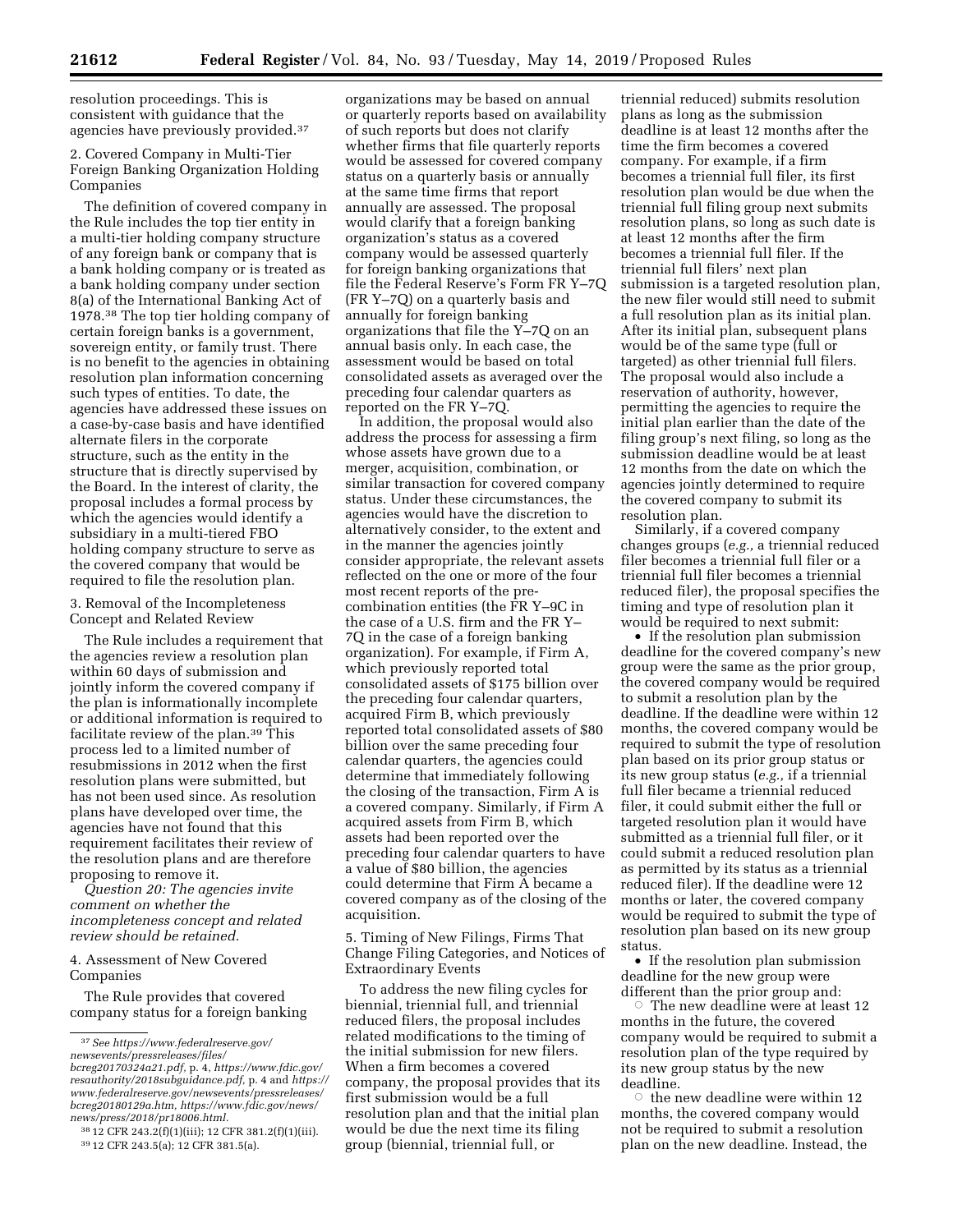covered company would be required to submit a resolution plan of the type required by its new group status by the following submission deadline for the new group.

• A former triennial reduced filer that has become a triennial full filer would in all cases be required to submit a full resolution plan no later than its next deadline that occurs at least 12 months in the future. A triennial reduced filer would become a triennial full filer where its combined U.S. assets grow over \$250 billion or it has \$75 billion or more of one or more of the risk-based indicators (cross-jurisdictional activity, nonbank assets, weighted short-term wholesale funding, or off-balance-sheet exposure) within its U.S. operations. Because these events would represent significant changes to the firm's U.S. operations, submission of a full resolution plan would be useful to allow the agencies to evaluate whether there could be any related challenges to the firm's resolvability. After the covered company submits a full resolution plan, it would submit on future submission dates the same type of resolution plan as the other members of the new group.

The proposal retains the agencies' authority to require a covered company to submit a resolution plan earlier than the deadline for the new group's submission, so long as the agencies notify the covered company of the revised submission deadline at least 180 days in advance.

The proposal would also permit the agencies to require a full resolution plan to be submitted within such time period as specified by the agencies.40 In this instance, a firm may be required to submit a resolution plan at a different time or of a different plan type relative to its filing group. For example, a triennial reduced filer may become a triennial full filer due to a merger or acquisition of assets, but may not be required to submit a full resolution plan for a number of years due to the timing of the transaction. If the new, larger covered company has assets or operations that are of particular importance to U.S. financial stability, the agencies may jointly require it to submit a full resolution plan earlier than the rest of its new filing group.

The notice of material events requirement has been revised and clarified to reflect the creation of a material changes definition. The

agencies determined that the material changes definition was too broad to merit a notice requirement and instead propose the concept of extraordinary events that would require a notice. An extraordinary event is a material merger, acquisition of assets or other similar transaction, or a fundamental change to a covered company's resolution strategy (such as a change from single point of entry to multiple point of entry).

*Question 21: The agencies invite comment on whether the listed events that are proposed to constitute extraordinary events are appropriate, or if there are additional events should be identified.* 

### 6. Clarification of the Mapping Expectations for Foreign Banking Organizations

The proposal would amend the language governing the expectations regarding the mapping of intragroup interconnections and interdependencies by foreign banking organizations.41 The proposal would clarify that foreign banking organizations would be expected to map (a) the interconnections and interdependencies among their U.S. subsidiaries, branches, and agencies, (b) the interconnections and interdependencies between these U.S. entities and any critical operations and core business lines, and (c) the interconnections and interdependencies between these U.S. entities and any foreign-based affiliates.

#### 7. Standard of Review

In reviewing resolution plans, the agencies have identified ''deficiencies'' and ''shortcomings'' in plans and have issued letters to covered companies describing the rationale for the findings and suggesting potential alternatives for how the identified deficiencies and shortcomings could be addressed. While the agencies have defined these terms in a public statement, they are not defined in the Rule.42 To provide an opportunity for public comment on these terms and a clearer articulation of the standards the agencies apply in identifying deficiencies and shortcomings, the proposal would define a deficiency and a shortcoming.

The proposed definition of deficiency is as follows: An aspect of a firm's resolution plan that the agencies jointly determine presents a weakness that individually or in conjunction with other aspects could undermine the feasibility of the firm's plan. Where a

deficiency has been identified, the covered company must correct the identified weakness and resubmit a revised resolution plan to avoid being subject to more stringent regulatory requirements or restrictions, as described in section 165(d)(5) of the Dodd-Frank Act and §§\_\_\_\_.5 and<br>.6 of the Rule.

6 of the Rule.<br>The proposal also includes a definition of a shortcoming. A shortcoming would be defined as a weakness or gap that raises questions about the feasibility of a firm's plan, but does not rise to the level of a deficiency for both agencies. In some instances, a weakness that only one agency considers a deficiency may constitute a shortcoming for purposes of resolution plan feedback or guidance. A shortcoming may require additional analysis from the covered company or additional work by the covered company, or both. Although a shortcoming would not require a firm to resubmit a revised resolution plan prior to its next plan submission date, the agencies may require a firm to provide an interim update regarding progress made to address the shortcoming prior to the firm's next resolution plan submission date pursuant to

 $\S$  .4(d)(3) of the proposal. If the issue is not satisfactorily explained or addressed in the covered company's next resolution plan, it may be found to be a deficiency in the covered company's next resolution plan. It is not necessary for the agencies to identify an issue as a shortcoming before identifying it as a deficiency.43 In addition, the agencies may identify issues and weaknesses in a covered company's resolution plan in feedback provided to the firm without jointly classifying them as deficiencies or shortcomings.

Both deficiencies and shortcomings reflect weaknesses that the agencies consider important and should be addressed in the firm's next resolution plan submission. The agencies' correspondence to a firm identifying one or more deficiencies or shortcomings will normally suggest a manner in which the covered company may address the deficiencies or shortcomings. These suggestions do not preclude the covered company from pursuing a different means of addressing the deficiency or shortcoming.

*Question 22: The agencies invite comment on all aspects of the proposed* 

<sup>40</sup>When requiring a covered company to file a full resolution plan within a time period different from that of other covered companies in the same filing group, the agencies believe that 12 months is presumptively a reasonable period of time. However, a shorter time period may be reasonable in light of the relevant facts and circumstances.

<sup>41</sup> 12 CFR 243.4(a)(2)(i); 12 CFR 381.4(a)(2)(i);  $.5(a)(2)(i)$  of the proposal.

<sup>42</sup>*Resolution Plan Assessment Framework and Firm Determinations (2016),* April 13, 2016, *[https://](https://www.fdic.gov/news/news/press/2016/pr16031a.pdf)  [www.fdic.gov/news/news/press/2016/pr16031a.pdf.](https://www.fdic.gov/news/news/press/2016/pr16031a.pdf)* 

<sup>43</sup>As noted above, as part of codifying definitions for the terms ''deficiency'' and ''shortcoming,'' the proposal would clarify that the agencies may jointly identify an issue as a deficiency without first identifying it as a shortcoming.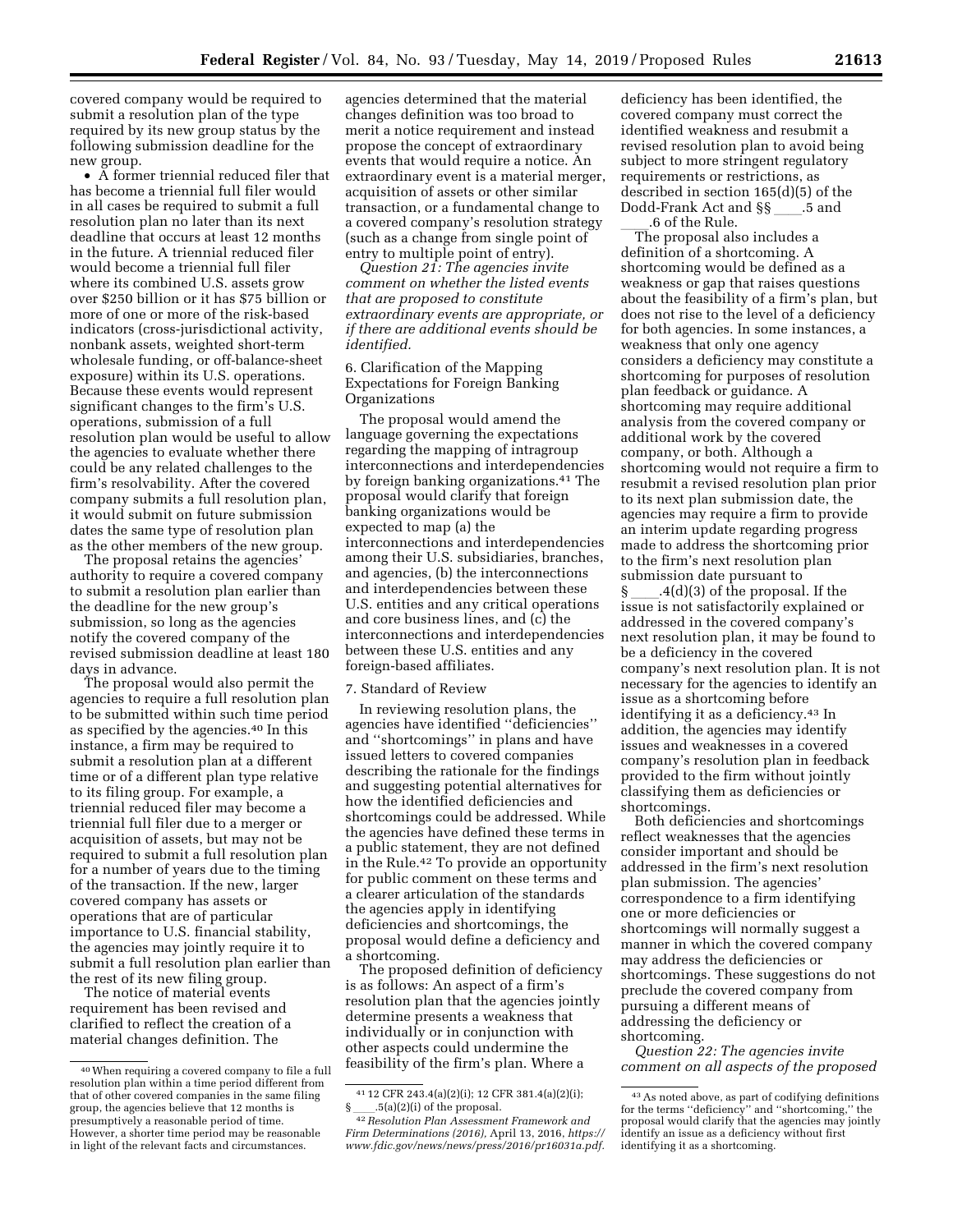# *definitions of* ''*deficiency*'' *and*  ''*shortcoming.*''

### 8. Deletion of ''deficiencies'' Relating to Management Information Systems

The Rule requires a resolution plan to include information about a covered company's management information systems, including a description and analysis of the system's ''deficiencies, gaps or weaknesses'' in the system's capabilities. The proposal deletes the term ''deficiencies'' from this informational content requirement solely to avoid confusion with the proposal's new definition of<br>"deficiencies" in §\_\_\_\_.8(b) ''deficiencies'' in § ll.8(b) of the proposal, and not to change the informational requirement relating to a covered company's management information systems.

### 9. Incorporation by Reference

Similar to the current Rule, the proposal would continue to allow a covered company to incorporate by reference information from its previously submitted resolution plans, subject to restrictions that the covered company clearly identifies the information it is incorporating and the specific location of the information in the previously submitted plan by, for example, indicating the relevant page range or subsection of the resolution plan. The proposal would require the referenced information to remain accurate in all respects that are material to the covered company's resolution plan. The agencies intend that this clarification regarding the material accuracy of referenced information provide covered companies greater flexibility in their ability to incorporate by reference information, thereby reducing duplication and further streamlining the resolution planning process. The proposal's incorporation of the waiver concept should not be interpreted to conflict with the ability to incorporate items by reference. In particular, if the agencies were to deny a waiver request, the covered company would not be precluded from incorporating by reference elements that it sought to have waived, so long as the information remains accurate in all respects that are material to the covered company's resolution plan. The agencies note that any information incorporated by reference would remain subject to the contemporaneous certification requirement specified in the Rule.

## *E. Alternative Scoping and Tailoring Criteria*

In its tailoring proposals, the Board presented an alternative approach for

assessing the risk profile and systemic footprint of a U.S. banking organization and of a foreign banking organization's combined U.S. operations or U.S. intermediate holding company using a single, comprehensive score. The Board uses an identification methodology (scoring methodology) to identify a U.S. bank holding company as a U.S. GSIB and apply risk-based capital surcharges to these firms. The Board could use this same scoring methodology to determine whether to apply the resolution planning requirements to firms with \$100 billion or more but less than \$250 billion in total consolidated assets. The agencies could likewise use this same scoring methodology to divide U.S. and foreign firms into groups for the purposes of determining the frequency and informational content of resolution plan filings.

1. Alternative Scoping Criteria for U.S. Firms

The scoring methodology in the Board's regulations is used to calculate a U.S. GSIB's capital surcharge under two methods.44 The first method is based on the sum of a firm's systemic indicator scores reflecting its size, interconnectedness, cross-jurisdictional activity, substitutability, and complexity (method 1). The second method is based on the sum of these same measures of risk, except that the substitutability measures are replaced with a measure of the firm's reliance on short-term wholesale funding (method 2).

The Board designed the scoring methodology to provide a single, comprehensive, integrated assessment of a large bank holding company's systemic footprint. Accordingly, the indicators in the scoring methodology measure the extent to which the failure or distress of a bank holding company could pose a threat to U.S. financial stability or inflict material damage on the broader economy. The Board could also use the indicators in the scoring methodology to help identify banking organizations that have heightened risk profiles and would closely align with the risk-based factors specified in section 165 of the Dodd-Frank Act for applying enhanced prudential standards, including the resolution planning requirement. Importantly, large bank holding companies already submit to the Board periodic public reports on their indicator scores in the scoring methodology. Accordingly, use of the scoring methodology more broadly for tailoring of resolution planning requirements may promote transparency and could economize on

compliance costs for large bank holding companies.

Under the alternative scoring methodology, a banking organization's size and either its method 1 or method 2 score from the scoring methodology would be used to determine which category of standards would apply to the firm. In light of the changes made by EGRRCPA, the Board in its domestic tailoring proposal conducted an analysis of the distribution of method 1 and method 2 scores of bank holding companies and covered savings and loan holding companies with at least \$100 billion in total consolidated assets.

*Category I.* As under the domestic tailoring proposal and under the Board's existing enhanced prudential standards framework, Category I standards would continue to apply to U.S. GSIBs, which would continue to be defined as U.S. banking organizations with a method 1 score of 130 or more.

*Category II.* Category II banking organizations were defined in the domestic tailoring proposal as those whose failure or distress could impose costs on the U.S. financial system and economy that are higher than the costs imposed by the failure or distress of an average banking organization with total consolidated assets of \$250 billion or more.

In selecting the ranges of method 1 or method 2 scores that could define the application of Category II standards in the domestic tailoring proposal, the Board considered the potential of a firm's material distress or failure to disrupt the U.S. financial system or economy. As noted in section III.A and III.C of the domestic tailoring proposal, during the 2008 financial crisis, significant losses at Wachovia Corporation, which had \$780 billion in total consolidated assets at the time of being acquired in distress, had a destabilizing effect on the financial system. In the domestic tailoring proposal, the Board estimated method 1 and method 2 scores for Wachovia Corporation, based on available data, and also calculated the scores of banking organizations with more than \$250 billion in total consolidated assets that are not U.S. GSIBs assuming that each had \$700 billion in total consolidated assets (the asset size threshold used to define Category II in the Board's domestic tailoring proposal). In the domestic tailoring proposal, the Board also considered the outlier method 1 and method 2 scores for banking organizations with more than \$250 billion in total consolidated assets that are not U.S. GSIBs.

Based on this analysis, under the alternative methodology, the Board

<sup>44</sup> 12 CFR part 217, subpart H.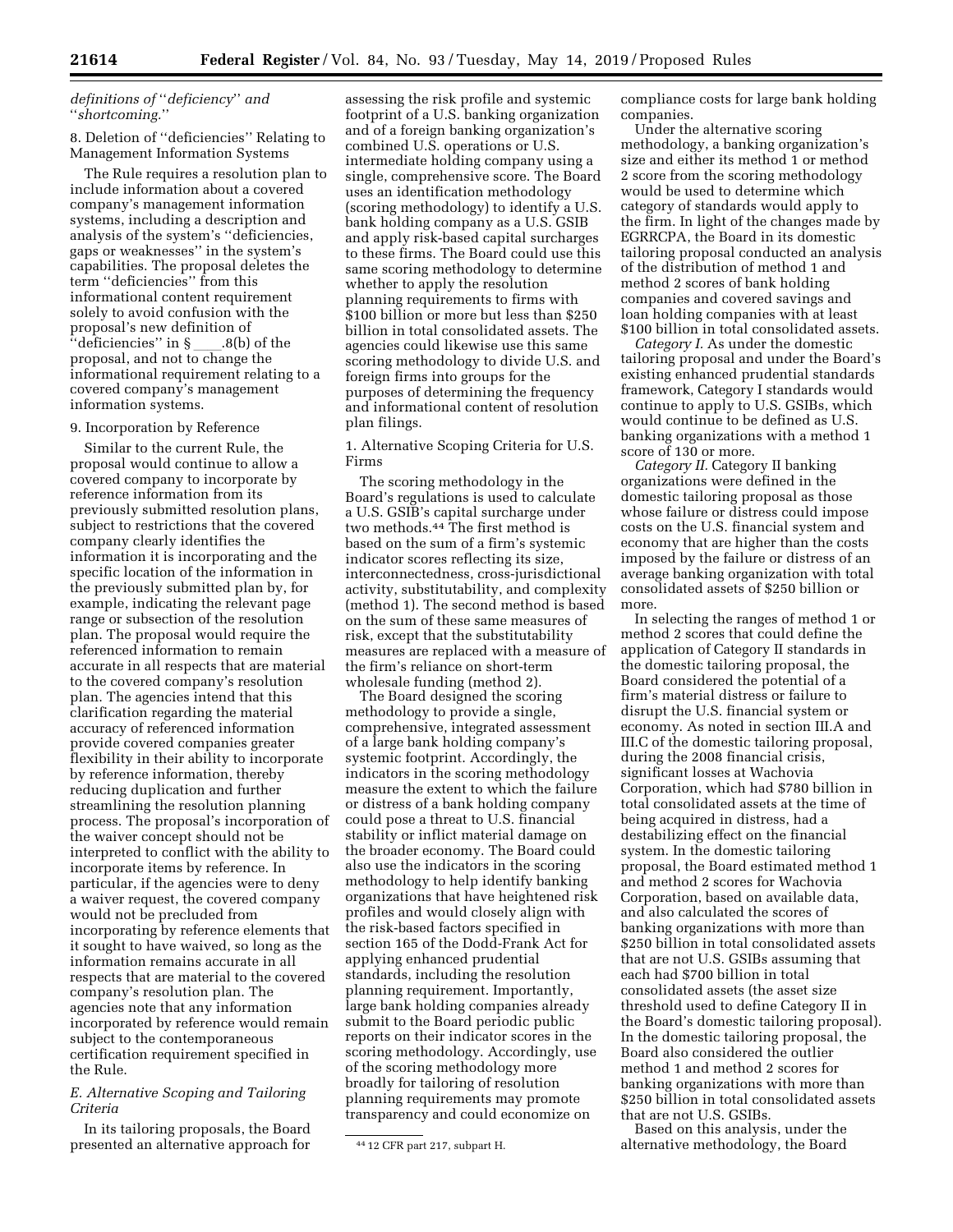would apply Category II standards to any non-U.S. GSIB banking organization with \$100 billion or more in total consolidated assets and with a method 1 score between 60 and 80 or a method 2 score between 100 and 150. If the Board were to establish a scoring methodology for these purposes in the final rule, the Board would set a single score within the listed ranges for application of Category II standards. The Board invites comment on what score within these ranges would be appropriate.

*Category III.* As noted, section 165 of the Dodd-Frank Act, as amended by EGRRCPA, requires the Board to apply enhanced prudential standards (including the resolution planning requirement) to any bank holding company with total consolidated assets of \$250 billion or more and authorizes the Board to apply these standards to bank holding companies with \$100 billion or more and less than \$250 billion in total consolidated assets. In order to determine a scoring methodology threshold for application of Category III standards to banking organizations with \$100 billion or more and less than \$250 billion in total consolidated assets, the Board in the domestic tailoring proposal considered the scores of these banking organizations as compared to the scores of banking organizations with \$250 billion or more in total consolidated assets that are not U.S. GSIBs. Based on the analysis in the domestic tailoring proposal, the Board, under a scoring methodology approach, would apply Category III standards to banking organizations with total consolidated assets of \$100 billion or more and less than \$250 billion that have a method 1 score between 25 and 45. Banking organizations with a score in this range would have a score similar to that of the average firm with \$250 billion or more in total consolidated assets. Using method 2 scores, the Board would apply Category III standards to any banking organization with total consolidated assets \$100 billion or more and less than \$250 billion that have a method 2 score between 50 and 85. Again, if the Board were to establish a scoring methodology for these purposes in the final rule, the Board would pick a single score within the listed ranges. The Board invites comment on what score within these ranges would be appropriate.

*Category IV.* Under a score-based approach and similar to the domestic tailoring proposal, the Board would apply Category IV standards to banking organizations with \$100 billion or more in total consolidated assets that do not meet any of the thresholds specified for

Categories I through III (that is, a method 1 score of less than 25 to 45 or a method 2 score of less than 50 to 85). If the score-based approach is adopted, the Board may or may not exercise its discretion to apply resolution planning requirements to these firms.

*Question 23: What are the advantages and disadvantages to using the alternative scoring methodology and category thresholds described above relative to the proposed thresholds for U.S. firms?* 

*Question 24: If the Board were to use the alternative scoring methodology for purposes of determining whether to apply the resolution planning requirements to U.S. firms with \$100 billion or more and less than \$250 billion in total consolidated assets, should the Board use method 1 scores, method 2 scores, or both?* 

*Question 25: If the Board adopts the alternative scoring methodology, what would be the advantages or disadvantages of the Board requiring banking organizations to calculate their scores at a frequency greater than annually, including, for example, requiring a banking organization to calculate its score on a quarterly basis?* 

*Question 26: With respect to each category of standards described above, at what level should the method 1 or method 2 score thresholds be set for U.S. firms and why, and discuss how those levels could be impacted by considering additional data, or by considering possible changes in the banking system. Commenters are encouraged to provide data supporting their recommendations.* 

*Question 27: What other approaches should the Board consider in setting thresholds for determining whether to apply the resolution planning requirements to U.S. firms with \$100 billion or more and less than \$250 billion in total consolidated assets?* 

2. Alternative Scoping Criteria for Foreign Banking Organizations

Similar to the alternative approach for U.S. firms outlined above, an alternative approach for tailoring the application of resolution planning requirements to a foreign banking organization would be to use a single, comprehensive score to assess the risk profile and systemic footprint of a foreign banking organization's combined U.S. operations. As mentioned above, the Board uses a scoring methodology to identify U.S. GSIBs and apply riskbased capital surcharges to these firms. As an alternative in both tailoring proposals, the Board proposed a scoring methodology that also could be used to

tailor resolution planning requirements for foreign banking organizations.

As mentioned above, the scoring methodology in the Board's regulations is used to calculate a U.S. GSIB's capital surcharge under two methods.45 Consistent with the tailoring proposals and as an alternative to the threshold approach under this proposal, the Board is seeking comment on use of the scoring methodology to apply the resolution planning requirement to foreign banking organizations with \$100 billion or more and less than \$250 billion in total consolidated assets.

As discussed in further detail in the tailoring proposals, the scoring methodology was designed to identify and assess the systemic risk of a large banking organization, and can be similarly used to measure the risks posed by the U.S. operations of foreign banking organizations. Like the thresholds-based approach in this proposal and the tailoring proposals, the indicators used in the scoring methodology closely align with the riskbased factors specified in section 165 of the Dodd-Frank Act. Because this information would be reported publicly, use of the scoring methodology may promote transparency in the application of such standards to foreign banking organizations.

Under the alternative scoring methodology, the size of a foreign banking organization's combined U.S. assets, together with the method 1 or method 2 score of its U.S. operations under the scoring methodology, would be used to determine which category of standards would apply. Consistent with the FBO tailoring proposal, tailoring of the resolution planning requirement would be based on the method 1 or method 2 score applicable to a foreign banking organization's combined U.S. operations. U.S. intermediate holding companies already report information required to calculate method 1 and method 2 scores, and in connection with the FBO tailoring proposal, the reporting requirements would be extended to include a foreign banking organization's combined U.S. operations.46

To determine which category of standards would apply under the alternative scoring methodology, the Board in its FBO tailoring proposal considered the distribution of method 1 and method 2 scores of the U.S. operations of foreign banking

<sup>45</sup>*See* 12 CFR part 217, subpart H.

<sup>46</sup>As discussed in detail in the FBO tailoring proposal, the FR Y–15 would be amended to collect risk-indicator data for the combined U.S. operations of foreign banking organizations.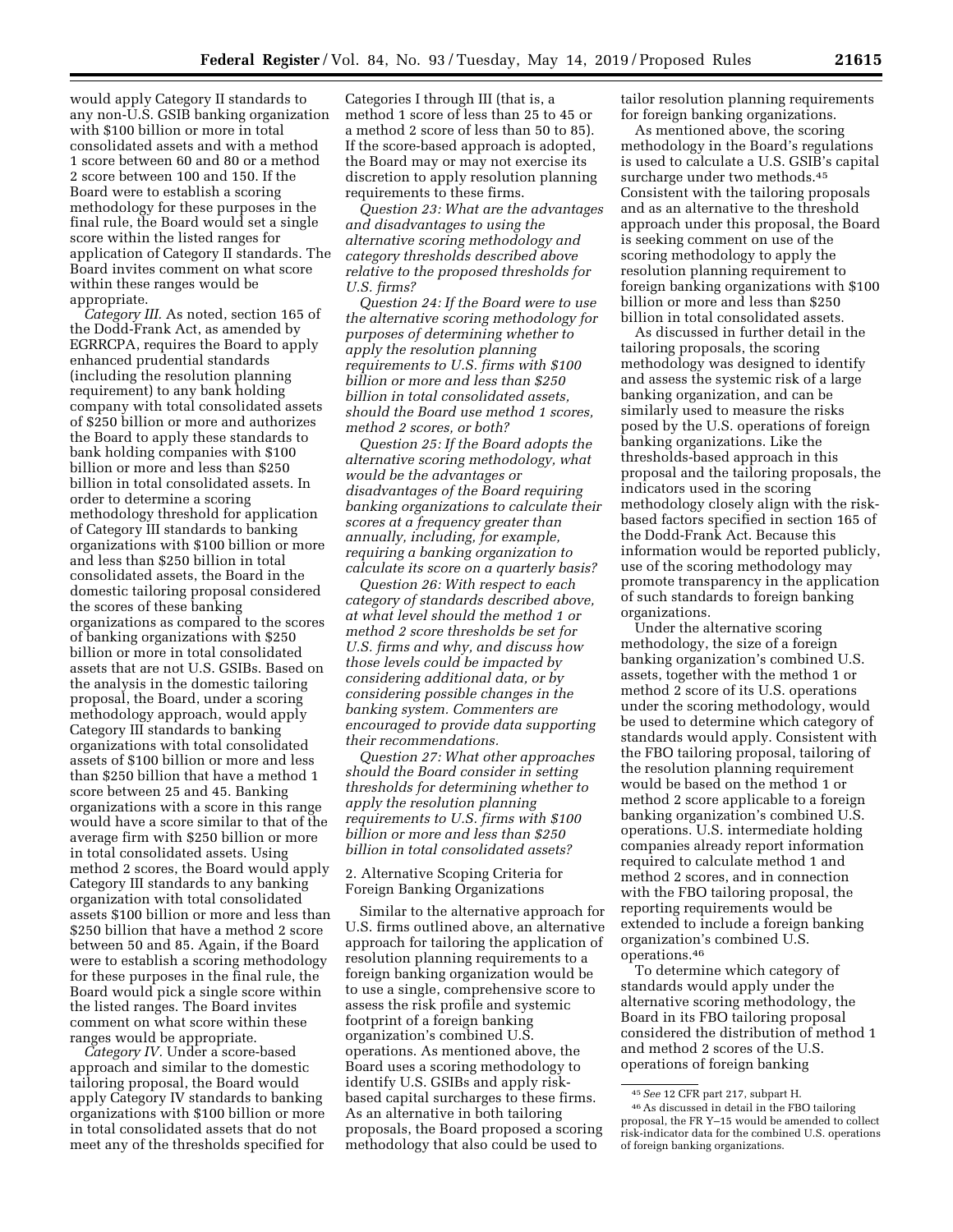organizations, U.S. intermediate holding companies, U.S. bank holding

companies, and certain savings and loan holding companies with \$100 billion or more in total consolidated assets.47 *Category II.* In the FBO tailoring

proposal, the Board considered the potential of a firm's material distress or failure to disrupt the U.S. financial system or economy in selecting the ranges of method 1 or method 2 scores that could define the application of Category II standards.

Based on the Board's analysis in the FBO tailoring proposal and to maintain comparability to the domestic tailoring proposal, under the alternative scoring methodology the Board would apply Category II standards to any foreign banking organization with at least \$100 billion in combined U.S. assets whose combined U.S. operations have (a) a method 1 score that meets or exceeds a minimum score between 60 and 80 or (b) a method 2 score that meets or exceeds a minimum score between 100 to 150.

If the Board were to establish a scoring methodology for these purposes in the final rule, the Board would set a single score within the listed ranges for the application of Category II standards. The Board invites comment on what score within these ranges would be appropriate.

*Category III.* Under the FBO tailoring proposal, the Board would apply category III standards to a foreign banking organization with combined U.S. assets of \$250 billion or more, reflecting, among other things, the crisis experience of U.S. banking organizations with total consolidated assets of \$250 billion or more, which presented materially different risks to U.S. financial stability relative to firms with less than \$250 billion in assets. Similarly, under the domestic tailoring proposal, the Board would at a minimum apply Category III standards to a firm with assets of \$250 billion or more, reflecting the threshold above which the Board must apply enhanced prudential standards under section 165 of the Dodd-Frank Act.

In the domestic tailoring proposal, the Board sought comment on an alternative scoring methodology under which a firm with total consolidated assets of \$100 billion or more and less than \$250 billion that had a method 1 or method 2 score within a specified range would be subject to Category III standards. Specifically, the Board proposed selecting a minimum score for

application of Category III standards between 25 and 45 under method 1, or between 50 and 85 under method 2. The maximum score for application of the Category III standards would be one point lower than the minimum score selected for application of Category II standards. In selecting these ranges, the Board compared the scores of U.S. firms with total consolidated assets of \$100 billion or more and less than \$250 billion with those of firms with total consolidated assets of \$250 billion or more. In the FBO tailoring proposal, the Board is proposing the same thresholds for application of Category III standards to foreign banking organizations under the alternative scoring methodology.

In this proposal, the Board proposes to use the same range for foreign banking organizations, such that Category III standards would apply to a foreign banking organization with combined U.S. assets of \$100 billion or more and less than \$250 billion with a method 1 score that meets or exceeds a minimum score between 25 and 45 or a method 2 score that meets or exceeds a minimum score between 50 and 85, and in either case is below the score threshold for Category II standards. The Board invites comment on what score within these ranges would be appropriate.

*Category IV.* The Board proposes that under the alternative scoring methodology, Category IV standards would apply to a foreign banking organization with \$100 billion or more in combined U.S. assets whose method 1 or method 2 score for its combined U.S. operations is below the minimum score threshold for Category III. If the score-based approach is adopted, the Board may or may not exercise its discretion to apply resolution planning requirements to these firms.

*Question 28: What are the advantages and disadvantages to the use of the alternative scoring methodology and category thresholds described above instead of the proposed thresholds for foreign banking organizations?* 

*Question 29: If the Board were to use the alternative scoring methodology for purposes of determining whether to apply the resolution planning requirements to foreign banking organizations with \$100 billion or more and less than \$250 billion in total consolidated assets, should the Board use method 1 scores, method 2 scores, or both? What are the challenges of applying the scoring methodologies to the combined U.S. operations of a foreign banking organization? What modifications to the scoring methodology, if any, should the Board consider (e.g., should intercompany* 

*transactions be reflected in the calculation of indicators)?* 

*Question 30: If the Board adopts the alternative scoring methodology, what would be the advantages or disadvantages of the Board requiring scores to be calculated for the U.S. operations of a foreign banking organization at a frequency greater than annually, including, for example, requiring scores to be calculated on a quarterly basis?* 

*Question 31: With respect to each category of standards described above, at what level should the method 1 or method 2 score thresholds be set and why? Commenters are encouraged to provide data supporting their recommendations.* 

*Question 32: What other approaches should the Board consider in setting thresholds for determining whether to apply the resolution planning requirements to foreign banking organizations with \$100 billion or more and less than \$250 billion in total consolidated assets and why? How would any such approach affect the comparability of requirements across U.S. banking organizations and foreign banking organizations?* 

#### 3. Alternative Tailoring Criteria

If the Board were to use the alternative scoring methodology for purposes of determining whether to apply the resolution planning requirements to firms with \$100 billion or more and less than \$250 billion in total consolidated assets, the agencies may also use the scoring methodology to differentiate among U.S. and foreign firms to which the resolution planning requirements would apply. For example, the agencies could divide covered companies required to file resolution plans into the three groups of filers as follows:

• The biennial filers group could comprise firms subject to Category I standards under the alternative scoring methodology, which would continue to be U.S. GSIBs, as well as any nonbank financial company supervised by the Board that has not been jointly designated as a triennial full filer by the agencies.

• The triennial full filers group could comprise firms subject to Category II and III standards under the alternative scoring methodology, as well as any nonbank financial company supervised by the Board that has been designated as a triennial full filer by the agencies.

• The triennial reduced filers group could comprise covered companies that are neither subject to Category I, II, or III standards under the alternative scoring methodology, nor nonbank

<sup>47</sup> In conducting its analysis, the Board considered method 1 and method 2 scores as of September 30, 2018.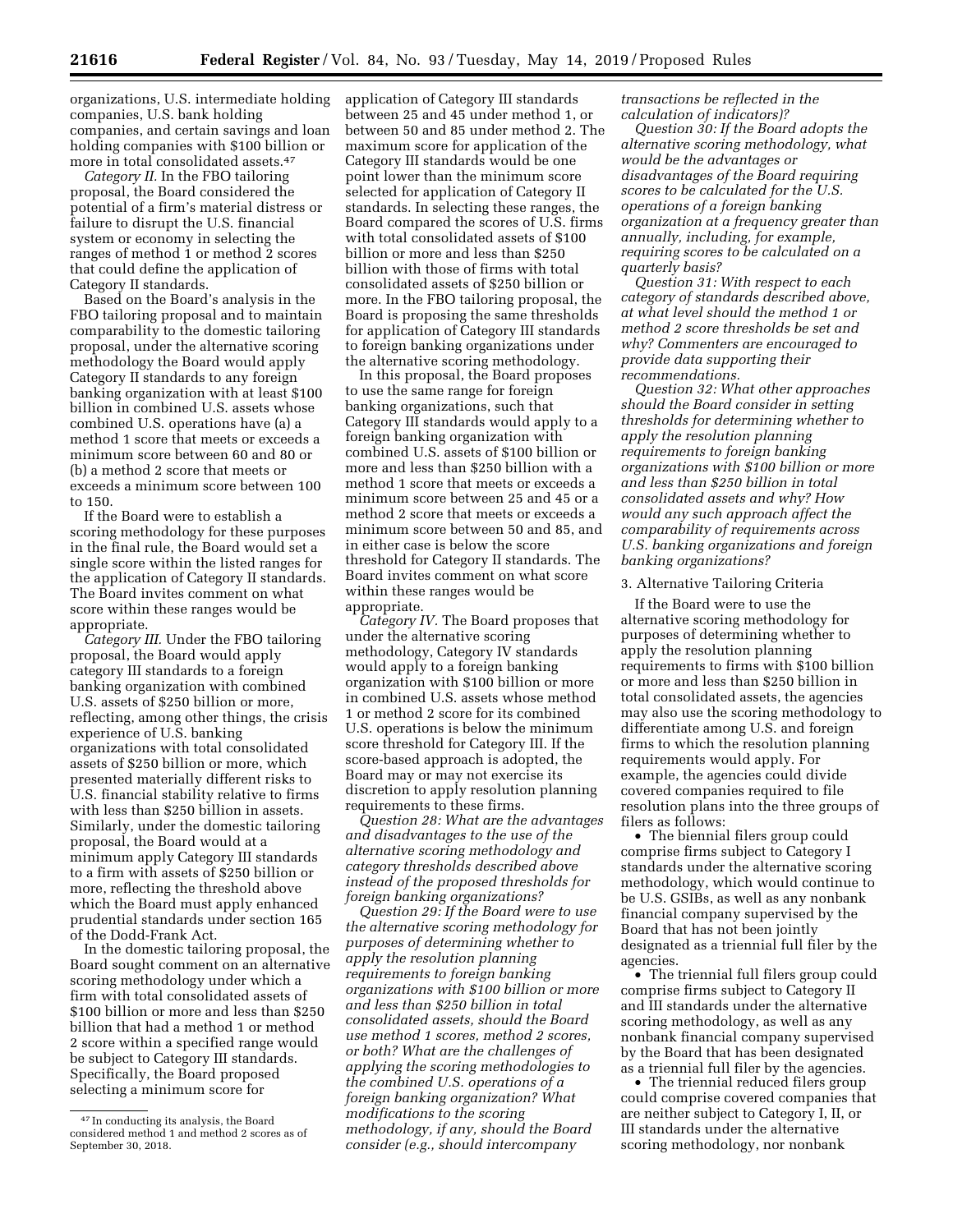financial companies supervised by the Board. This would include foreign banking organizations with \$250 billion or more in total global assets that are not subject to Category II or Category III standards under the alternative scoring

methodology. The agencies are seeking comment on use of the alternative scoring methodology to tailor the application of the resolution planning requirement to covered companies.

*Question 33: If the Board were to use the alternative scoring methodology for purposes of determining whether to apply the resolution planning requirements to firms with \$100 billion or more and less than \$250 billion in total consolidated assets, should the agencies use the same scoring methodology for purposes of tailoring resolution planning requirements? What are the advantages and disadvantages in using the alternative scoring methodology to categorize U.S. firms with systemic footprints smaller than the U.S. GSIBs for purposes of tailoring the resolution planning requirements?* 

*Question 34: What other approaches should the agencies consider in setting thresholds for tailoring resolution planning requirements?* 

#### **IV. Transition Period**

Under the proposal, the rule would take effect no earlier than (a) the first day of the first calendar quarter after the issuance of the final rule and (b) November 24, 2019. Financial institutions that are covered companies when the final rule is issued would be required to comply with the proposed requirements beginning on the effective date.

The following summary describes the proposed submission dates for each new group of filers in the coming years. There currently are no nonbank financial companies designated for Board supervision by the Council so the summary does not address this type of firm.

*Biennial filers (all firms subject to Category I standards):* All U.S. firms identified as U.S. GSIBs and subject to Category I standards would be biennial filers. Firms in this group of filers would submit resolution plans on a biennial basis. The biennial filers are currently required to submit resolution plans under the Rule by July 1, 2019. If the proposal is adopted, their subsequent submission would be due by July 1, 2021. This submission would be a targeted resolution plan. Thereafter, the biennial filers would alternate between filing full and targeted resolution plans on a biennial basis going forward.

*Triennial full filers (all firms subject to Category II or Category III standards):*  Firms in this filing group would submit resolution plans on a triennial basis and alternate between filing full resolution plans and targeted resolution plans. If the proposal is adopted, each triennial full filer would submit its first full resolution plan by July 1, 2021 and alternate between filing full and targeted resolution plans on a triennial basis going forward. For firms in this filing group with outstanding shortcomings or deficiencies, it is expected that remediation and related timelines established by the agencies would continue to apply. For example, the four foreign banking organizations that received feedback letters on December 20, 2018 (Barclays plc, Credit Suisse Group AG, Deutsche Bank AG, and UBS Group AG) would be expected to address their shortcomings and complete their respective project plans by July 1, 2020, as provided in the feedback letters. Consistent with previous communications to the firm, Northern Trust Corporation would be expected to provide an update in response to the agencies' joint feedback letter regarding its December 2017 resolution plan.

*Triennial reduced filers (all other filers):* Firms in this filing group would submit reduced resolution plans on a triennial basis. If the proposal is adopted, each triennial reduced filer would be required to submit its first reduced resolution plan by July 1, 2022, and then every three years going forward.

*Question 35: The agencies invite comment on the proposed transition period. Are there other alternatives to consider as the agencies finalize the rule?* 

#### **V. Impact Analysis**

The proposal would modify the expected costs imposed by the Rule while seeking to preserve the benefits to U.S. financial stability provided by the Rule.

Consistent with EGRRCPA, the proposal would change the asset thresholds at which all firms are required to file resolution plans from \$50 billion to \$250 billion in total consolidated assets. The proposal also would require the submission of resolution plans by certain firms with \$100 billion or more and less than \$250 billion in total consolidated assets, including those that have certain riskbased indicators. As of June 30, 2018, firms with total consolidated assets between \$50 and \$100 billion accounted for less than 2.5 percent of total U.S. industry assets, and firms with \$100

billion or more and less than \$250 billion in total consolidated assets accounted for 17 percent of total U.S. industry assets.48 The net impact of these threshold changes would reduce the number of U.S. filers from 27 to 12 and the number of foreign banking organization filers from 108 to 62. This reduction in resolution plan filers would decrease costs as fewer firms would be required to prepare plans.

The proposal would also seek to minimize the impact of this change on benefits to U.S. financial stability provided from resolution plan filings by maintaining filing requirements for certain firms with \$100 billion or more and less than \$250 billion in total consolidated assets, including those that have certain risk-based indictors.

The proposal would also reduce the frequency of required resolution plan submissions for the remaining resolution plan filers, including the largest and most complex resolution plan filers, by extending the default filing cycle between resolution plan submissions. The proposal would modify the filing cycle in the Rule to every two years for U.S. GSIBs and certain systemically important nonbank financial companies and to every three years for all other resolution plan filers. This change formalizes a practice that has developed over time to extend firms' resolution plan submission dates to allow at least two years between plan submissions and should reduce costs.

In the August 2018 proposal to extend mandatory Reporting Requirements Associated with Regulation QQ, the estimate of total annual burden for resolution plan filings was estimated to be 1,137,797 hours.49 The revised annual burden, incorporating proposed modifications to the resolution plan rule is 425,523 hours. At an estimated mean wage of \$56.05 per hour,<sup>50</sup> this reduction in the number of resolution plan filers has an estimated wage savings of approximately \$39,922,958 per year. Impacts on resolution preparedness that could arise from the reduced frequency of filing would be mitigated by the proposal authorizing the agencies to require a firm to file a resolution plan with appropriate notice. This authority would address circumstances where the agencies

 $48$  Assets as reported on form FR Y–9C for the quarter ending June 30, 2018.

<sup>49</sup> Agency Information Collection Activities: Announcement of Board Approval Under Delegated Authority and Submission to OMB, 83 FR 42296<br>(August 21, 2018).

<sup>&</sup>lt;sup>50</sup> Mean hourly wages retrieved from the Bureau of Labor and Statistics (BLS), Occupational Employment and Wages May 2017, published March 30, 2018, *[www.bls.gov/news.release/](http://www.bls.gov/news.release/ocwage.t01.htm)  [ocwage.t01.htm.](http://www.bls.gov/news.release/ocwage.t01.htm)*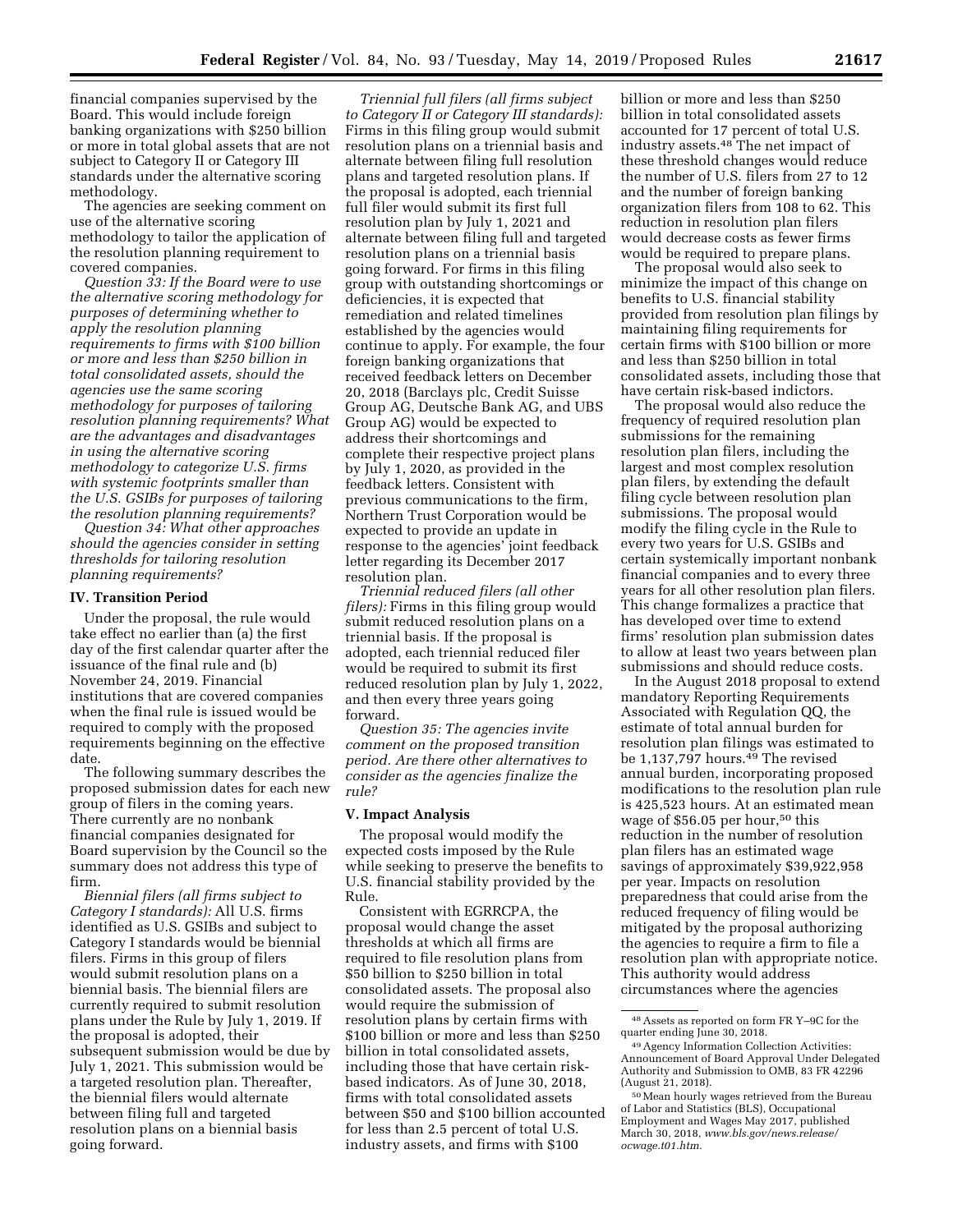determine that waiting for a firm to submit on its regular submission cycle could present excess risk.

Finally, the proposal is also expected to improve efficiency by streamlining the information requirements for the resolution plan submissions: The proposal includes a mechanism for firms to request a waiver from certain informational requirements in full resolution plan submissions; a new, more focused plan submission (*i.e.,*  targeted resolution plan); and formalizes the conditions and content for reduced resolution plans. These resolution plan modifications are appropriate because the firms' resolution plans have matured and become more stable through multiple submissions. Further, the resolution plan modifications should reduce the costs of preparing and reviewing the plans without having a material impact on the benefits provided by the plans.

In short, as detailed in this section, the proposal would provide estimated wage savings, to the institutions affected by it, totaling \$39,922,958 due to the reduction of 712,274 burden hours needed to comply with the Rule. Moreover, firms could reallocate the 712,274 hours used to comply with the Rule to other activities considered to be more beneficial. Thus, the total economic benefits of the proposal could be greater than the dollar amount estimated.

*Question 36: The agencies invite comment on all aspects of this evaluation of costs and benefits.* 

### **VI. Regulatory Analysis**

#### *A. Paperwork Reduction Act*

Certain provisions of the proposal contain ''collection of information''

requirements within the meaning of the Paperwork Reduction Act of 1995 (44 U.S.C. 3501–3521) (PRA). In accordance with the requirements of the PRA, the agencies may not conduct or sponsor, and a respondent is not required to respond to, an information collection unless it displays a currently valid Office of Management and Budget (OMB) control number. The agencies reviewed the proposal and determined that the proposal would revise the reporting requirements that have been previously cleared by the OMB under the Board's control number (7100– 0346). When the Rule was adopted in 2011, the Board took the entire burden associated with the Rule even though the Board and the Corporation are both legally authorized to receive and review resolution plans. The agencies have decided to now share equally in the burden associated with the proposal. As a result, the Corporation will request approval from the OMB for one half of the Board's PRA burden, as revised by the proposal, and the OMB will assign an OMB control number. The Board has reviewed the proposal under the authority delegated to the Board by the OMB and at the final rule stage, will revise and extend its information collection for three years.

Comments are invited on:

• Whether the collections of information are necessary for the proper performance of the Board's functions, including whether the information has practical utility;

• The accuracy of the estimate of the burden of the information collections, including the validity of the methodology and assumptions used;

• Ways to enhance the quality, utility, and clarity of the information to be collected;

• Ways to minimize the burden of information collections on respondents, including through the use of automated collection techniques or other forms of information technology;

• Estimates of capital or start-up costs and costs of operation, maintenance, and purchase of services to provide information; and

• Burden estimates for preparation of waiver requests and the calculation of any associated reduction in burden.

All comments will become a matter of public record. Comments on the collection of information should be sent to the addresses listed in the **ADDRESSES** section of this document. A copy of the comments may also be submitted to the OMB desk officer: By mail to U.S. Office of Management and Budget, 725 17th Street NW, #10235, Washington, DC 20503, or by facsimile to 202–395–6974; or email to *oira*\_*[submission@](mailto:oira_submission@omb.eop.gov) [omb.eop.gov,](mailto:oira_submission@omb.eop.gov)* Attention, Federal Banking Agency Desk Officer.

Proposed Information Collection

*Title of Information Collection:*  Reporting Requirements Associated with Resolution Planning.

*Agency Form Number:* FR QQ.

*OMB Control Number:* 7100–0346.

*Frequency of Response:* Biennially, Triennially.

*Respondents:* Bank holding companies 51 with total consolidated assets of \$250 billion or more, bank holding companies with \$100 billion or more in total consolidated assets with certain characteristics specified in the proposal, and nonbank financial firms designated by the Council for supervision by the Board.

| FR QQ                      | Number of<br>respondents <sup>52</sup> | Annual<br>frequency | Estimated<br>average hours<br>per response | Estimated<br>annual burden<br>hours |  |  |
|----------------------------|----------------------------------------|---------------------|--------------------------------------------|-------------------------------------|--|--|
| Current                    |                                        |                     |                                            |                                     |  |  |
|                            | 72                                     |                     | 60                                         | 4.320                               |  |  |
| December Filers:           |                                        |                     |                                            |                                     |  |  |
| <b>Tailored Reporters:</b> |                                        |                     |                                            |                                     |  |  |
|                            |                                        |                     | 9,000                                      | 99,000                              |  |  |
|                            | 6                                      |                     | 1.130                                      | 6.780                               |  |  |
| Full Reporters:            |                                        |                     |                                            |                                     |  |  |
|                            | 3                                      |                     | 26,000                                     | 78,000                              |  |  |
|                            | 6                                      |                     | 2.000                                      | 12.000                              |  |  |
| Complex Filers:            |                                        |                     |                                            |                                     |  |  |
|                            | 9                                      |                     | 5379,522                                   | 715,697                             |  |  |
| Foreign                    | 4                                      |                     | 55.500                                     | 222,000                             |  |  |
|                            |                                        |                     |                                            | 1,137,797                           |  |  |

51This includes any foreign bank or company that is, or is treated as, a bank holding company under

section 8(a) of the International Banking Act of 1978, and meets the relevant total consolidated assets threshold.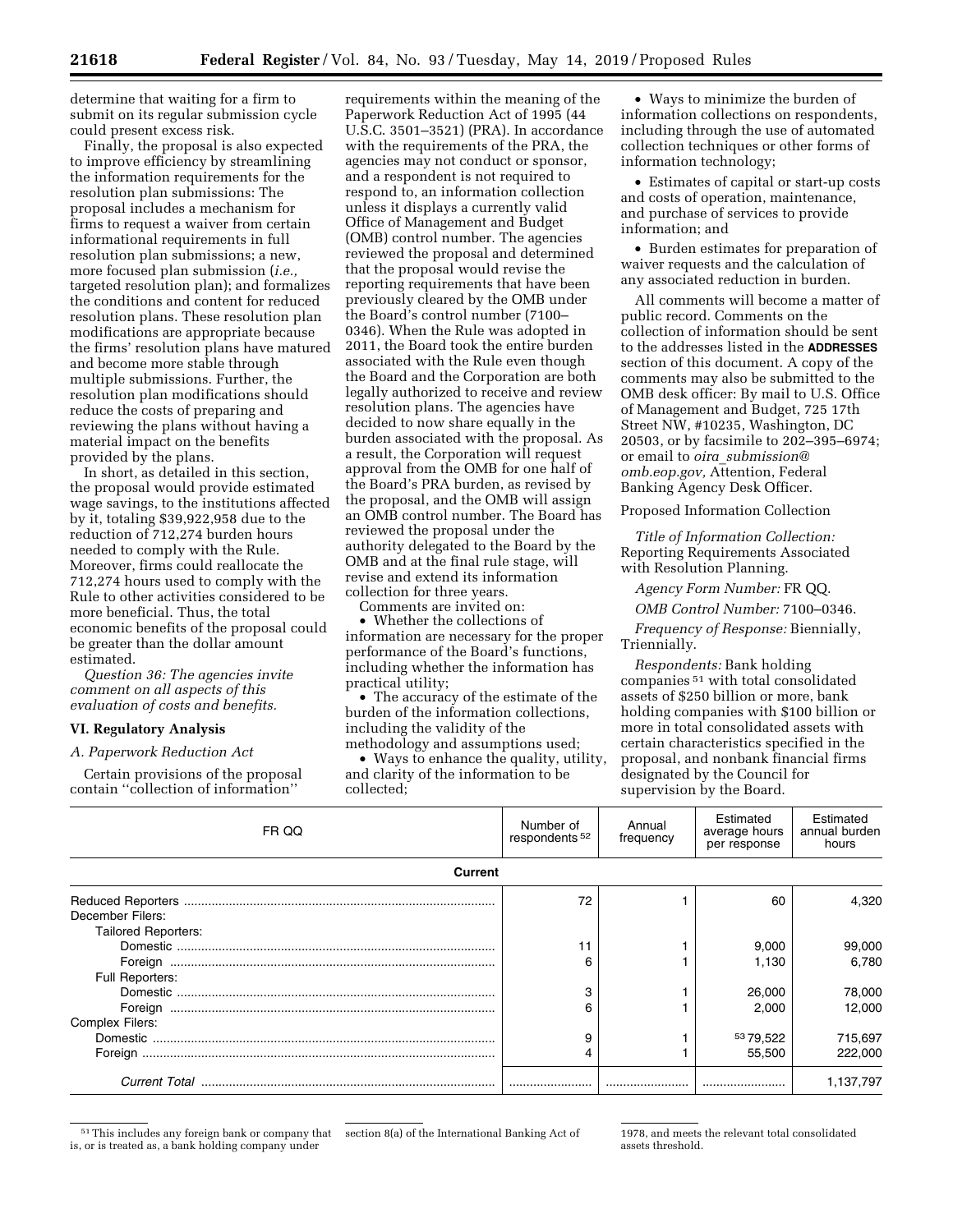| FR QQ                   | Number of<br>respondents <sup>52</sup> | Annual<br>frequency | Estimated<br>average hours<br>per response | Estimated<br>annual burden<br>hours |  |  |
|-------------------------|----------------------------------------|---------------------|--------------------------------------------|-------------------------------------|--|--|
| <b>Proposed</b>         |                                        |                     |                                            |                                     |  |  |
| Triennial Full:         | 53                                     |                     | 20                                         | 1.060                               |  |  |
|                         | 9                                      |                     | 13,135<br>5.667                            | 52,540<br>51.003                    |  |  |
| <b>Biennial Filers:</b> | я                                      |                     | 40.115                                     | 320,920                             |  |  |
|                         |                                        |                     |                                            | 425,523                             |  |  |
| Change                  |                                        |                     |                                            | 712.274                             |  |  |

### *B. Regulatory Flexibility Act*

The Regulatory Flexibility Act (RFA), 5 U.S.C. 601 *et seq.,* generally requiresan agency, in connection with a proposed rule, to prepare and make available for public comment an initial regulatory flexibility analysis that describes the impact of a proposed rule on small entities.55 However, a regulatory flexibility analysis is not required if the agency certifies that the rule will not have a significant economic impact on a substantial number of small entities. The Small Business Administration (SBA) has defined ''small entities'' to include banking organizations with total assets of less than or equal to \$550 million.56

The agencies have considered the potential impact of the proposal on small entities in accordance with the RFA. As discussed below, the Board

54The agencies cannot reasonably estimate how many of the 21 firms expected to file full resolution plans may submit waiver requests, nor how long it would take to prepare a waiver request. Accordingly, the agencies are including this line as a placeholder.

55 5 U.S.C. 601 *et seq.* 

 $^{56}\mathrm{\,The\,SBA}$  defines a small banking organization as having \$550 million or less in assets, where ''a financial institution's assets are determined by averaging the assets reported on its four quarterly financial statements for the preceding year.'' *See* 13 CFR 121.201 (as amended, effective December 2, 2014). ''SBA counts the receipts, employees, or other measure of size of the concern whose size is at issue and all of its domestic and foreign affiliates.'' *See* 13 CFR 121.103. Following these regulations, the agencies use a covered entity's affiliated and acquired assets, averaged over the preceding four quarters, to determine whether the covered entity is ''small'' for the purposes of RFA.

believes and the Corporation certifies that the proposal is not expected to have a significant impact on a substantial number of small entities, including small banking organizations.

As discussed in detail above, section 165(d) of the Dodd-Frank Act requires certain financial companies to report periodically to the agencies their plans for rapid and orderly resolution under the U.S. Bankruptcy Code in the event of material financial distress or failure. This provision of the Dodd-Frank Act has recently been amended by EGRRCPA.

In accordance with section 165(d) of the Dodd-Frank Act as amended by EGRRCPA, the Board is proposing to amend Regulation QQ (12 CFR part 243) and the Corporation is proposing to amend part 381 (12 CFR part 381) to amend the requirements that a covered company periodically submit a resolution plan to the agencies.57 The proposal would also modify the procedures for joint review of a resolution plan by the agencies. The reasons and justification for the proposal are described in the Supplementary Information.

Under regulations issued by the SBA, a ''small entity'' includes those firms within the ''Finance and Insurance'' sector with total consolidated assets totaling less than \$550 million.58 The agencies believe that the Finance and Insurance sector constitutes a reasonable universe of firms for these purposes because such firms generally engage in activities that are financial in nature. Consequently, banks, bank holding companies or nonbank financial companies with total consolidated assets of \$550 million or less are small entities for purposes of the RFA. As of June 30, 2018, there were 4,106 insured depository institutions and six bank

holding companies considered ''small'' by the SBA under the RFA.59

As discussed in the **SUPPLEMENTARY INFORMATION**, the proposal would apply to covered companies, which includes only bank holding companies and foreign banks that are or are treated as a bank holding company (foreign banking organization) with at least \$100 billion in total consolidated assets, and nonbank financial companies that the Council has determined under section 113 of the Dodd-Frank Act must be supervised by the Board and for which such determination is in effect. The assets of a covered company substantially exceed the \$550 million asset threshold at which a banking organization is considered a ''small entity'' under SBA regulations.60 The proposal would apply to a nonbank financial company designated by the Council under section 113 of the Dodd-Frank Act regardless of such a company's asset size. Although the asset size of nonbank financial companies may not be the determinative factor of whether such companies may pose systemic risks and would be designated by the Council for supervision by the Board, it is an important consideration.61 It is therefore unlikely that a financial firm that is at or below the \$550 million asset threshold would be designated by the Council under section 113 of the Dodd-Frank Act because material financial distress at such firms, or the nature, scope, size, scale, concentration, interconnectedness, or mix of it activities, are not likely to pose a threat to the financial stability of the United States.

<sup>52</sup>Of these respondents, none are small entities as defined by the Small Business Administration (*i.e.,*  entities with less than \$550 million in total assets) *[https://www.sba.gov/document/support-table-size](https://www.sba.gov/document/support-table-size-standards)[standards.](https://www.sba.gov/document/support-table-size-standards)* 

<sup>53</sup>This estimate captures the annual time that complex domestic filers will spend complying with this collection, given that eight of these filers will only submit two resolution plans over the threeyear period covered by this document. The estimate therefore represents two-thirds of the time these firms are estimated to spend on each resolution plan submission.

<sup>57</sup>*See* 12 U.S.C. 5365(d).

<sup>58</sup> 13 CFR 121.201.

<sup>59</sup>FFIEC Call reports, June 30, 2018.

<sup>60</sup>The Dodd-Frank Act provides that the Board may, on the recommendation of the Council, increase the asset threshold for the application of the resolution planning requirements. *See* 12 U.S.C. 5365(a)(2)(B). However, neither the Board nor the Council has the authority to lower such threshold. 61*See* 12 CFR 1310.11.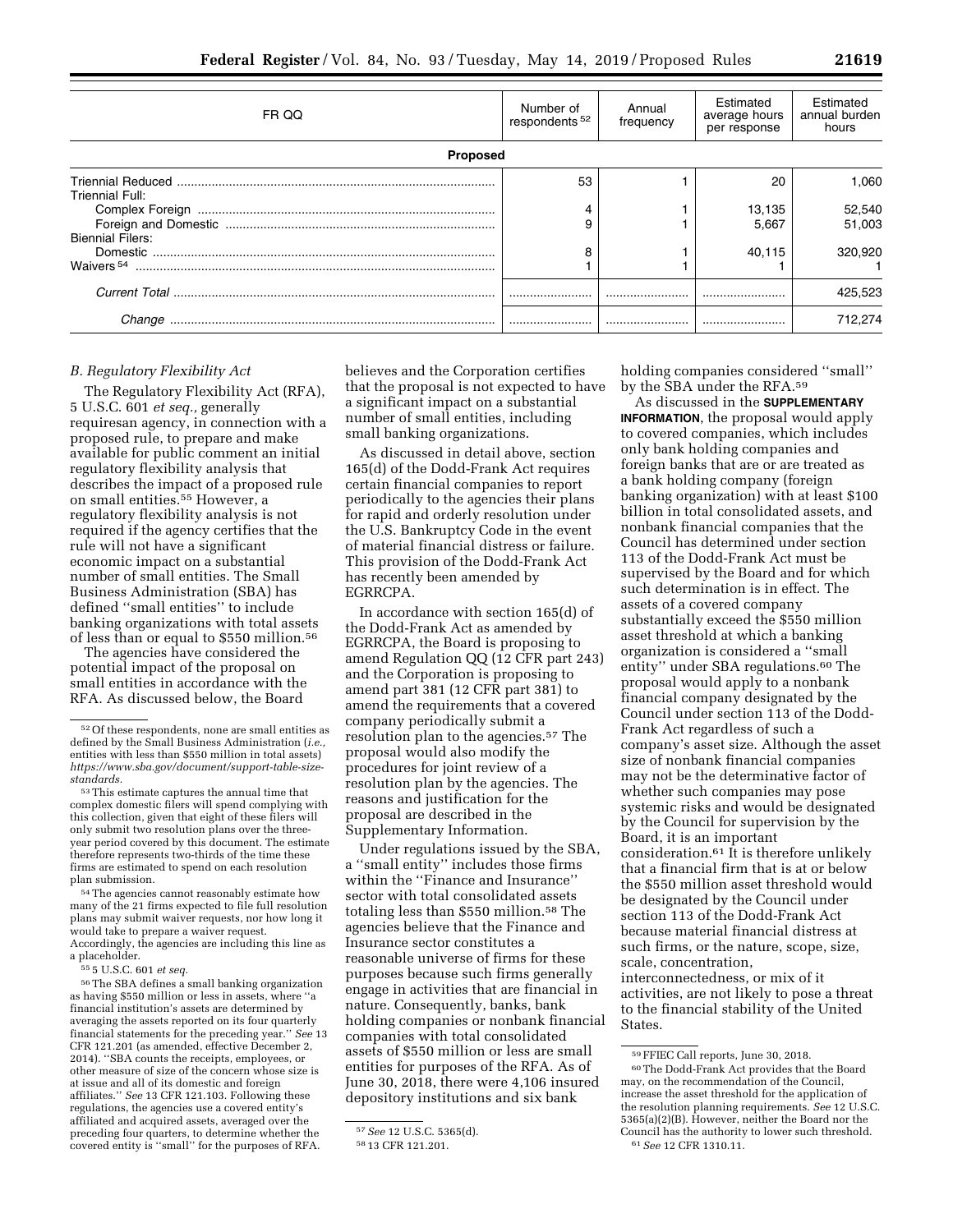Because the proposal is not likely to apply to any company with assets of \$550 million or less, if adopted in final form, it is not expected to apply to any small entity for purposes of the RFA. Moreover, as discussed in the Supplementary Information, the Dodd-Frank Act requires the agencies jointly to adopt rules implementing the

provisions of section 165(d) of the Dodd-Frank Act. The agencies do not believe that the proposal duplicates, overlaps, or conflicts with any other Federal rules.

In light of the foregoing, the Board believes and the Corporation certifies that the proposal, if adopted in final form, will not have a significant economic impact on a substantial number of small entities supervised. Nonetheless, the agencies invite comment on whether the proposal would have significant effects on small organizations, and whether the potential burdens or consequences of such effects could be minimized in a manner consistent with section 165(d) of the Dodd-Frank Act.

*Question 37: The agencies invite written comments regarding this analysis, and request that commenters describe the nature of any impact on small entities and provide empirical data to illustrate and support the extent of the impact. A final regulatory flexibility analysis will be conducted after consideration of comment received during the public comment period.* 

# *C. Riegle Community Development and Regulatory Improvement Act of 1994*

The Riegle Community Development and Regulatory Improvement Act of 1994 (RCDRIA) requires that each Federal banking agency, in determining the effective date and administrative compliance requirements for new regulations that impose additional reporting, disclosure, or other requirements on insured depository institutions, consider, consistent with principles of safety and soundness and the public interest, any administrative burdens that such regulations would place on depository institutions, including small depository institutions, and customers of depository institutions, as well as the benefits of such regulations. In addition, new regulations that impose additional reporting, disclosures, or other new requirements on insured depository institutions generally must take effect on the first day of a calendar quarter that begins on or after the date on which the regulations are published in final form.

Because the proposal would not impose additional reporting, disclosure, or other requirements on insured depository institutions, section 302 of the RCDRIA therefore does not apply. Nevertheless, the requirements of RCDRIA will be considered as part of the overall rulemaking process. In addition, the agencies invite any other comments that further will inform the agencies' consideration of RCDRIA.

*Question 38: The agencies invites comment on this section, including any additional comments that will inform the agencies' consideration of the requirements of RCDRIA.* 

### *D. Solicitation of Comments on the Use of Plain Language*

Section 722 of the Gramm-Leach-Bliley Act requires the Federal banking agencies to use plain language in all proposed and final rules published after January 1, 2000.62 The agencies have sought to present the proposal in a simple and straightforward manner, and invite comment on the use of plain language. For example:

*Question 39: Have the agencies organized the material to suit your needs? If not, how could they present the rule more clearly?* 

*Question 40: Are the requirements of the proposal clearly stated? If not, how could they be stated more clearly?* 

*Question 41: Does the proposal contain unclear technical language or jargon? If so, which language requires clarification?* 

*Question 42: Would a different format (such as a different grouping and ordering of sections, a different use of section headings, or a different organization of paragraphs) make the regulation easier to understand? If so, what changes would make the proposal clearer?* 

*Question 43: What else could the agencies do to make the proposal clearer and easier to understand?* 

## **Appendix A: Foreign Banking Organizations That Would Be Triennial Reduced Filers**

Agricultural Bank of China Australia and New Zealand Banking Group Banco Bradesco Banco De Sabadell Banco Do Brasil Banco Santander Bank of China Bank of Communications Bank of Montreal Bank of Nova Scotia Bayerische Landesbank BBVA Compass BNP Paribas BPCE Group

Caisse Federale de Credit Mutuel Canadian Imperial Bank of Commerce China Construction Bank Corporation China Merchants Bank CITIC Group Corporation Commerzbank Commonwealth Bank of Australia Cooperative Rabobank Credit Agricole Corporate and Investment Bank DNB Bank DZ Bank Erste Group Bank AG Hana Financial Group Industrial and Commercial Bank of China Industrial Bank of Korea Intesa Sanpaolo Itau Unibanco KB Financial Group KBC Bank Landesbank Baden-Weurttemberg Lloyds Banking Group National Agricultural Cooperative Federation National Australia Bank Nordea Group Norinchukin Bank Oversea-Chinese Banking Corporation Shinhan Bank Skandinaviska Enskilda Banken Societe Generale Standard Chartered Bank State Bank of India Sumitomo Mitsui Financial Group Sumitomo Mitsui Trust Holdings Svenska Handelsbanken Swedbank UniCredit Bank United Overseas Bank Westpac Banking Corporation Woori Bank

# **Text of the Common Rules**

#### (All Agencies)

The text of the common rules appears below:

# **PART [ ]—RESOLUTION PLANS**

### Sec.

- <sup>1</sup> Authority and scope.<br><sup>1</sup>.2 Definitions.
- 
- .3 Critical operations.
- 3 Critical operations.<br>4 Resolution plan req
- <sup>4</sup> Resolution plan required.<br>5 Informational content of a .5 Informational content of a full resolution plan.
- .6 Informational content of a targeted resolution plan.
- .7 Informational content of a reduced resolution plan.
- .8 Review of resolution plans; resubmission of deficient resolution plans.
- ll.9 Failure to cure deficiencies on
- resubmission of a resolution plan.<br>.10 Consultation.
- 10 Consultation.<br>11 No limiting ef
- $\frac{11}{\frac{11}{\frac{11}{\frac{100}{\frac{100}{\frac{100}{\frac{100}{\frac{100}{\frac{100}{\frac{100}{\frac{100}{\frac{100}{\frac{100}{\frac{100}{\frac{100}{\frac{100}{\frac{100}{\frac{100}{\frac{100}{\frac{100}{\frac{100}{\frac{100}{\frac{100}{\frac{100}{\frac{100}{\frac{100}{\frac{100}{\frac{100}{\frac{100}{\frac{100}{\frac{100}{\frac{100$ action; confidentiality of resolution plans.
	- ll.12 Enforcement.

<sup>62</sup> 12 U.S.C. 4809(a).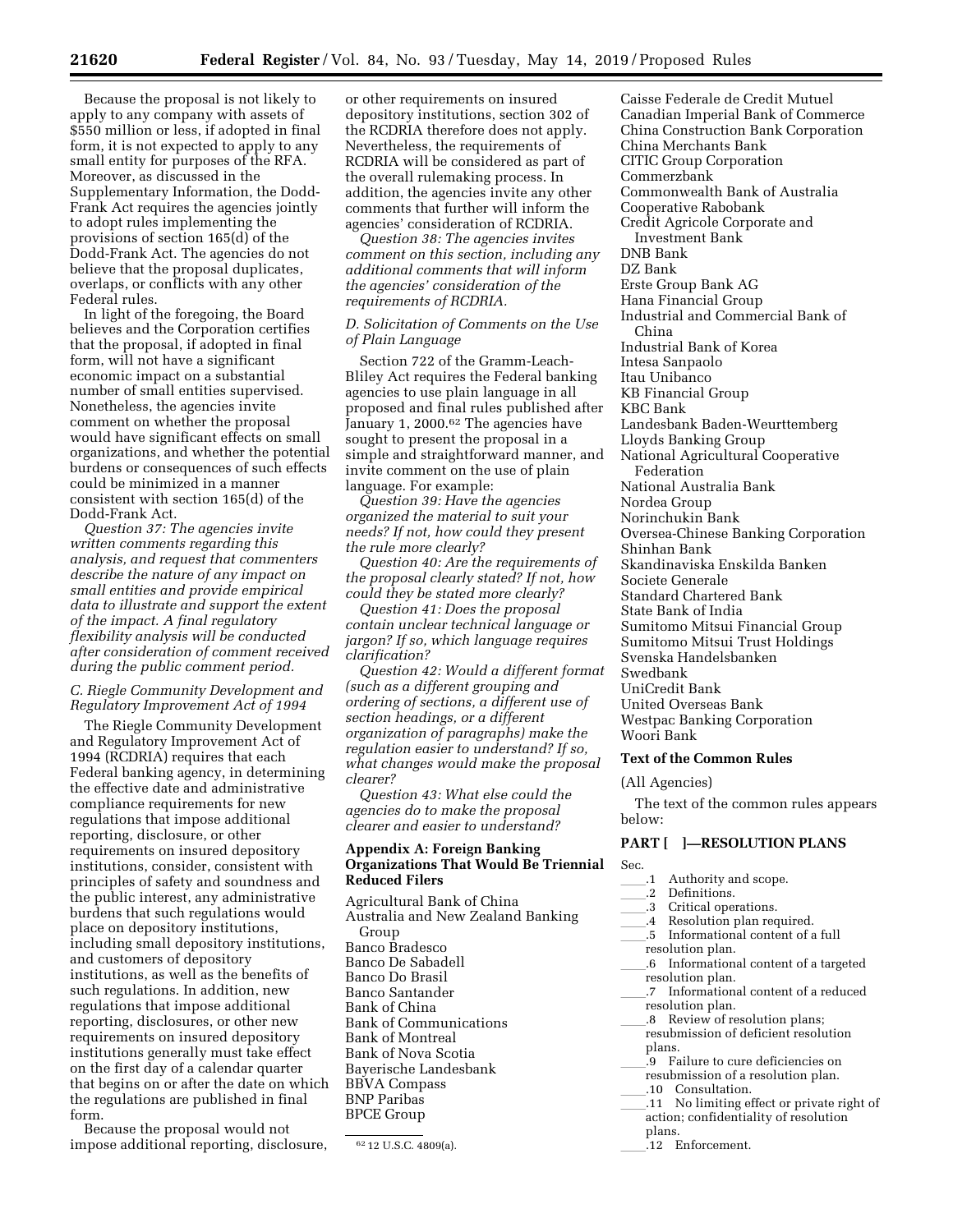### **§**ll**.1 Authority and scope.**

(a) *Authority.* This part is issued pursuant to section 165(d)(8) of the Dodd-Frank Wall Street Reform and Consumer Protection Act (Pub. L. 111– 203, 124 Stat. 1376, 1426–1427), as amended by the Economic Growth, Regulatory Relief, and Consumer Protection Act (Pub. L. 115–174, 132 Stat. 1296) (the *Dodd-Frank Act*), 12 U.S.C. 5365(d)(8), which requires the Board of Governors of the Federal Reserve System (Board) and the Federal Deposit Insurance Corporation (Corporation) to jointly issue rules implementing the provisions of section 165(d) of the Dodd-Frank Act.

(b) *Scope.* This part applies to each covered company and establishes rules and requirements regarding the submission and content of a resolution plan, as well as procedures for review by the Board and Corporation of a resolution plan.

### **§**ll**.2 Definitions.**

For purposes of this part: *Bankruptcy Code* means Title 11 of the United States Code.

*Biennial filer* is defined in

§ ll.4(a)(1). *Category II banking organization*  means a covered company that is a category II banking organization pursuant to § 252.5 of this title.

*Category III banking organization*  means a covered company that is a category III banking organization pursuant to § 252.5 of this title.

*Company* means a corporation, partnership, limited liability company, depository institution, business trust, special purpose entity, association, or similar organization, but does not include any organization, the majority of the voting securities of which are owned by the United States.

*Control.* A company controls another company when the first company, directly or indirectly, owns, or holds with power to vote, 25 percent or more of any class of the second company's outstanding voting securities.

*Core business lines* means those business lines of the covered company, including associated operations, services, functions and support, that, in the view of the covered company, upon failure would result in a material loss of revenue, profit, or franchise value.

*Core elements* mean the information required to be included in a full resolution plan pursuant to §\_\_\_.5(c),<br>(d)(1)(i), (iii), and (iv), (e)(1)(ii), (e)(2),  $(3)$ , and  $(5)$ ,  $(f)(1)(v)$ , and  $(g)$  regarding capital, liquidity, and the covered company's plan for executing any recapitalization contemplated in its

resolution plan, including updated quantitative financial information and analyses important to the execution of the covered company's resolution strategy.

*Council* means the Financial Stability Oversight Council established by section 111 of the Dodd-Frank Act (12 U.S.C. 5321).

*Covered company*—(1) *In general.* A covered company means:

(i) Any nonbank financial company supervised by the Board;

(ii) Any global systemically important BHC;

(iii) Any bank holding company, as that term is defined in section 2 of the Bank Holding Company Act, as amended (12 U.S.C. 1841), and part 225 of this title (the Board's Regulation Y), that has \$250 billion or more in total consolidated assets, as determined based on the average of the company's four most recent Consolidated Financial Statements for Holding Companies as reported on the Federal Reserve's Form FR Y–9C; provided that in the case of a company whose total consolidated assets have increased as the result of a merger, acquisition, combination, or similar transaction, the Board and the Corporation may alternatively consider, in their discretion, to the extent and in the manner the Board and the Corporation jointly consider to be appropriate, one or more of the four most recent Consolidated Financial Statements for Holding Companies as reported on the Federal Reserve's Form FR Y–9C or Capital and Asset Reports for Foreign Banking Organizations as reported on the Federal Reserve's Form FR Y–7Q of the companies that were party to the merger, acquisition, combination or similar transaction;

(iv) Any foreign bank or company that is a bank holding company or is treated as a bank holding company under section 8(a) of the International Banking Act of 1978 (12 U.S.C. 3106(a)), and that has \$250 billion or more in total consolidated assets, as determined annually based on the foreign bank's or company's most recent annual or, as applicable, quarterly based on the average of the foreign bank's or company's four most recent quarterly Capital and Asset Reports for Foreign Banking Organizations as reported on the Federal Reserve's Form FR Y–7Q; provided that in the case of a company whose total consolidated assets have increased as the result of a merger, acquisition, combination, or similar transaction, the Board and the Corporation may alternatively consider, in their discretion, to the extent and in the manner the Board and the Corporation jointly consider to be

appropriate, one or more of the four most recent Consolidated Financial Statements for Holding Companies as reported on the Federal Reserve's Form FR Y–9C or Capital and Asset Reports for Foreign Banking Organizations as reported on the Federal Reserve's Form FR Y–7Q of the companies that were party to the merger, acquisition, combination or similar transaction; and

(v) Any additional covered company as determined pursuant to § 243.13.

(2) *Cessation of covered company status for nonbank financial companies supervised by the Board and global systemically important BHCs.* Once a covered company meets the requirements described in paragraph (j)(1)(i) or (ii) of this section, the company shall remain a covered company until it no longer meets any of the requirements described in paragraph (j)(1) of this section.

(3) *Cessation of covered company status for other covered companies.*  Once a company meets the requirements described in paragraph (j)(1)(iii) or (iv) of this section, the company shall remain a covered company until—

(i) In the case of a covered company described in paragraph (j)(1)(iii) of this section or a covered company described in paragraph (j)(1)(iv) of this section that files quarterly Capital and Asset Reports for Foreign Banking Organizations on the Federal Reserve's Form FR Y–7Q, the company has reported total consolidated assets that are below \$250 billion for each of four consecutive quarters, as determined based on its average total consolidated assets as reported on its four most recent Consolidated Financial Statements for Holding Companies on the Federal Reserve's Form FR Y–9C or Capital and Asset Reports for Foreign Banking Organizations on the Federal Reserve's Form FR Y–7Q, as applicable; or

(ii) In the case of a covered company described in paragraph (j)(1)(iv) of this section that does not file quarterly Capital and Asset Reports for Foreign Banking Organizations on the Federal Reserve's Form FR Y–7Q, the company has reported total consolidated assets that are below \$250 billion for each of two consecutive years, as determined based on its average total consolidated assets as reported on its two most recent annual Capital and Asset Reports for Foreign Banking Organizations on the Federal Reserve's Form FR Y–7Q, or such earlier time as jointly determined by the Board and the Corporation.

(4) *Multi-tiered holding company.* In a multi-tiered holding company structure, covered company means the top-tier of the multi-tiered holding company unless the Board and the Corporation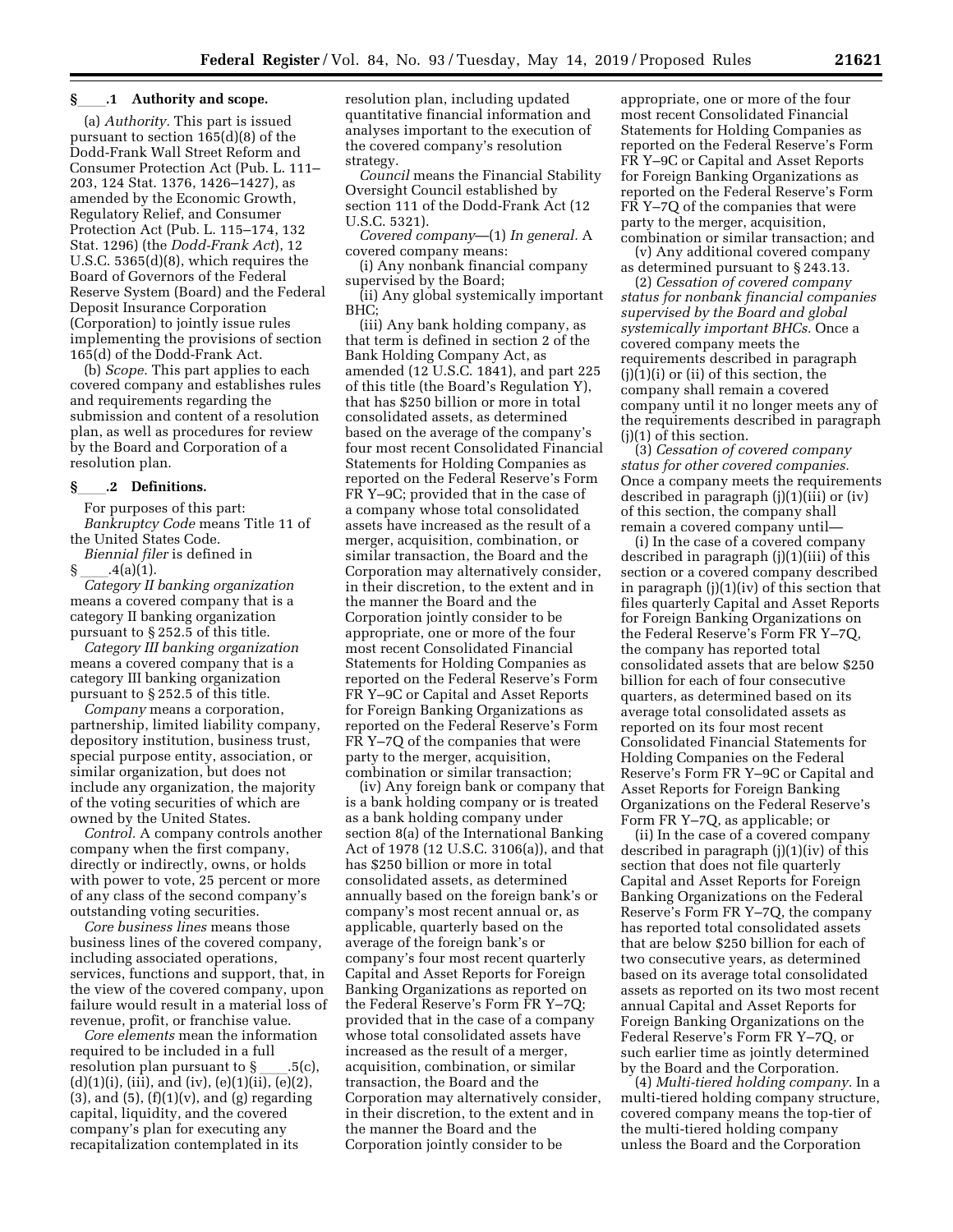jointly identify a different holding company to satisfy the requirements that apply to the covered company. In making this determination, the Board and the Corporation shall consider:

(i) The ownership structure of the foreign banking organization, including whether the foreign banking organization is owned or controlled by a foreign government;

(ii) Whether the action would be consistent with the purposes of this part; and

(iii) Any other factors that the Board and the Corporation determine are relevant.

(5) *Asset threshold for bank holding companies and foreign banking organizations.* The Board may, pursuant to a recommendation of the Council, raise any asset threshold specified in paragraph (j)(1)(iii) or (iv) of this section.

(6) *Exclusion.* A bridge financial company chartered pursuant to 12 U.S.C. 5390(h) shall not be deemed to be a covered company hereunder.

*Critical operations* means those operations of the covered company, including associated services, functions and support, the failure or discontinuance of which would pose a threat to the financial stability of the United States.<br>Deficiency is defined in §

*Deficiency* is defined in §ll.8(b). *Depository institution* has the same meaning as in section 3(c)(1) of the Federal Deposit Insurance Act (12 U.S.C. 1813(c)(1)) and includes a statelicensed uninsured branch, agency, or commercial lending subsidiary of a foreign bank.

*Foreign banking organization*  means—

(1) A foreign bank, as defined in section 1(b)(7) of the International Banking Act of 1978 (12 U.S.C. 3101(7)), that:

(i) Operates a branch, agency, or commercial lending company subsidiary in the United States;

(ii) Controls a bank in the United States; or

(iii) Controls an Edge corporation acquired after March 5, 1987; and

(2) Any company of which the foreign bank is a subsidiary.

*Foreign-based company* means any covered company that is not incorporated or organized under the laws of the United States.

*Full resolution plan* means a full

resolution plan described in §ll.5. *Functionally regulated subsidiary* has the same meaning as in section  $5(c)(5)$ of the Bank Holding Company Act, as amended (12 U.S.C. 1844(c)(5)).

*Global systemically important BHC*  means a covered company that is a

global systemically important BHC pursuant to § 252.5 of this title.

*Identified critical operations* means the critical operations of the covered company identified by the covered company or jointly identified by the Board and the Corporation under

§ \_\_\_.3(b)(2).<br>*Material change* means an event, occurrence, change in conditions or circumstances, or other change that results in, or could reasonably be foreseen to have, a material effect on:

(1) The resolvability of the covered company;

(2) The covered company's resolution strategy; or

(3) How the covered company's resolution strategy is implemented. Such changes include, but are not limited to:

(i) The identification of a new critical operation or core business line;

(ii) The identification of a new material entity or the de-identification of a material entity;

(iii) Significant increases or decreases in the business, operations, or funding or interconnections of a material entity; or

(iv) Changes in the primary regulatory authorities of a material entity or the covered company on a consolidated basis.

*Material entity* means a subsidiary or foreign office of the covered company that is significant to the activities of an identified critical operation or core business line, or is financially or operationally significant to the resolution of the covered company.

*Material financial distress* with regard to a covered company means that:

(1) The covered company has incurred, or is likely to incur, losses that will deplete all or substantially all of its capital, and there is no reasonable prospect for the company to avoid such depletion;

(2) The assets of the covered company are, or are likely to be, less than its obligations to creditors and others; or

(3) The covered company is, or is likely to be, unable to pay its obligations (other than those subject to a bona fide dispute) in the normal course of business.

*Nonbank financial company supervised by the Board* means a nonbank financial company or other company that the Council has determined under section 113 of the Dodd-Frank Act (12 U.S.C. 5323) shall be supervised by the Board and for which such determination is still in effect.

*Rapid and orderly resolution* means a reorganization or liquidation of the covered company (or, in the case of a

covered company that is incorporated or organized in a jurisdiction other than the United States, the subsidiaries and operations of such foreign company that are domiciled in the United States) under the Bankruptcy Code that can be accomplished within a reasonable period of time and in a manner that substantially mitigates the risk that the failure of the covered company would have serious adverse effects on financial stability in the United States.

*Reduced resolution plan* means a reduced resolution plan described in

.7.<br>*Shortcoming* is defined in § *Shortcoming* is defined in §\_\_\_\_.8(e).<br>*Subsidiary* means a company that is controlled by another company, and an indirect subsidiary is a company that is controlled by a subsidiary of a company.

*Targeted resolution plan* means a targeted resolution plan described in

§ \_\_\_.6.<br>*Triennial full filer* is defined in

§ <sub>——</sub>.4(b)(1).<br>*Triennial reduced filer* is defined in

§ \_\_\_\_.4(c)(1).<br>*United States* means the United States and includes any state of the United States, the District of Columbia, any territory of the United States, Puerto Rico, Guam, American Samoa, and the Virgin Islands.

#### **§** ll**.3 Critical operations.**

(a) *Identification of critical operations by covered companies*—(1) *Process and methodology required.* (i) Each biennial filer and triennial full filer shall establish and implement a process designed to identify each of its critical operations. The scale of the process must be appropriate to the nature, size, complexity, and scope of the covered company's operations. The covered company must review its process periodically and update it as necessary to ensure its continued effectiveness. The covered company shall describe its process and how it is applied as part of its corporate governance relating to resolution planning under  $\S$  \_\_\_\_.5(d)(1). The covered company must conduct the process described in this paragraph (a)(1) sufficiently in advance of its next resolution plan submission so that the covered company is prepared to submit the information required under §§ \_\_\_\_.5 through \_\_\_\_.7 for each<br>identified critical operation.

(ii) The process required under paragraph (a)(1)(i) of this section must include a methodology for evaluating the covered company's participation in activities and markets that may be critical to the financial stability of the United States. The methodology must be designed, taking into account the nature, size, complexity, and scope of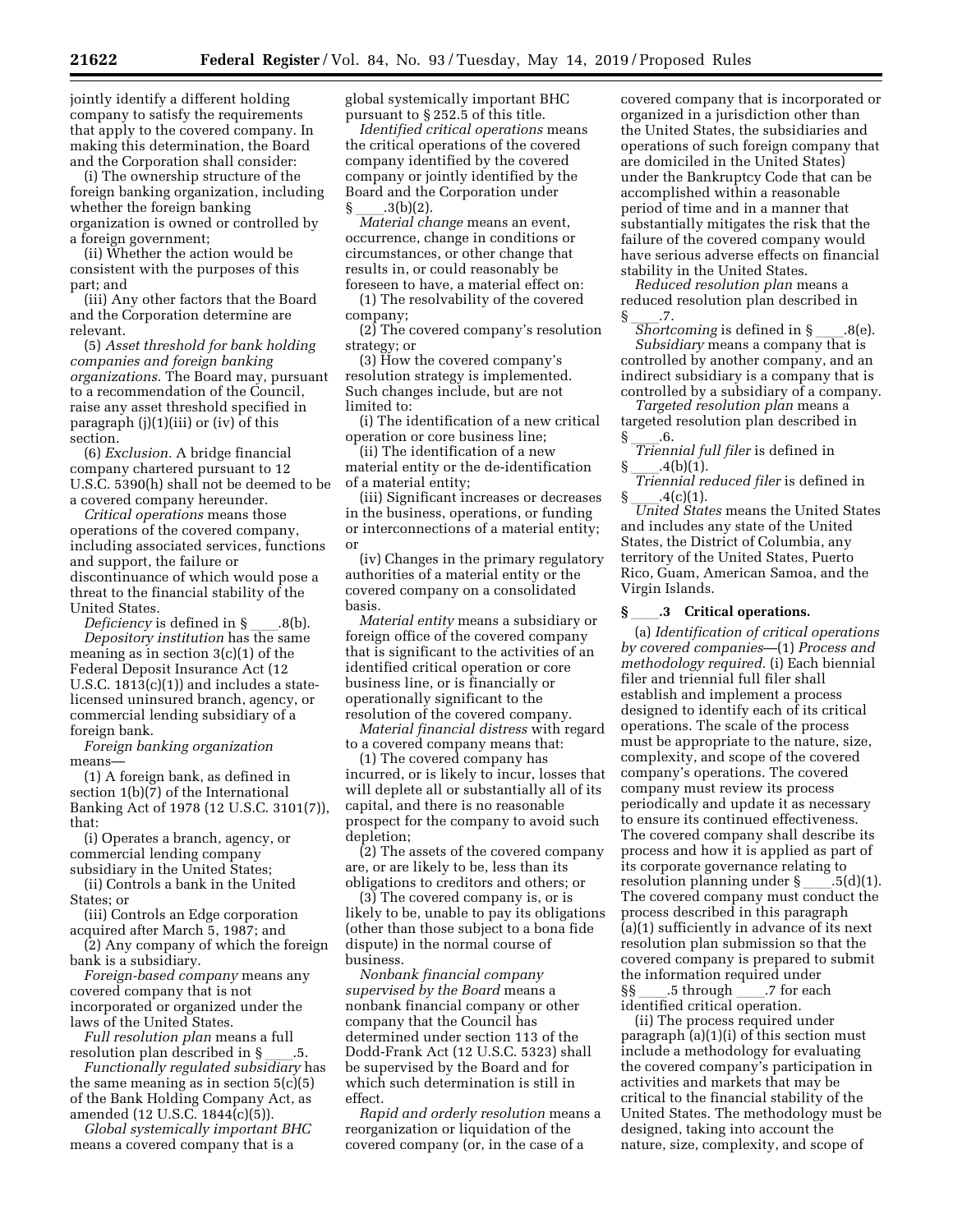the covered company's operations, to identify and assess:

(A) The economic functions engaged in by the covered company;

(B) The markets and activities through which the covered company engages in those economic functions;

(C) The significance of those markets and activities with respect to the financial stability of the United States; and

(D) The significance of the covered company as a provider or other participant in those markets and activities.

(2) *Waiver requests.* In connection with the submission of a resolution plan, a covered company that has previously submitted a resolution plan under this part and does not currently have an identified critical operation under this part may request a waiver of the requirement to have a process and methodology under paragraph (a)(1) of this section in accordance with this paragraph (a)(2).

(i) Each waiver request shall be divided into a public section and a confidential section. A covered company shall segregate and separately identify the public section from the confidential section. A covered company shall include in the confidential section of a waiver request its rationale for why a waiver of the requirement would be appropriate, including an explanation of why the process and methodology are not likely to identify any critical operation given its business model, operations, and organizational structure. A covered company shall describe in the public section of a waiver request that it is seeking to waive the requirement.

(ii) Any waiver request must be made in writing at least 15 months before the date on which the covered company is required to submit the resolution plan.

(iii) The Board and Corporation may jointly deny a waiver request in their discretion. Unless the Board and the Corporation have jointly denied a waiver request, the waiver request will be deemed approved on the date that is 9 months prior to the date that the covered company is required to submit the resolution plan to which the waiver request relates.

(b) *Joint identification of critical operations by the Board and the Corporation.* (1) The Board and the Corporation shall, not less frequently than every six years, jointly review the operations of covered companies to determine whether to jointly identify critical operations of any covered company in accordance with paragraph (b)(2) of this section, or to jointly rescind any currently effective joint

identification in accordance with paragraph (b)(3) of this section.

(2) If the Board and the Corporation jointly identify a covered company's operation as a critical operation, the Board and the Corporation shall jointly notify the covered company in writing. A covered company is not required to include the information required under §§ .5 through .7 for the identified critical operation in any resolution plan that the covered company is required to submit within 180 days after the joint notification unless the operation had been identified by the covered company as a critical operation prior to when the Board and the Corporation jointly notified the covered company.

(3) The Board and the Corporation may jointly rescind a joint identification under paragraph (b)(2) of this section by providing the covered company with joint notice of the rescission. Upon the notification, the covered company is not required to include the information regarding the operation required for identified critical operations under §§ \_\_\_\_.5 through \_\_\_\_.7 in any<br>subsequent resolution plan unless:

(i) The covered company identifies the operation as a critical operation; or

(ii) The Board and the Corporation subsequently provide a joint notification under paragraph (b)(2) of this section to the covered company regarding the operation.

(4) A joint notification provided by the Board and the Corporation to a covered company before [effective date of final rule] that identifies any of its operations as a critical operation and not previously jointly rescinded is deemed to be a joint identification under paragraph (b)(2) of this section.

(c) *Request for reconsideration of jointly identified critical operations.* A covered company may request that the Board and the Corporation reconsider a joint identification under paragraph (b)(2) of this section in accordance with this paragraph (c).

(1) *Written request for reconsideration.* The covered company must submit a written request for reconsideration to the Board and the Corporation that includes a clear and complete statement of all arguments and all relevant, material information that the covered company expects to have considered. If a covered company has previously requested reconsideration regarding the operation, the written request must also describe the material differences between the new request and the most recent prior request.

(2) *Timing.* (i) A covered company shall submit a request for reconsideration sufficiently before its next resolution plan to provide the

Board and the Corporation with a reasonable period of time to reconsider the joint identification.

(ii) If a covered company submits a request for reconsideration at least 270 days before the date on which it is required to submit its next resolution plan, the Board and the Corporation will complete their reconsideration at least 180 days before the date on which the covered company is required to submit its next resolution plan, except the Board and the Corporation may jointly extend the period for their reconsideration by no more than 90 days. If the Board and the Corporation jointly find that additional information from the covered company is required to complete their reconsideration, the Board and the Corporation will jointly request in writing the additional information from the covered company. The Board and the Corporation will then complete their reconsideration no later than 90 days after receipt of all additional information from the covered company.

(iii) If a covered company submits a request for reconsideration less than 270 days before the date on which it is required to submit its next resolution plan, the Board and the Corporation may, in their discretion, defer reconsideration of the joint identification until after the submission of that resolution plan, with the result that the covered company must include the identified critical operation in that resolution plan.

(3) *Joint communication following reconsideration.* The Board and the Corporation will communicate jointly the results of their reconsideration in writing to the covered company.

(d) *De-identification by covered company of self-identified critical operations.* A covered company may cease to include in its resolution plans the information required under §§ \_\_\_\_.5 through \_\_\_\_.7 regarding an<br>operation previously identified only by the covered company (and not also jointly by the Board and the Corporation) as a critical operation only in accordance with this paragraph (d).

(1) *Notice of de-identification.* If a covered company ceases to identify an operation as a critical operation, the covered company must notify the Board and the Corporation of its deidentification. The notice must be in writing and include a clear and complete explanation of:

(i) Why the covered company previously identified the operation as a critical operation; and

(ii) Why the covered company no longer identifies the operation as a critical operation.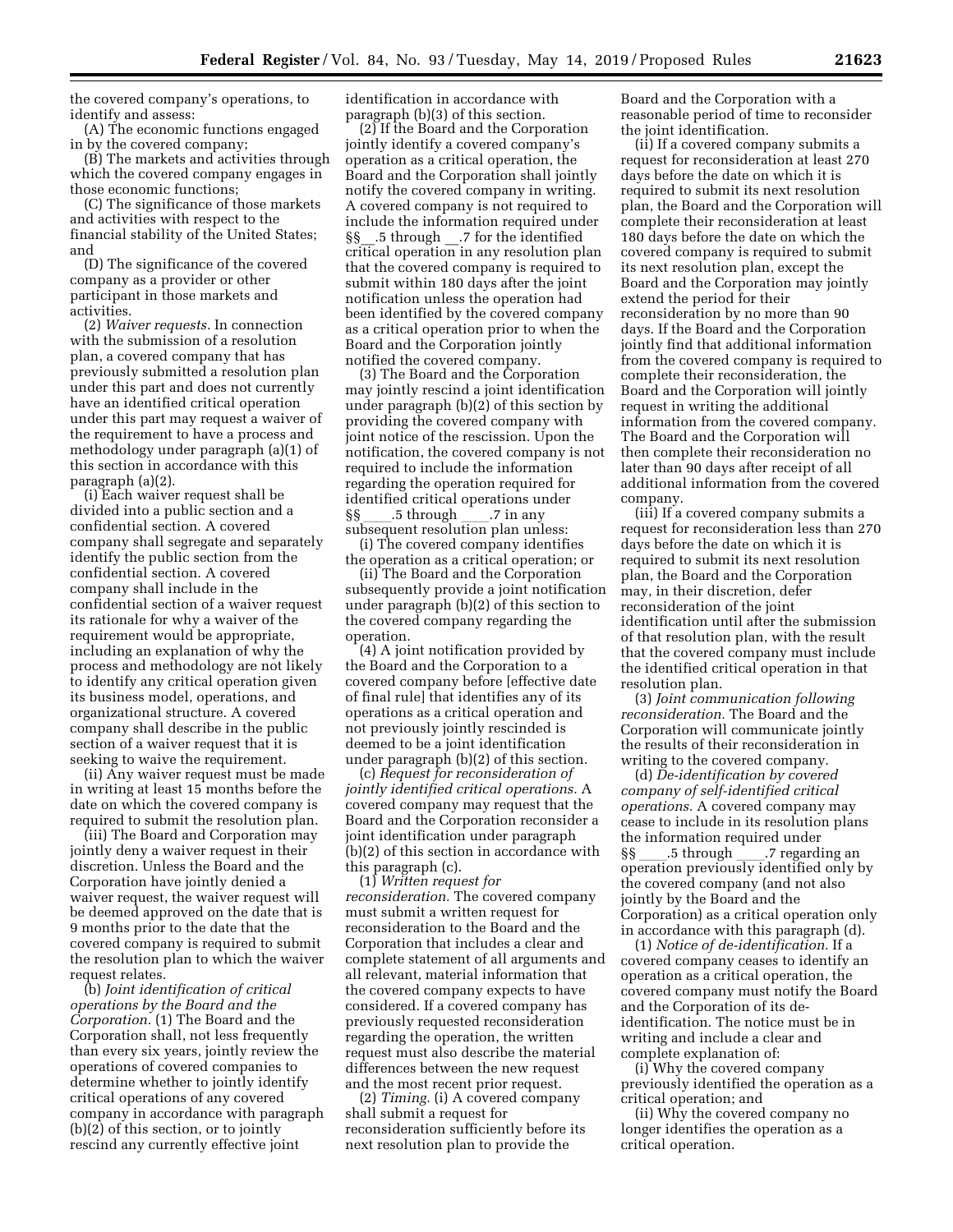(2) *Timing.* Notwithstanding a covered company's de-identification, and unless otherwise notified in writing jointly by the Board and the Corporation, a covered company shall include the applicable information required under §§ \_\_\_\_.5 through \_\_\_\_.7<br>regarding an operation previously identified by the covered company as a critical operation in any resolution plan the covered company is required to submit during the period ending 12 months after the covered company notifies the Board and the Corporation in accordance with paragraph (d)(1) of this section.

(3) *No effect on joint identifications.*  Neither a covered company's deidentification nor notice thereof under paragraph (d)(1) of this section rescinds a joint identification made by the Board and the Corporation under paragraph (b)(2) of this section.

### **§** ll**.4 Resolution plan required.**

(a) *Biennial filers*—(1) *Group members.* Biennial filer means: (i) Any global systemically important BHC; and

(ii) Any nonbank financial company supervised by the Board that has not been jointly designated a triennial full filer by the Board and Corporation under paragraph (a)(2) of this section or that has been jointly re-designated a biennial filer by the Board and the Corporation under paragraph (a)(2) of this section.

(2) *Nonbank financial companies.*  The Board and the Corporation may jointly designate a nonbank financial company supervised by the Board as a triennial full filer in their discretion, taking into account facts and circumstances that each of the Board and the Corporation in its discretion determines to be relevant. The Board and the Corporation may in their discretion jointly re-designate as a biennial filer a nonbank financial company that the Board and the Corporation had previously designated as a triennial filer, taking into account facts and circumstances that each of the Board and the Corporation in its discretion determines to be relevant.

(3) *Frequency of submission.* Biennial filers shall each submit a resolution plan to the Board and the Corporation every two years.

(4) *Submission date.* Biennial filers shall submit their plans by July 1 of each year in which a plan is due.

(5) *Type of plan required to be submitted.* Biennial filers shall alternate submitting a full resolution plan and a targeted resolution plan.

(6) *New covered companies that are biennial filers.* A company that becomes

a covered company and a biennial filer after [effective date of final rule] shall submit a full resolution plan on the next date on which other biennial filers are required to submit resolution plans pursuant to paragraph (a)(4) of this section that occurs no earlier than 12 months after the date on which the company became a covered company. The company's subsequent plans shall be of the type required to be submitted by the other biennial filers.

(b) *Triennial full filers*—(1) *Group members.* Triennial full filer means: (i) Any category II banking

organization;

(ii) Any category III banking organization; and

(iii) Any nonbank financial company supervised by the Board that is jointly designated a triennial full filer by the Board and Corporation under paragraph (a)(2) of this section.

(2) *Frequency of submission.*  Triennial full filers shall each submit a resolution plan to the Board and the Corporation every three years.

(3) *Submission date.* Triennial full filers shall submit their plans by July 1 of each year in which a plan is due.

(4) *Type of plan required to be submitted.* Triennial full filers shall alternate submitting a full resolution plan and a targeted resolution plan.

(5) *New covered companies that are triennial full filers.* A company that becomes a covered company and a triennial full filer after [effective date of final rule] shall submit a full resolution plan on the next date on which other triennial full filers are required to submit resolution plans pursuant to paragraph (b)(3) of this section that occurs no earlier than 12 months after the date on which the company became a covered company. The company's subsequent plans shall be of the type required to be submitted by the other triennial full filers.

(c) *Triennial reduced filers*—(1) *Group members.* Triennial reduced filer means any covered company that is not a global systemically important BHC, nonbank financial company supervised by the Board, category II banking organization, or category III banking organization.

(2) *Frequency of submission.*  Triennial reduced filers shall each submit a resolution plan to the Board and the Corporation every three years.

(3) *Submission date.* Triennial reduced filers shall submit their plans by July 1 of each year in which a plan is due.

(4) *Type of plan required to be submitted.* Triennial reduced filers shall submit a reduced resolution plan.

(5) *New covered companies that are triennial reduced filers.* A company that becomes a covered company and a triennial reduced filer after [effective date of final rule] shall submit a full resolution plan on the next date on which other triennial reduced filers are required to submit resolution plans pursuant to paragraph (c)(3) of this section that occurs no earlier than 12 months after the date on which the company became a covered company. The company's subsequent plans shall be reduced resolution plans.

(d) *General*—(1) *Changing filing groups.* If a covered company that is a member of a filing group specified in paragraphs (a) through (c) of this section (''original group filer'') becomes a member of a different filing group specified in paragraphs (a) through (c) of this section (''new group filer''), then the covered company shall submit its next resolution plan as follows:

(i) If the next date on which the original group filers are required to submit their next resolution plans is the same date on which the other new group filers are required to submit their next resolution plans and:

(A) That date is less than 12 months after the covered company became a new group filer, the covered company shall submit its next resolution plan on that date. The resolution plan may be the type of plan that the original group filers are required to submit on that date or the type of plan that the other new group filers are required to submit on that date.

(B) That date is 12 months or more after the covered company became a new group filer, the covered company shall submit on that date the type of resolution plan the other new group filers are required to submit on that date.

(ii) If the next date on which the original group filers are required to submit their next resolution plan is different from the date on which the new group filers are required to submit their next resolution plans, the covered company shall submit its next resolution plan on the next date on which the other new group filers are required to submit a resolution plan that occurs no earlier than 12 months after the date on which the covered company became a new group filer. The covered company shall submit the type of resolution plan that the other new group filers are required to submit on the date the covered company must submit its next resolution plan.

(iii) Notwithstanding paragraph  $(d)(1)(i)$  or (ii) of this section, any triennial reduced filer that becomes a biennial filer or a triennial full filer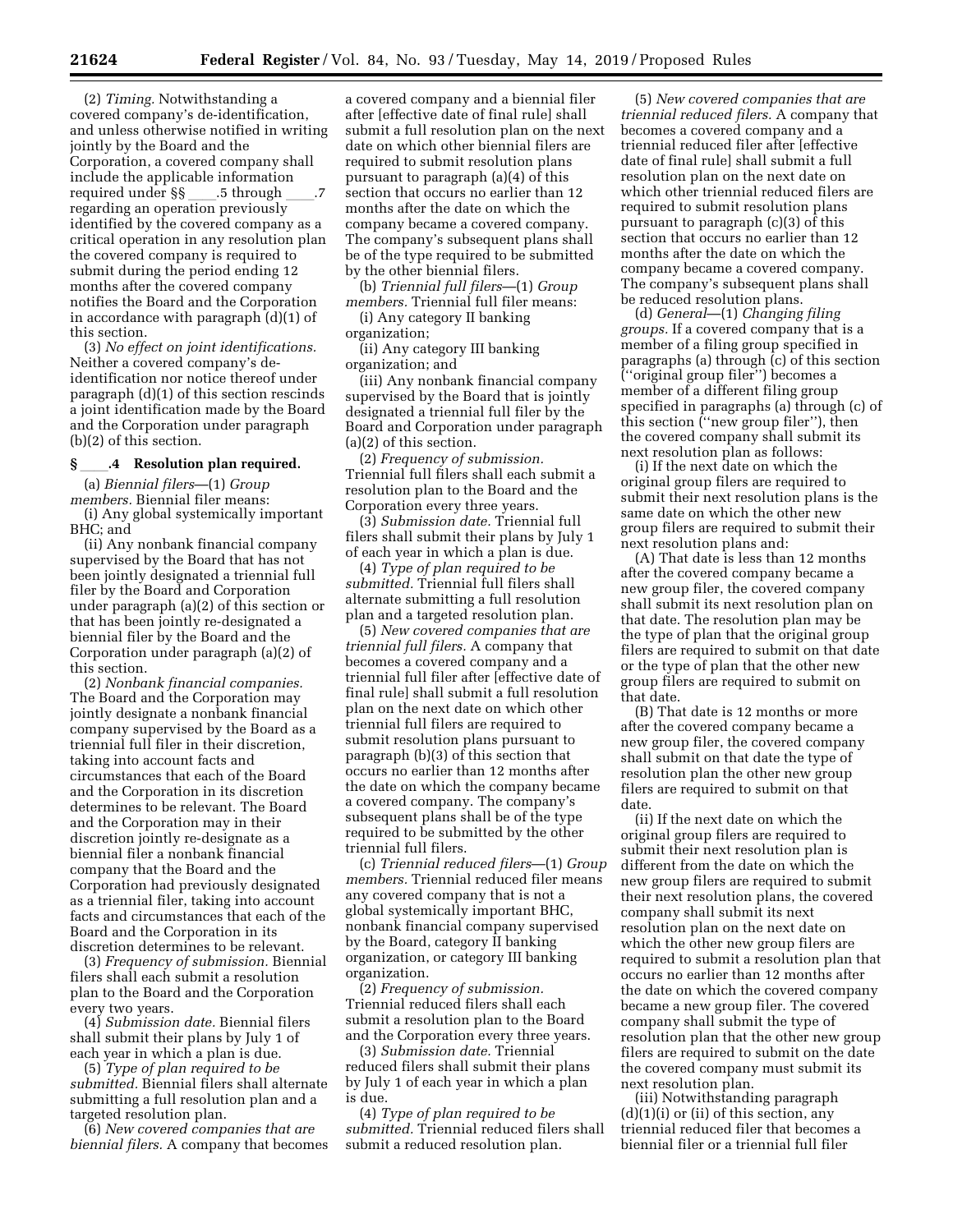shall submit a full resolution plan no later than the next date on which the other new group filers are required to submit their next resolution plans that occurs no earlier than 12 months after the date on which the covered company became a new group filer. After submitting a full resolution plan, the covered company shall submit, on the next date that the other new group filers are required to submit their next resolution plans, the type of resolution plan the other new group filers are required to submit on that date.

(2) *Altering submission dates.*  Notwithstanding anything to the contrary in this part, the Board and Corporation may jointly determine that a covered company shall file its resolution plan by a date other than as provided in paragraphs (a) through (d) of this section. The Board and the Corporation shall provide a covered company with written notice of a determination under this paragraph (d)(2) no later than 180 days prior to the date on which the Board and Corporation jointly determined to require the covered company to submit its resolution plan, unless the covered company has not previously submitted a resolution plan, in which case the Board and Corporation shall provide the written notice no later than 12 months prior to the date on which the Board and Corporation jointly determined to require the covered company to submit its resolution plan.

(3) *Authority to require interim updates.* The Board and the Corporation may jointly require that a covered company file an update to a resolution plan submitted under this part, within a reasonable amount of time, as jointly determined by the Board and Corporation. The Board and the Corporation shall notify the covered company of its requirement to file an update under this paragraph (d)(3) in writing, and shall specify the portions or aspects of the resolution plan the covered company shall update.

(4) *Notice of extraordinary events*—(i) *In general.* Each covered company shall provide the Board and the Corporation with a notice no later than 45 days after any material merger, acquisition of assets, or similar transaction or fundamental change to the covered company's resolution strategy. Such notice should describe the event and explain how the event would affect the resolvability of the covered company. The covered company shall address any event with respect to which it has provided notice pursuant to this paragraph (d)(4)(i) in the following resolution plan submitted by the covered company.

(ii) *Exception.* A covered company shall not be required to file a notice under paragraph (d)(4)(i) of this section if the date on which the covered company would be required to submit the notice under paragraph (d)(3)(i) of this section would be within 90 days prior to the date on which the covered company is required to file a resolution plan under this section.

(5) *Authority to require a full resolution plan submission.*  Notwithstanding anything to the contrary in this part, the Board and Corporation may jointly require that a covered company submit a full resolution plan within a reasonable period of time.

(6) *Waivers*—(i) *Authority to waive requirements.* The Board and the Corporation may jointly waive one or more of the resolution plan requirements of §\_\_\_\_.5, §\_\_\_\_.6, or<br>§ 7 for one or more covered § \_\_\_\_.7 for one or more covered<br>companies for any number of res companies for any number of resolution plan submissions. A request pursuant to paragraph (d)(6)(ii) of this section is not required for the Board and Corporation to take action pursuant to this paragraph  $(d)(6)(i).$ 

(ii) *Waiver requests by covered companies.* In connection with the submission of a full resolution plan, a covered company that has previously submitted a resolution plan under this part may request a waiver of one or more of the informational content requirements of § \_\_\_\_.5 in accordance<br>with this paragraph (d)(6)(ii).

(A) A requirement to include any of the following information is not eligible for a waiver at the request of a covered company:

(*1*) Information specified in section  $165(d)(1)(A)$  through (C) of the Dodd-Frank Act (12 U.S.C. 5365(d)(1)(A) through (C));

(*2*) Any core element;

(*3*) Information required to be included in the public section of a full

resolution plan under §<sub>\_\_\_\_\_</sub>.11(c)(2);<br>(4) Information about the remediation of any previously identified deficiency or shortcoming unless the Board and the Corporation have jointly determined that the covered company has satisfactorily remedied the deficiency or addressed the shortcoming prior to the covered company's submission of the waiver request; or

(*5*) Information about changes to the covered company's last submitted resolution plan resulting from any:

(*i*) Change in law;

(*ii*) Change in regulation;

(*iii*) Guidance from the Board and the Corporation; or

(*iv*) Feedback from the Board and the Corporation, or any material change

experienced by the covered company since the covered company submitted that resolution plan.

(B) Each waiver request shall be divided into a public section and a confidential section. A covered company shall segregate and separately identify the public section from the confidential section. A covered company shall include in the confidential section of a waiver request a clear and complete explanation of why:

(*1*) Each requirement sought to be waived is not a requirement described in paragraph  $(d)(6)(ii)(A)$  of this section;

(*2*) The information sought to be waived would not be relevant to the Board's and Corporation's review of the covered company's next full resolution plan; and

(*3*) A waiver of each requirement would be appropriate. A covered company shall include in the public section of a waiver request a list of the requirements that the covered company is requesting be waived.

(C) A covered company may not make more than one waiver request for any full resolution plan submission and any waiver request must be made in writing at least 15 months before the date on which the covered company is required to submit the full resolution plan.

(D) The Board and Corporation may jointly deny a waiver request in their discretion. Unless the Board and the Corporation have jointly denied a waiver request, the waiver request will be deemed approved on the date that is 9 months prior to the date that the covered company is required to submit the full resolution plan to which the waiver request relates.

(e) *Access to information.* In order to allow evaluation of a resolution plan, each covered company must provide the Board and the Corporation such information and access to personnel of the covered company as the Board and the Corporation jointly determine during the period for reviewing the resolution plan is necessary to assess the credibility of the resolution plan and the ability of the covered company to implement the resolution plan. In order to facilitate review of any waiver request by a covered company under  $\lceil 3(a)(2) \rceil$  or paragraph  $(d)(6)(ii)$  of this section, or any joint identification of a critical operation of a covered<br>company under §\_\_\_\_\_.3(b), each company under § \_\_\_\_.3(b), each<br>covered company must provide such information and access to personnel of the covered company as the Board and the Corporation jointly determine is necessary to evaluate the waiver request or whether the operation is a critical operation. The Board and the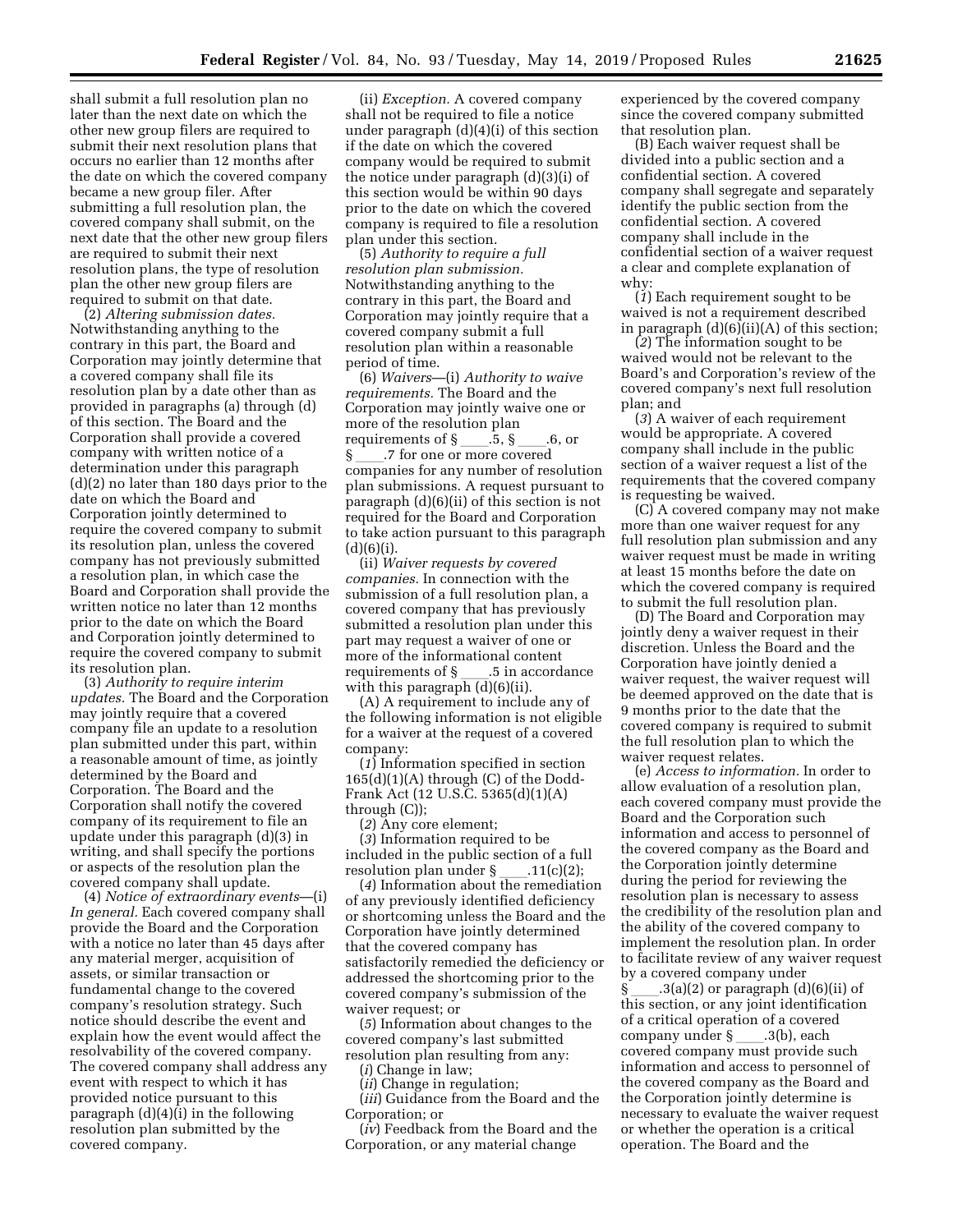Corporation will rely to the fullest extent possible on examinations conducted by or on behalf of the appropriate Federal banking agency for the relevant company.

(f) *Board of directors approval of resolution plan.* Prior to submission of a resolution plan under paragraphs (a) through (c) of this section, the resolution plan of a covered company shall be approved by:

(1) The board of directors of the covered company and noted in the minutes; or

(2) In the case of a foreign-based covered company only, a delegee acting under the express authority of the board of directors of the covered company to approve the resolution plan.

(g) *Resolution plans provided to the Council.* The Board shall make the resolution plans and updates submitted by the covered company pursuant to this section available to the Council upon request.

(h) *Required and prohibited assumptions.* In preparing its resolution plan, a covered company shall:

(1) Take into account that the material financial distress or failure of the covered company may occur under the severely adverse economic conditions provided to the covered company by the Board pursuant to 12 U.S.C. 5365(i)(1)(B);

provision of extraordinary support by the United States or any other government to the covered company or its subsidiaries to prevent the failure of the covered company, including any resolution actions taken outside the United States that would eliminate the need for any of a covered company's U.S. subsidiaries to enter into resolution proceedings; and

(3) With respect to foreign banking organizations, not assume that the covered company takes resolution actions outside of the United States that would eliminate the need for any U.S. subsidiaries to enter into resolution proceedings.

(i) *Point of contact.* Each covered company shall identify a senior management official at the covered company responsible for serving as a point of contact regarding the resolution plan of the covered company.

(j) *Incorporation of previously submitted resolution plan information by reference.* Any resolution plan submitted by a covered company may incorporate by reference information from a resolution plan previously submitted by the covered company to the Board and the Corporation, provided that:

(1) The resolution plan seeking to incorporate information by reference clearly indicates:

(i) The information the covered company is incorporating by reference; and

(ii) Which of the covered company's previously submitted resolution plan(s) originally contained the information the covered company is incorporating by reference and the specific location of the information in the covered company's previously submitted resolution plan; and

(2) The covered company certifies that the information the covered company is incorporating by reference remains accurate in all respects that are material to the covered company's resolution plan.

## **§** ll**.5 Informational content of a full resolution plan.**

(a) *In general*—(1) *Domestic covered companies.* A full resolution plan of a covered company that is organized or incorporated in the United States shall include the information specified in paragraphs (b) through (h) of this section with respect to the subsidiaries and operations that are domiciled in the United States as well as the foreign subsidiaries, offices, and operations of the covered company.

(2) *Foreign-based covered companies.*  A full resolution plan of a covered company that is organized or incorporated in a jurisdiction other than the United States (other than a bank holding company) or that is a foreign banking organization shall include:

(i) The information specified in paragraphs (b) through (h) of this section with respect to the subsidiaries, branches and agencies, and identified critical operations and core business lines, as applicable, that are domiciled in the United States or conducted in whole or material part in the United States. With respect to the information specified in paragraph (g) of this section, the resolution plan of a foreignbased covered company shall also identify, describe in detail, and map to legal entity the interconnections and interdependencies among the U.S. subsidiaries, branches, and agencies, and between those entities and:

(A) The identified critical operations and core business lines of the foreignbased covered company; and

(B) Any foreign-based affiliate; and (ii) A detailed explanation of how resolution planning for the subsidiaries, branches and agencies, and identified critical operations and core business lines of the foreign-based covered company that are domiciled in the United States or conducted in whole or

material part in the United States is integrated into the foreign-based covered company's overall resolution or other contingency planning process.

(b) *Executive summary.* Each full resolution plan of a covered company shall include an executive summary describing:

(1) The key elements of the covered company's strategic plan for rapid and orderly resolution in the event of material financial distress at or failure of the covered company;

(2) A description of each material change experienced by the covered company since the filing of the covered company's previously submitted resolution plan;

(3) Changes to the covered company's previously submitted resolution plan resulting from any:

(i) Change in law or regulation;

(ii) Guidance or feedback from the Board and the Corporation; or

(iii) Material change described pursuant to paragraph (b)(2) of this section; and

(4) Any actions taken by the covered company since filing of the previous resolution plan to improve the effectiveness of the covered company's resolution plan or remediate or otherwise mitigate any material weaknesses or impediments to effective and timely execution of the resolution plan.

(c) *Strategic analysis.* Each full resolution plan shall include a strategic analysis describing the covered company's plan for rapid and orderly resolution in the event of material financial distress or failure of the covered company. Such analysis shall:

(1) Include detailed descriptions of the:

(i) Key assumptions and supporting analysis underlying the covered company's resolution plan, including any assumptions made concerning the economic or financial conditions that would be present at the time the covered company sought to implement such plan;

(ii) Range of specific actions to be taken by the covered company to facilitate a rapid and orderly resolution of the covered company, its material entities, and its identified critical operations and core business lines in the event of material financial distress or failure of the covered company;

(iii) Funding, liquidity and capital needs of, and resources available to, the covered company and its material entities, which shall be mapped to its identified critical operations and core business lines, in the ordinary course of business and in the event of material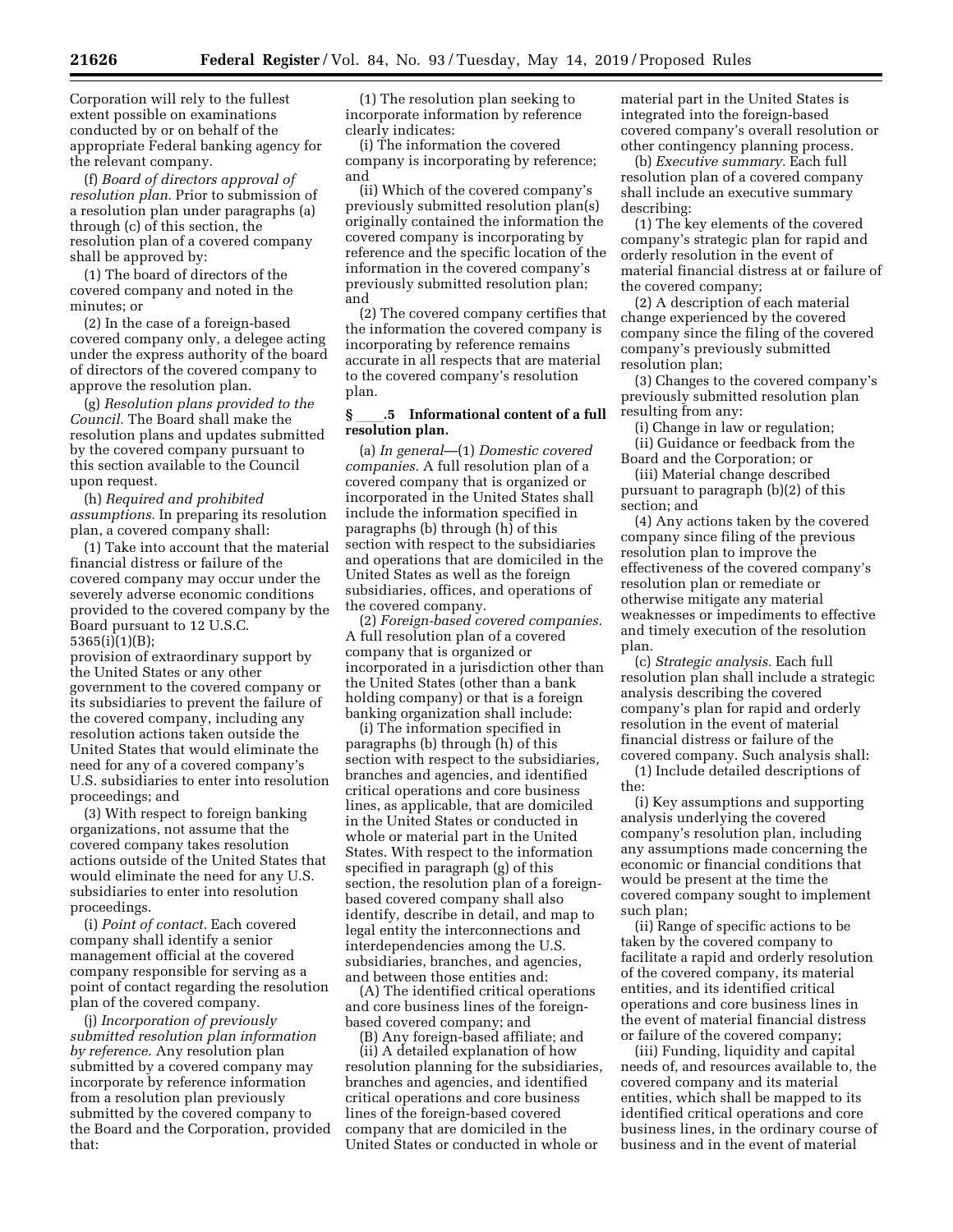financial distress at or failure of the covered company;

(iv) Covered company's strategy for maintaining operations of, and funding for, the covered company and its material entities, which shall be mapped to its identified critical operations and core business lines;

(v) Covered company's strategy in the event of a failure or discontinuation of a material entity, core business line or identified critical operation, and the actions that will be taken by the covered company to prevent or mitigate any adverse effects of such failure or discontinuation on the financial stability of the United States; provided, however, if any such material entity is subject to an insolvency regime other than the Bankruptcy Code, a covered company may exclude that entity from its strategic analysis unless that entity either has \$50 billion or more in total assets or conducts an identified critical operation; and

(vi) Covered company's strategy for ensuring that any insured depository institution subsidiary of the covered company will be adequately protected from risks arising from the activities of any nonbank subsidiaries of the covered company (other than those that are subsidiaries of an insured depository institution);

(2) Identify the time period(s) the covered company expects would be needed for the covered company to successfully execute each material aspect and step of the covered company's plan;

(3) Identify and describe any potential material weaknesses or impediments to effective and timely execution of the covered company's plan;

(4) Discuss the actions and steps the covered company has taken or proposes to take to remediate or otherwise mitigate the weaknesses or impediments identified by the covered company, including a timeline for the remedial or other mitigatory action; and

(5) Provide a detailed description of the processes the covered company employs for:

(i) Determining the current market values and marketability of the core business lines, identified critical operations, and material asset holdings of the covered company;

(ii) Assessing the feasibility of the covered company's plans (including timeframes) for executing any sales, divestitures, restructurings, recapitalizations, or other similar actions contemplated in the covered company's resolution plan; and

(iii) Assessing the impact of any sales, divestitures, restructurings, recapitalizations, or other similar

actions on the value, funding, and operations of the covered company, its material entities, identified critical operations and core business lines.

(d) *Corporate governance relating to resolution planning.* Each full resolution plan shall:

(1) Include a detailed description of: (i) How resolution planning is integrated into the corporate governance structure and processes of the covered company;

(ii) The covered company's policies, procedures, and internal controls governing preparation and approval of the covered company's resolution plan;

(iii) The identity and position of the senior management official(s) of the covered company that is primarily responsible for overseeing the development, maintenance, implementation, and filing of the covered company's resolution plan and for the covered company's compliance with this part; and

(iv) The nature, extent, and frequency of reporting to senior executive officers and the board of directors of the covered company regarding the development, maintenance, and implementation of the covered company's resolution plan;

(2) Describe the nature, extent, and results of any contingency planning or similar exercise conducted by the covered company since the date of the covered company's most recently filed resolution plan to assess the viability of or improve the resolution plan of the covered company; and

(3) Identify and describe the relevant risk measures used by the covered company to report credit risk exposures both internally to its senior management and board of directors, as well as any relevant risk measures reported externally to investors or to the covered company's appropriate Federal regulator.

(e) *Organizational structure and related information.* Each full resolution plan shall:

(1) Provide a detailed description of the covered company's organizational structure, including:

(i) A hierarchical list of all material entities within the covered company's organization (including legal entities that directly or indirectly hold such material entities) that:

(A) Identifies the direct holder and the percentage of voting and nonvoting equity of each legal entity and foreign office listed; and

(B) The location, jurisdiction of incorporation, licensing, and key management associated with each material legal entity and foreign office identified;

(ii) A mapping of the covered company's identified critical operations and core business lines, including material asset holdings and liabilities related to such identified critical operations and core business lines, to material entities;

(2) Provide an unconsolidated balance sheet for the covered company and a consolidating schedule for all material entities that are subject to consolidation by the covered company;

(3) Include a description of the material components of the liabilities of the covered company, its material entities, identified critical operations and core business lines that, at a minimum, separately identifies types and amounts of the short-term and longterm liabilities, the secured and unsecured liabilities, and subordinated liabilities<sup>.</sup>

(4) Identify and describe the processes used by the covered company to:

(i) Determine to whom the covered company has pledged collateral;

(ii) Identify the person or entity that holds such collateral; and

(iii) Identify the jurisdiction in which the collateral is located, and, if different, the jurisdiction in which the security interest in the collateral is enforceable against the covered company;

(5) Describe any material off-balance sheet exposures (including guarantees and contractual obligations) of the covered company and its material entities, including a mapping to its identified critical operations and core business lines;

(6) Describe the practices of the covered company, its material entities and its core business lines related to the booking of trading and derivatives activities;

(7) Identify material hedges of the covered company, its material entities, and its core business lines related to trading and derivative activities, including a mapping to legal entity;

(8) Describe the hedging strategies of the covered company;

(9) Describe the process undertaken by the covered company to establish exposure limits;

(10) Identify the major counterparties of the covered company and describe the interconnections, interdependencies and relationships with such major counterparties;

(11) Analyze whether the failure of each major counterparty would likely have an adverse impact on or result in the material financial distress or failure of the covered company; and

(12) Identify each trading, payment, clearing, or settlement system of which the covered company, directly or indirectly, is a member and on which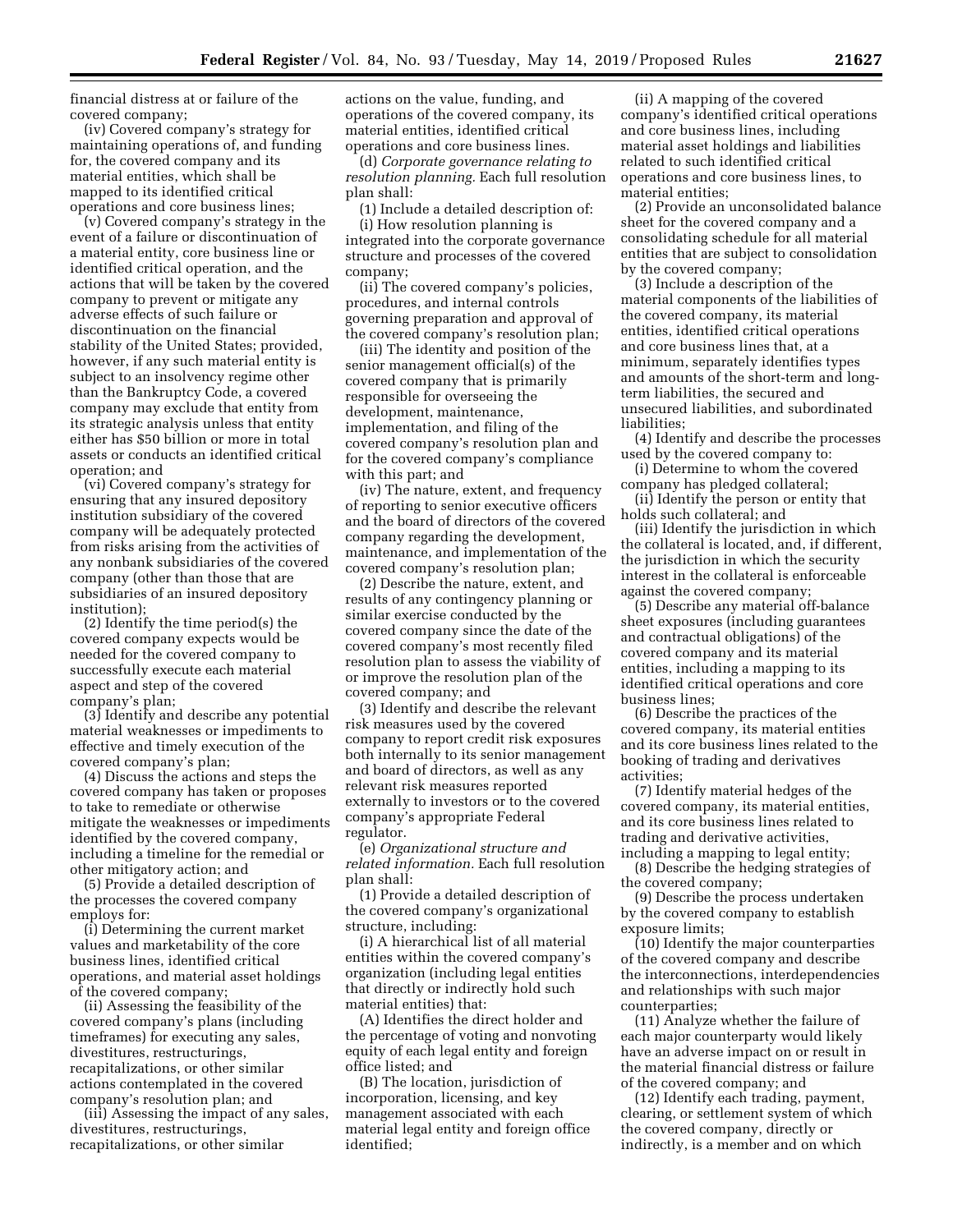the covered company conducts a material number or value amount of trades or transactions. Map membership in each such system to the covered company's material entities, identified critical operations and core business lines.

(f) *Management information systems.*  (1) Each full resolution plan shall include:

(i) A detailed inventory and description of the key management information systems and applications, including systems and applications for risk management, accounting, and financial and regulatory reporting, used by the covered company and its material entities. The description of each system or application provided shall identify the legal owner or licensor, the use or function of the system or application, service level agreements related thereto, any software and system licenses, and any intellectual property associated therewith;

(ii) A mapping of the key management information systems and applications to the material entities, identified critical operations and core business lines of the covered company that use or rely on such systems and applications;

(iii) An identification of the scope, content, and frequency of the key internal reports that senior management of the covered company, its material entities, identified critical operations and core business lines use to monitor the financial health, risks, and operation of the covered company, its material entities, identified critical operations and core business lines; and

(iv) A description of the process for the appropriate supervisory or regulatory agencies to access the management information systems and applications identified in paragraph (f) of this section; and

(v) A description and analysis of:

(A) The capabilities of the covered company's management information systems to collect, maintain, and report, in a timely manner to management of the covered company, and to the Board, the information and data underlying the resolution plan; and

(B) Any gaps or weaknesses in such capabilities, and a description of the actions the covered company intends to take to promptly address such gaps, or weaknesses, and the time frame for implementing such actions.

(2) The Board will use its examination authority to review the demonstrated capabilities of each covered company to satisfy the requirements of paragraph (f)(1)(v) of this section. The Board will share with the Corporation information regarding the capabilities of the covered company to collect, maintain, and

report in a timely manner information and data underlying the resolution plan.

(g) *Interconnections and interdependencies.* To the extent not provided elsewhere in this part, each full resolution plan shall identify and map to the material entities the interconnections and interdependencies among the covered company and its material entities, and among the identified critical operations and core business lines of the covered company that, if disrupted, would materially affect the funding or operations of the covered company, its material entities, or its identified critical operations or core business lines. Such interconnections and interdependencies may include:

(1) Common or shared personnel, facilities, or systems (including information technology platforms, management information systems, risk management systems, and accounting and recordkeeping systems);

(2) Capital, funding, or liquidity arrangements;

(3) Existing or contingent credit exposures;

(4) Cross-guarantee arrangements, cross-collateral arrangements, crossdefault provisions, and cross-affiliate netting agreements;

(5) Risk transfers; and

(6) Service level agreements.

(h) *Supervisory and regulatory information.* Each full resolution plan shall:

(1) Identify any:

(i) Federal, state, or foreign agency or authority (other than a Federal banking agency) with supervisory authority or responsibility for ensuring the safety and soundness of the covered company, its material entities, identified critical operations and core business lines; and

(ii) Other Federal, state, or foreign agency or authority (other than a Federal banking agency) with significant supervisory or regulatory authority over the covered company, and its material entities and identified critical operations and core business lines.

(2) Identify any foreign agency or authority responsible for resolving a foreign-based material entity and identified critical operations or core business lines of the covered company; and

(3) Include contact information for each agency identified in paragraphs (h)(1) and (2) of this section.

### **§** ll**.6 Informational content of a targeted resolution plan.**

(a) *In general.* A targeted resolution plan is a subset of a full resolution plan and shall include core elements of a full resolution plan and information

concerning key areas of focus as set forth in this section.

(b) *Targeted resolution plan content.*  Each targeted resolution plan of a covered company shall include:

(1) The core elements;

(2) Such targeted information as the Board and Corporation may jointly identify pursuant to paragraph (c) of this section;

(3) A description of each material change experienced by the covered company since the filing of the covered company's previously submitted resolution plan; and

(4) A description of changes to the covered company's previously submitted resolution plan resulting from any;

(i) Change in law or regulation; (ii) Guidance or feedback from the Board and the Corporation; or

(iii) Material change described pursuant to paragraph (b)(3) of this section.

(c) *Targeted information requests.* No less than 12 months prior to the date a covered company's targeted resolution plan is due, the Board and Corporation may jointly identify resolution-related key areas of focus, questions and issues that must also be addressed in the covered company's targeted resolution plan.

(d) *Deemed incorporation by reference.* If a covered company does not include in its targeted resolution plan a description of changes to any information set forth in section 165(d)(1)(A), (B), or (C) of the Dodd-Frank Act (12 U.S.C. 5365(d)(1)(A), (B), or (C)) since its previously submitted plan, such information from its previously submitted plan are incorporated by reference into its targeted resolution plan.

### **§** ll**.7 Informational content of a reduced resolution plan.**

(a) *Reduced resolution plan content.*  Each reduced resolution plan of a covered company shall include:

(1) A description of each material change experienced by the covered company since the filing of the covered company's previously submitted resolution plan; and

(2) A description of changes to the strategic analysis that was presented in the covered company's previously submitted resolution plan resulting from any:

(i) Change in law or regulation; (ii) Guidance or feedback from the

Board and the Corporation; or (iii) Material changes described pursuant to paragraph (a)(1) of this section.

(b) *Deemed incorporation by reference.* If a covered company does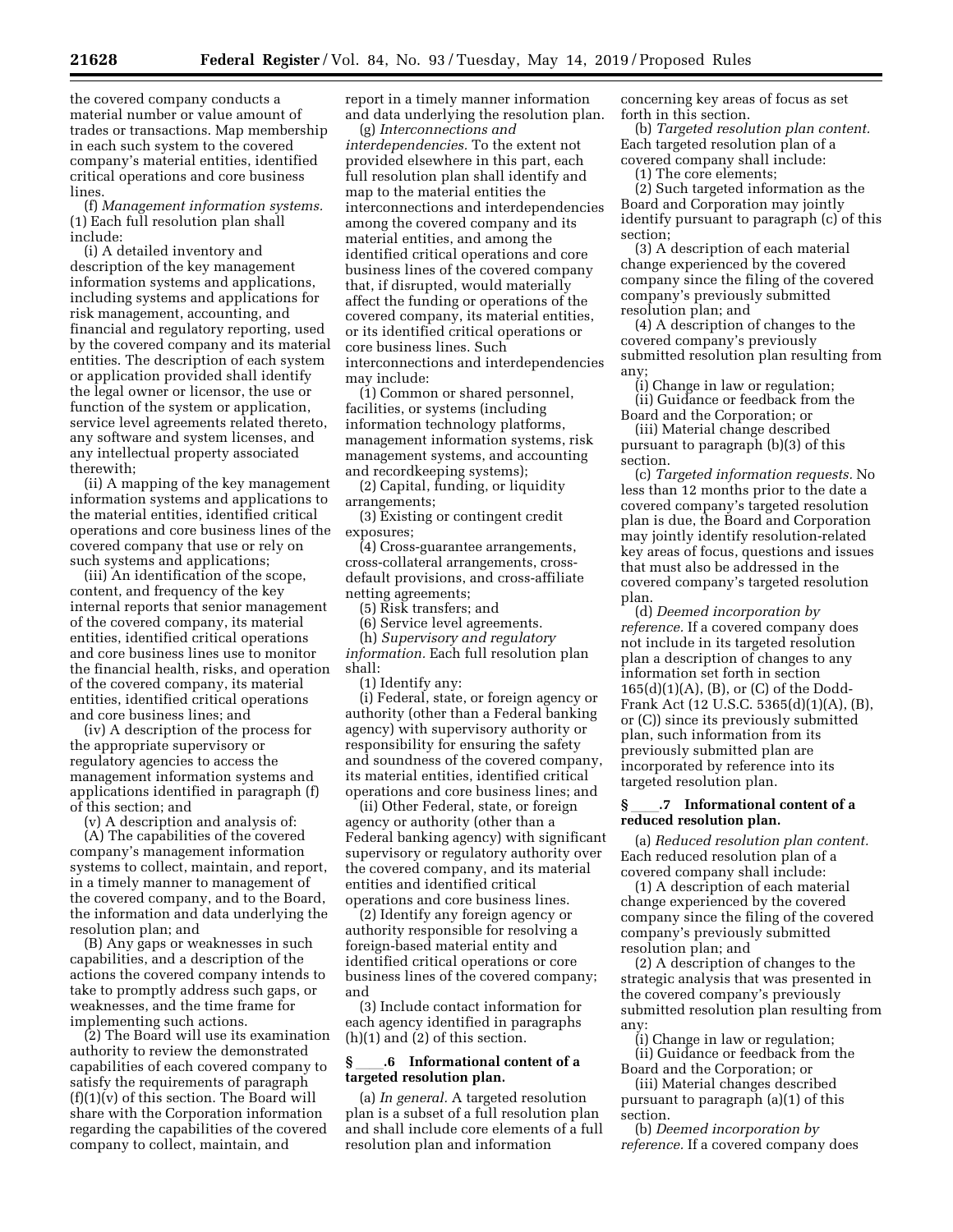not include in its reduced resolution plan a description of changes to any information set forth in section 165(d)(1)(A), (B), or (C) of the Dodd-Frank Act (12 U.S.C. 5365(d)(1)(A), (B), or (C)) since its previously submitted plan, such information from its previously submitted plan are incorporated by reference into its reduced resolution plan.

# **§** ll**.8 Review of resolution plans; resubmission of deficient resolution plans**

(a) *Review of resolution plans.* The Board and Corporation will seek to coordinate their activities concerning the review of resolution plans, including planning for, reviewing, and assessing the resolution plans, as well as such activities that occur during the periods between plan submissions.

(b) *Joint determination regarding deficient resolution plans.* If the Board and Corporation jointly determine that the resolution plan of a covered company submitted under § \_\_\_\_.4 is<br>not credible or would not facilitate an orderly resolution of the covered company under the Bankruptcy Code, the Board and Corporation shall jointly notify the covered company in writing of such determination. Any joint notice provided under this paragraph (b) shall identify the deficiencies identified by the Board and Corporation in the resolution plan. A deficiency is an aspect of a covered company's resolution plan that the Board and Corporation jointly determine presents a weakness that individually or in conjunction with other aspects could undermine the feasibility of the covered company's resolution plan.

(c) *Resubmission of a resolution plan.*  Within 90 days of receiving a notice of deficiencies issued pursuant to paragraph (b) of this section, or such shorter or longer period as the Board and Corporation may jointly determine, a covered company shall submit a revised resolution plan to the Board and Corporation that addresses the deficiencies jointly identified by the Board and Corporation, and that discusses in detail:

(1) The revisions made by the covered company to address the deficiencies jointly identified by the Board and the Corporation;

(2) Any changes to the covered company's business operations and corporate structure that the covered company proposes to undertake to facilitate implementation of the revised resolution plan (including a timeline for the execution of such planned changes); and

(3) Why the covered company believes that the revised resolution plan is credible and would result in an orderly resolution of the covered company under the Bankruptcy Code.

(d) *Extensions of time.* Upon their own initiative or a written request by a covered company, the Board and Corporation may jointly extend any time period under this section. Each extension request shall be supported by a written statement of the covered company describing the basis and justification for the request.

(e) *Joint determination regarding shortcomings in resolution plans.* The Board and Corporation may also jointly identify one or more shortcomings in a covered company's resolution plan. A shortcoming is a weakness or gap that raises questions about the feasibility of a covered company's resolution plan, but does not rise to the level of a deficiency for both the Board and Corporation. If a shortcoming is not satisfactorily explained or addressed in or prior to the submission of the covered company's next resolution plan, it may be found to be a deficiency in the covered company's next resolution plan. The Board and the Corporation may identify an aspect of a covered company's resolution plan as a deficiency even if such aspect was not identified as a shortcoming in an earlier resolution plan submission.

### **§** ll**.9 Failure to cure deficiencies on resubmission of a resolution plan**

(a) *In general.* The Board and Corporation may jointly determine that a covered company or any subsidiary of a covered company shall be subject to more stringent capital, leverage, or liquidity requirements, or restrictions on the growth, activities, or operations of the covered company or the subsidiary if:

(1) The covered company fails to submit a revised resolution plan under  $.8(c)$  within the required time period; or

(2) The Board and the Corporation jointly determine that a revised resolution plan submitted under .8(c) does not adequately remedy the deficiencies jointly identified by the Board and the Corporation under

§ \_\_\_.8(b).<br>(b) *Duration of requirements or restrictions.* Any requirements or restrictions imposed on a covered company or a subsidiary thereof pursuant to paragraph (a) of this section shall cease to apply to the covered company or subsidiary, respectively, on the date that the Board and the Corporation jointly determine the covered company has submitted a

revised resolution plan that adequately remedies the deficiencies jointly identified by the Board and the

Corporation under §<sub>\_\_\_\_</sub>.8(b).<br>(c) *Divestiture.* The Board and Corporation, in consultation with the Council, may jointly, by order, direct the covered company to divest such assets or operations as are jointly identified by the Board and Corporation if:

(1) The Board and Corporation have jointly determined that the covered company or a subsidiary thereof shall be subject to requirements or restrictions pursuant to paragraph (a) of this section; and

(2) The covered company has failed, within the 2-year period beginning on the date on which the determination to impose such requirements or restrictions under paragraph (a) of this section was made, to submit a revised resolution plan that adequately remedies the deficiencies jointly identified by the Board and the<br>Corporation under § .8(b); and

Corporation under § \_\_\_\_.8(b); and<br>(3) The Board and Corporation jointly determine that the divestiture of such assets or operations is necessary to facilitate an orderly resolution of the covered company under the Bankruptcy Code in the event the company was to fail.

# **§** ll**.10 Consultation.**

Prior to issuing any notice of deficiencies under § \_\_\_\_.8(b),<br>determining to impose requirements or restrictions under § \_\_\_\_.9(a), or issuing<br>a divestiture order pursuant to  $\S$  .9(c) with respect to a covered company that is likely to have a significant impact on a functionally regulated subsidiary or a depository institution subsidiary of the covered company, the Board—

(a) Shall consult with each Council member that primarily supervises any such subsidiary; and

(b) May consult with any other Federal, state, or foreign supervisor as the Board considers appropriate.

### **§** ll**.11 No limiting effect or private right of action; confidentiality of resolution plans**

(a) *No limiting effect on bankruptcy or other resolution proceedings.* A resolution plan submitted pursuant to this part shall not have any binding effect on:

(1) A court or trustee in a proceeding commenced under the Bankruptcy Code;

(2) A receiver appointed under title II of the Dodd-Frank Act (12 U.S.C. 5381 *et seq.*);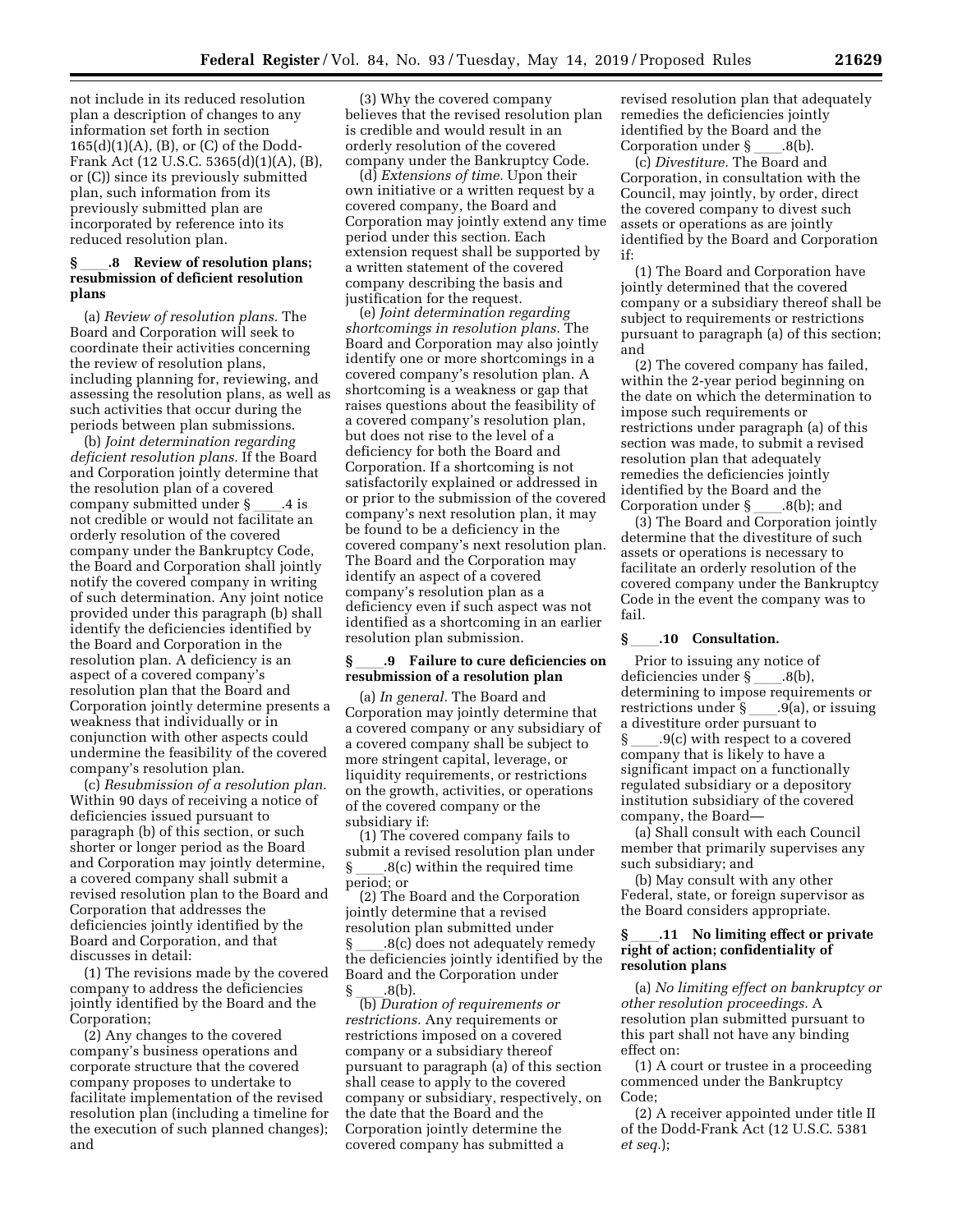(3) A bridge financial company chartered pursuant to 12 U.S.C. 5390(h); or

(4) Any other authority that is authorized or required to resolve a covered company (including any subsidiary or affiliate thereof) under any other provision of Federal, state, or foreign law.

(b) *No private right of action.* Nothing in this part creates or is intended to create a private right of action based on a resolution plan prepared or submitted under this part or based on any action taken by the Board or the Corporation with respect to any resolution plan submitted under this part.

(c) *Form of resolution plans—*(1) *Generally.* Each full, targeted, and reduced resolution plan of a covered company shall be divided into a public section and a confidential section. Each covered company shall segregate and separately identify the public section from the confidential section.

(2) *Public section of full and targeted resolution plans.* The public section of a full or targeted resolution plan shall consist of an executive summary of the resolution plan that describes the business of the covered company and includes, to the extent material to an understanding of the covered company:

(i) The names of material entities;

(ii) A description of core business lines;

(iii) Consolidated or segment financial information regarding assets, liabilities, capital and major funding sources;

(iv) A description of derivative activities and hedging activities;

(v) A list of memberships in material payment, clearing and settlement systems;

(vi) A description of foreign operations;

(vii) The identities of material supervisory authorities;

(viii) The identities of the principal officers;

(ix) A description of the corporate governance structure and processes related to resolution planning;

(x) A description of material management information systems; and

(xi) A description, at a high level, of the covered company's resolution strategy, covering such items as the range of potential purchasers of the covered company, its material entities, and its core business lines.

(3) *Public section of reduced resolution plans.* The public section of a reduced resolution plan shall consist of an executive summary of the resolution plan that describes the business of the covered company and includes, to the extent material to an understanding of the covered company:

(i) The names of material entities; (ii) A description of core business lines;

(iii) The identities of the principal officers; and

(iv) A description, at a high level, of the covered company's resolution strategy, referencing the applicable resolution regimes for its material entities.

(d) *Confidential treatment of resolution plans.* (1) The confidentiality of resolution plans and related materials shall be determined in accordance with applicable exemptions under the Freedom of Information Act (5 U.S.C. 552(b)), 12 CFR part 261 (the Board's Rules Regarding Availability of Information), and 12 CFR part 309 (the Corporation's Disclosure of Information rules).

(2) Any covered company submitting a resolution plan or related materials pursuant to this part that desires confidential treatment of the information under 5 U.S.C. 552(b)(4), 12 CFR part 261 (the Board's Rules Regarding Availability of Information), and 12 CFR part 309 (the Corporation's Disclosure of Information rules) may file a request for confidential treatment in accordance with those rules.

(3) To the extent permitted by law, information comprising the Confidential Section of a resolution plan will be treated as confidential.

(4) To the extent permitted by law, the submission of any nonpublic data or information under this part shall not constitute a waiver of, or otherwise affect, any privilege arising under Federal or state law (including the rules of any Federal or state court) to which the data or information is otherwise subject. Privileges that apply to resolution plans and related materials are protected pursuant to Section 18(x) of the Federal Deposit Insurance Act, 12 U.S.C. 1828(x).

# **§** ll**.12 Enforcement**

The Board and Corporation may jointly enforce an order jointly issued by the Board and Corporation under § \_\_\_\_.9(a) or (c). The Board, in consultation with the Corporation, may take any action to address any violation of this part by a covered company under section 8 of the Federal Deposit Insurance Act (12 U.S.C. 1818).

### **[END OF COMMON TEXT]**

### **List of Subjects**

### *12 CFR Part 243*

Administrative practice and procedure, Banks, Banking, Holding companies, Reporting and recordkeeping requirements, Securities.

### *12 CFR Part 381*

Administrative practice and procedure, Banks, Banking, Holding companies, Reporting and recordkeeping requirements, Resolution plans.

### **Adoption of the Common Rule Text**

The adoption of the common rules by the agencies, as modified by agencyspecific text, is set forth below:

# **BOARD OF GOVERNORS OF THE FEDERAL RESERVE SYSTEM**

# **12 CFR Chapter II**

# **Authority and Issuance**

For the reasons set forth in the preamble, the Board of Governors of the Federal Reserve System proposes to revise part 243 to 12 CFR chapter II as set forth in the text of the common rule at the end of the preamble and further amend 12 CFR part 243 as follows:

## **PART 243—RESOLUTION PLANS (REGULATION QQ)**

■ 1. The authority citation for part 243 continues to read as follows:

**Authority:** 12 U.S.C. 5365.

■ 2. The heading of part 243 is revised

to read as set forth above. ■ 3. Amend § 243.1(a) by adding a sentence at the end of the paragraph to read as follows:

### **§ 243.1 Authority and scope.**

(a) \* \* \* The Board is also issuing this part pursuant to section 165(a)(2)(C) of the Dodd-Frank Act. \* \* \* \* \*

 $\blacksquare$  4. Add § 243.13 to read as follows:

#### **§ 243.13 Additional covered companies.**

An additional covered company is any bank holding company or any foreign bank or company that is a bank holding company or is treated as a bank holding company under section 8(a) of the International Banking Act of 1978 (12 U.S.C. 3106(a)) that is:

(a) Identified as a category II banking organization pursuant to § 252.5 of this title;

(b) Identified as a category III banking organization pursuant to § 252.5 of this title; or

(c) Made subject to this part by order of the Board.

# **FEDERAL DEPOSIT INSURANCE CORPORATION**

# **12 CFR Chapter III**

### **Authority and Issuance**

For the reasons set forth in the preamble, the Federal Deposit Insurance Corporation proposes to revise part 381